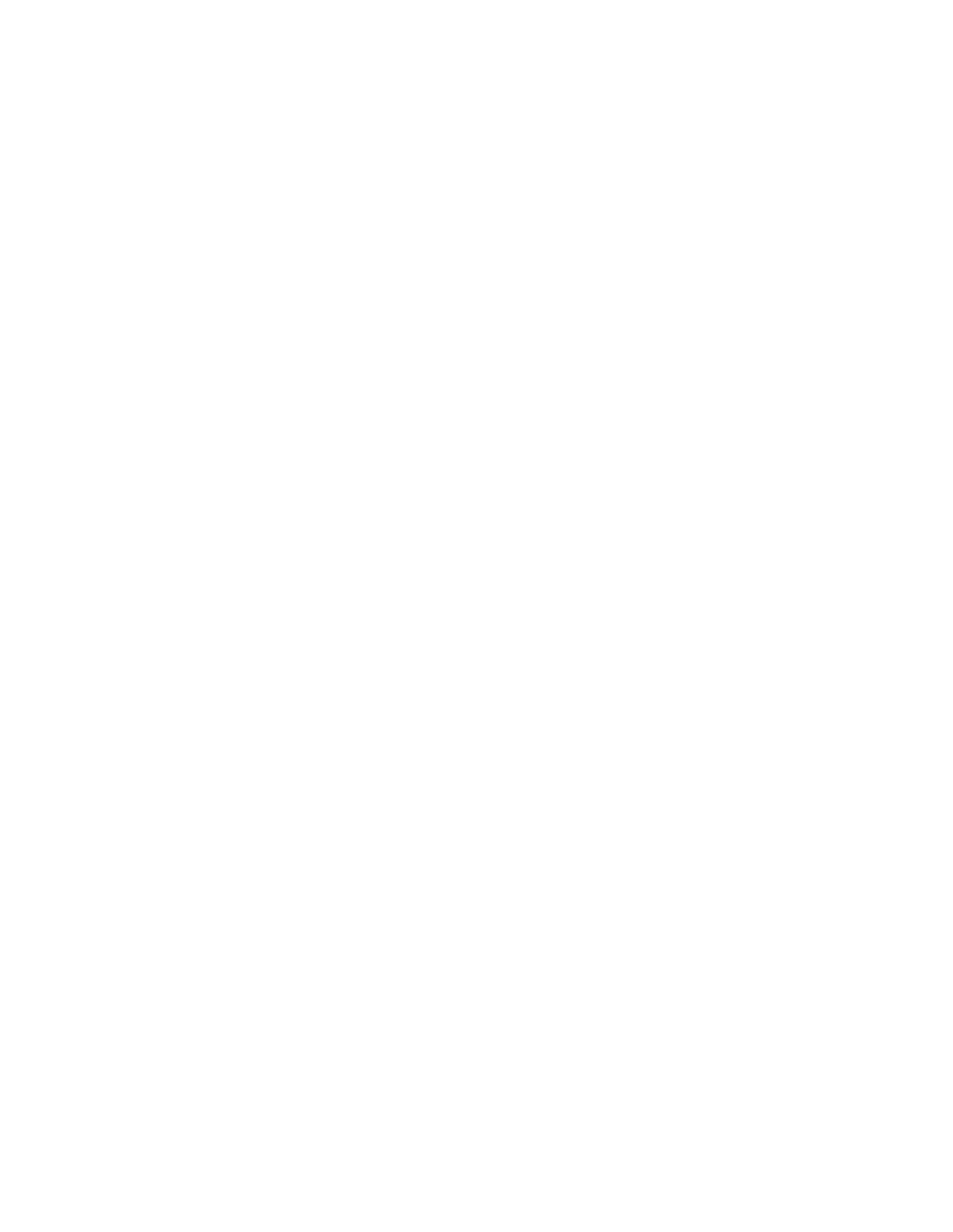| 2010 | Abstract Now and Then, Berkeley Art Museum and Pacific Film Archive, Berkeley, CA<br>When the fairy tale never ends, fordPROJECT, New York City, NY<br>Res Publica, Moscow Museum of Modern Art, Moscow, Russia<br>Volcano, Compton Verney, Warwickshire, United Kingdom<br>Resurrectine, Ronald Feldman Fine Arts, New York City, NY<br>Feeling What No Longer Is, A.I.R. Gallery, New York City, NY,<br>The Original Copy: Photography of Sculpture, 1839 to Today, Museum of Modern Art,<br>New York City, NY, August 1 - November 1; Kunsthaus Zurich, Zurich, Switzerland,<br>February 25 - May 13, 2011.<br>Donna: Feminist Avant-garde of the 1970s from Sammlung Verbund, Vienna, Galleria<br>Nazionale d'Arte Moderna, Rome, Italy |
|------|---------------------------------------------------------------------------------------------------------------------------------------------------------------------------------------------------------------------------------------------------------------------------------------------------------------------------------------------------------------------------------------------------------------------------------------------------------------------------------------------------------------------------------------------------------------------------------------------------------------------------------------------------------------------------------------------------------------------------------------------|
|      | Route 1: R for Replicant, Wattis, Institute for Contemporary Art at the California                                                                                                                                                                                                                                                                                                                                                                                                                                                                                                                                                                                                                                                          |
|      | College of the Arts, San Francisco, CA                                                                                                                                                                                                                                                                                                                                                                                                                                                                                                                                                                                                                                                                                                      |
| 2009 | The Anniversary Show, San Francisco MOMA, San Francisco, CA                                                                                                                                                                                                                                                                                                                                                                                                                                                                                                                                                                                                                                                                                 |
|      | Staging, Passerelle Centre D'Art, Brest, France                                                                                                                                                                                                                                                                                                                                                                                                                                                                                                                                                                                                                                                                                             |
|      | Camouflages, La Casa Encendida, Madrid, Spain                                                                                                                                                                                                                                                                                                                                                                                                                                                                                                                                                                                                                                                                                               |
|      | Dance with Camera, Institute of Contemporary Art, University of Pennsylvania,<br>Philadelphia, PA                                                                                                                                                                                                                                                                                                                                                                                                                                                                                                                                                                                                                                           |
|      | Beyond Appearances Lehman College Art Gallery, New York City, NY                                                                                                                                                                                                                                                                                                                                                                                                                                                                                                                                                                                                                                                                            |
|      | BLACK&WHITEWORKS, Ronald Feldman Fine Arts, New York City, NY,                                                                                                                                                                                                                                                                                                                                                                                                                                                                                                                                                                                                                                                                              |
|      | Pompeii and the Roman Villa: Art and Culture around the Bay of Naples Los Angeles                                                                                                                                                                                                                                                                                                                                                                                                                                                                                                                                                                                                                                                           |
|      | County Museum, Los Angeles, CA                                                                                                                                                                                                                                                                                                                                                                                                                                                                                                                                                                                                                                                                                                              |
|      | Drawings, Galerie Erna Hecey, Brussels, Belgium                                                                                                                                                                                                                                                                                                                                                                                                                                                                                                                                                                                                                                                                                             |
|      | elles@centrepompidou, women artists in the collections of the National Modern Art<br>Museum, Centre Pompidou, Paris, France                                                                                                                                                                                                                                                                                                                                                                                                                                                                                                                                                                                                                 |
|      | San Diego and the Origins of Conceptual Art in California, Cardwell Jimmerson<br>Contemporary Art, Culver City, CA                                                                                                                                                                                                                                                                                                                                                                                                                                                                                                                                                                                                                          |
| 2008 | Drawing Review: 37 Years of Works on Paper Ronald Feldman Fine Arts, New York<br>City, NY                                                                                                                                                                                                                                                                                                                                                                                                                                                                                                                                                                                                                                                   |
|      | Role Models: Feminine Identity in Contemporary American Photography, National<br>Museum of Women in the Arts, Washington, DC                                                                                                                                                                                                                                                                                                                                                                                                                                                                                                                                                                                                                |
|      | Road Trip, San Jose Museum of Art, San Jose, CA, Road Trip                                                                                                                                                                                                                                                                                                                                                                                                                                                                                                                                                                                                                                                                                  |
|      | Revolutions of 1968, The Zachęta Gallery of Art, Warsaw, Poland                                                                                                                                                                                                                                                                                                                                                                                                                                                                                                                                                                                                                                                                             |
|      | art/tapes/22, University Art Museum at California State University, Long Beach, CA<br>Dangerous Women: Featuring Works by Eleanor Antin and Pamela Jaegar, R3 Gallery,<br>San Diego, CA,                                                                                                                                                                                                                                                                                                                                                                                                                                                                                                                                                    |
|      | Monde et Terra Le Man, Musée d'art de Nuoro, Sardinia, Italy                                                                                                                                                                                                                                                                                                                                                                                                                                                                                                                                                                                                                                                                                |
|      | Typical! Cliches of Jews and Others, Jewish Museum Berlin, Berlin, Germany                                                                                                                                                                                                                                                                                                                                                                                                                                                                                                                                                                                                                                                                  |
|      | California Video, J. Paul Getty Museum, Getty Center, Los Angeles, CA                                                                                                                                                                                                                                                                                                                                                                                                                                                                                                                                                                                                                                                                       |
|      | Martian Museum of Terrestrial Art Barbican Art Gallery, London, England                                                                                                                                                                                                                                                                                                                                                                                                                                                                                                                                                                                                                                                                     |
|      | Person of the Crowd: The Contemporary Art of Flanerie Neuberger, Museum of Art,                                                                                                                                                                                                                                                                                                                                                                                                                                                                                                                                                                                                                                                             |
|      | Purchase College, Purchase N                                                                                                                                                                                                                                                                                                                                                                                                                                                                                                                                                                                                                                                                                                                |
| 2007 | Claiming Space: The American Feminist Originators American University Museum,<br>Washington, DC                                                                                                                                                                                                                                                                                                                                                                                                                                                                                                                                                                                                                                             |
|      | 2007 International Incheon Women Artists' Biennale, Incheon Multicultural and Arts<br>Center, Incheon, South Korea                                                                                                                                                                                                                                                                                                                                                                                                                                                                                                                                                                                                                          |
|      |                                                                                                                                                                                                                                                                                                                                                                                                                                                                                                                                                                                                                                                                                                                                             |

*A New Reality: Black-and-White Photography in Contemporary Art*, The Zimmerli Art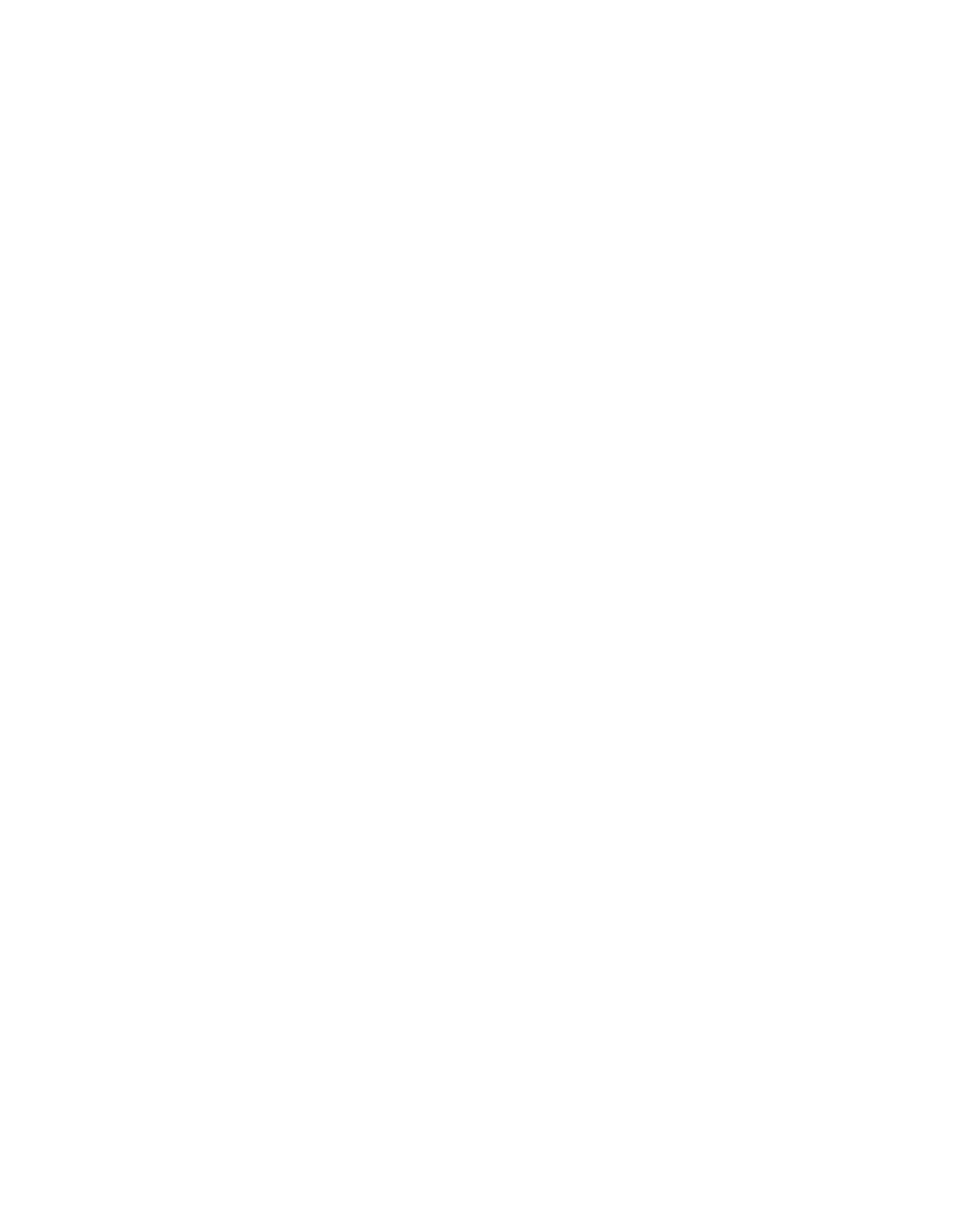*Revealing & Concealing: Portraits & Identity*, Skirball Cultural Center, Los Angeles, CA (catalogue) *Reenactment/Rapprochement*, Chester Springs Studio, Center for Visual Arts, Chester Springs, PA The Wounded Diva: Hysteria, Body and Technology in the 20<sup>th</sup> Century, Kunstverein Munchen, Munich, Germany, and Galerie im Taxispalais, Innsbruck, Austria (catalogue) *Die Wir Nicht Verstehen (Things we don't understand),* Generali Foundation, Vienna, Austria, *Dinge, Die Wir Nicht Verstehen* (catalogue) *Eleanor Antin/Harun Farochi* Centro Cultural de Belem, Lisbon, Portugal (2 person exhibition; catalogue) *(e cosi via) (and so on) 99 Artists from the Marzona Collection*, Galeria Comunale d'Arte Modernae Contemporanea, Rome, Italy (catalogue) *EXPO*, Hannover, Austria *MOMA2000,* The Museum of Modern Art, New York City, NY *Electromediascope*, Nelson-Atkins Museum of Art, Kansas City, MO 1999 *shoes shoes shoes*, Frederieke Taylor, TZ'Art Gallery, New York City, NY *The American Century: Art and Culture, 1900-2000*Whitney Museum of American Art, New York City, NY *Global Conceptualism: Points of Origin, 1950s-1980s*, Queens Museum of Art, Queens, New York City, NY, April 28- August 29, and travel to: Walker Art Center, Minneapolis, MN, December 19- March 5, 2000; Miami Art Museum, Miami, FL, September 26- November 2, 2000 (catalogue) 1998 *A View from the Vaults: Recent Video Acquisitions*, Museum of Modern Art, New York City, NY *Not For Sale: Feminism in the USA during the 1970's*, Apex Art C.P., New York City, NY *Out of Actions: Between Performance and the Object, 1949-1979,* Museum of Contemporary Art, Los Angeles, CA, February 8- May 10, and travel to: MAK, Vienna Austria, June 17- September 6; Museum of Contemporary Art Barcelona, Barcelona, Spain October 15- January 6, 1999; Museum of Contemporary Art Tokyo, Tokyo, Japan, February 11- April 11, 1999 1997 *No Small Feat: Investigations of the Shoe in Contemporary Art*, Rhona Hoffman Gallery, Chicago, IL *Drawing Performance*, The Center for Curatorial Studies and Art in Contemporary Culture, Bard College, Annandale-on-Hudson, NY *Dream of the Fisherman's Wife*, Sandra Gering Gallery, New York City, NY *The Shoe Show*, Bedford Gallery, Dean Lesher Regional Center for the Arts, Walnut Creek, CA *Sunshine Noir- Art in LA 1960-1997,* Louisiana Museum of Modern Art, Denmark *UCSD Visual Arts 30th Anniversary Faculty Exhibition,* University Art Gallery, University of California, San Diego, La Jolla, CA *Vraiment Feminisme et art*, Centre National d'Art Contemporain de Grenoble, France 1996 *Making Pictures, Women and Photography*: *1975-Now (Part II),* Nicole Klagsbrun Gallery, New York City, NY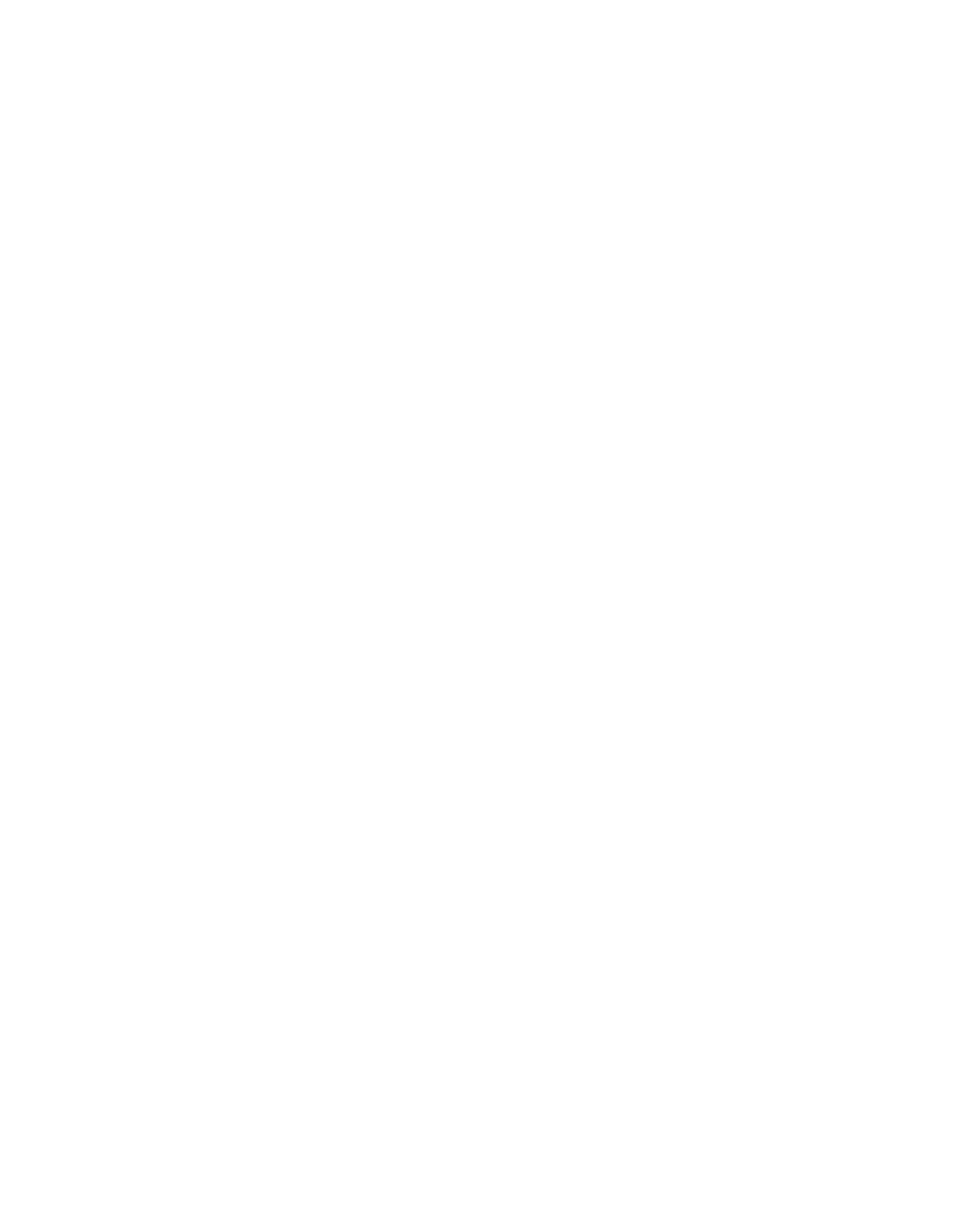*UC San Diego Faculty Exhibition*, Mandeville Gallery, University of California, San Diego, La Jolla, CA, *Diversity and Presence*, UCI Fine Arts Gallery, University of California, Irvine, CA *Fabricated Photographs*, Carpenter Center for the Visual Arts, Harvard University, Cambridge, MA *Self as Subject*, The Katonah Gallery, Katonah, NY *Back to the Future*, Lawndale Art and Performance Center, University of Houston, Houston, TX (Sponsored by the Women's Caucus of the College Art Association) *Histories: New Video Art*, Institute of Contemporary Art, Boston, MA (small catalogue) 1987 International Center of Photography, New York City, NY, *Fabrications- Staged, Altered, and Appropriated Photographs*, November 11- 30, and travel to: Carpenter Center, Harvard University, Cambridge, MA (catalogue) *Women Artists of the University of California Faculty*, University of California, Riverside, CA *Self-Portraits: The Message, the Material*, Schick Art Gallery, Skidmore College, Saratoga Springs, NY, February 19-March 13, and travel to: Hofstra Museum, Emily Lowe Gallery, Hempstead, NY, March 29-May 17 *From the Archives of Modern Art* (video), American Film Institute Video Festival, Los Angeles, CA, traveled from: 1987-89 including Neighborhood Film/Video Project, Philadelphia, PA; WPA, Washington, D.C (catalogue) *Passages: A Survey of California Woman Artists, 1945 to Present*, Fresno Arts Center and Museum, Fresno, CA (exhibitions and video section) *Store Front Window Projections*, Foundation for Art Resources, LACE and Installation, Los Angeles and San Diego, CA *The Biennial: The Inaugural Exhibition* Installation Gallery, San Diego, CA *Women's Autobiographical Artist's Books,* University of Wisconsin/Milwaukee Art Museum, Milwaukee, WI (catalogue) *Andy Warhol's Fifteen Minutes*, MTV, (memorial broadcast) 1986 *With the Land; A Photographic Survey*, University Art Gallery, Sonoma State University, CA (small catalogue) *Photography as Performance*, Photographers Gallery, London, England (catalogue) 1985 *Signs of the Times, Some Recurring Motifs in Twentieth Century Photography*, San Francisco Museum of Modern Art, San Francisco, CA, (catalogue) *The Maximal Implications of the Minimal Line*, Milton & Sally Avery Center for the Arts, Edith C. Blum. Institute, Bard College, Annandale-on-Hudson, NY (catalogue) *intimate/INTIMATE*, Truman Gallery, Indiana State University, Terre Haute, IN (catalogue) *Extending the Perimeters of Twentieth Century Photography* San Francisco Museum of Modern Art, San Francisco, CA (catalogue) *Black and White Drawings from the David Nellis Collection*, Fine Arts Gallery, California State University, Los Angeles, CA, and travel to: the Del Webbe Library, Loma Linda University, Loma Linda, CA (catalogue) *From the Collection of Sol Lewitt*, ICI (Independent Curators, Inc.) traveling exhibition, (see 1981 Wesleyan University Art Gallery *No Title)*, University Art Museum, California State University, Long Beach, CA; Ackland Art Museum, University of North Carolina,

Chapel Hill, NC; Everhart Museum, Scranton, PA; Grey Art Gallery, New York City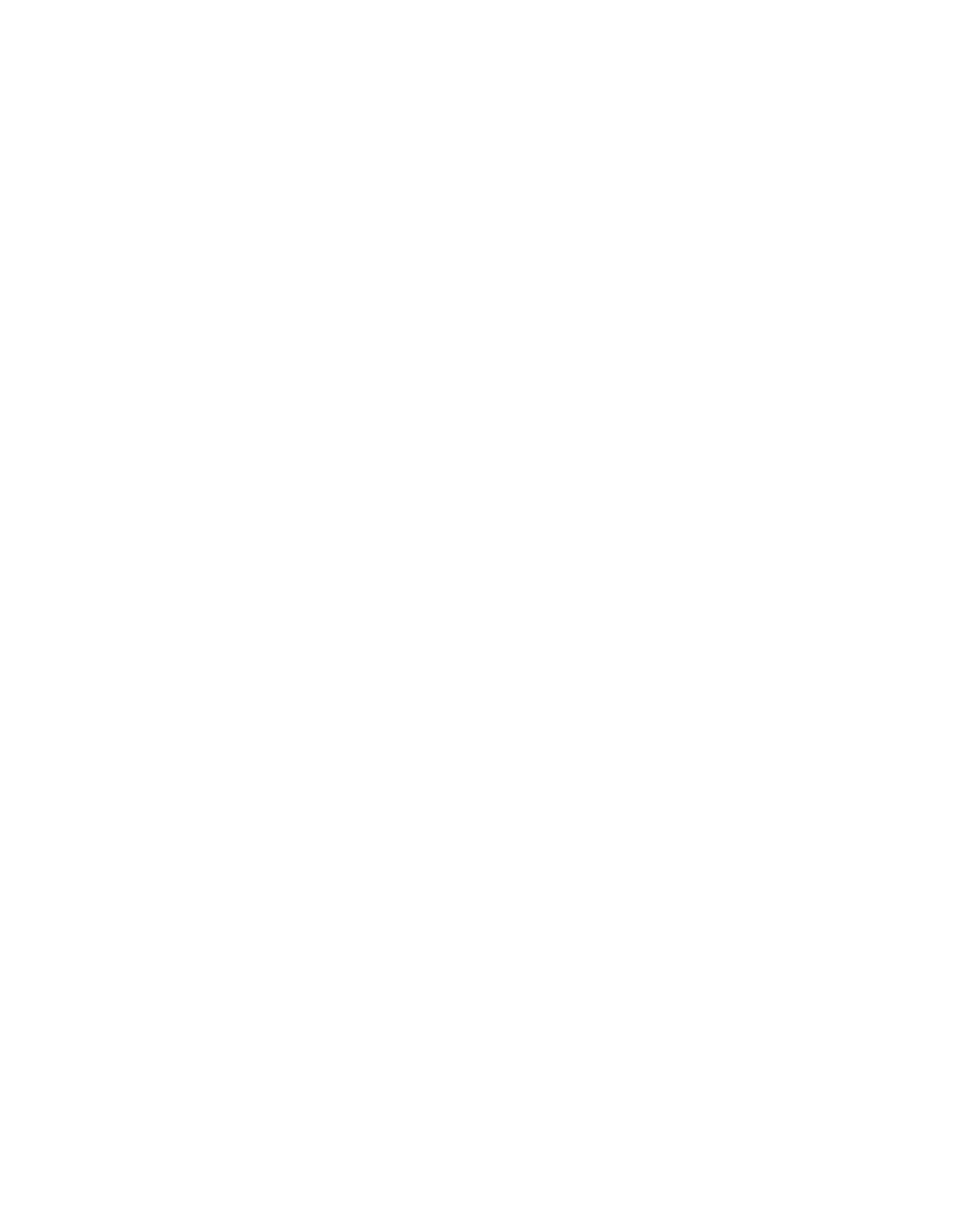Antinova, Eleanora. "A Romantic Interlude from Recollections of my Life with Diaghilev" (narrative and drawings). *Sun and Moon; A Journal of Literature and Art*, no. 9, 10 (Summer).

"The Painters' Word; 39 Lofty Views on Picasso" (includes memories of him from my "Recollections of my Life with Diaghilev"). *Soho News*, May 21.

- 1979 Antin, Eleanor and Eleanora Antinova. "Some Thoughts on Autobiography" (essay) and "Olga Fyodorova's Story" (from "Recollection of my Life with Diaghilev"). *Sun and Moon; A Journal of Literature and Art*, no. 6, 7 (Winter).
- 1976 Antin, Eleanor. "Will I Go?" (photo comic strip). *Flash Art* (Milan) (July/August). "Meditation," *Criss Cross/Double Cross* (Fall) (Los Angeles).
- 1975 Antin, Eleanor. "Renunciations" and "Carving" (2 scenarios with photos). *Tri-Quarterly* (Winter).

Journal (February), Los Angeles Institute of Contemporary Art. *Art: A Woman's Sensibility*, California Institute of the Arts. "The King's Meditations" (2 texts and photos). *Unmuzzled Ox*. "The King's Meditations" (3 texts with photos). *Journal*, Los Angeles Institute of Contemporary Art. "The King's Meditations" (4 texts with photos). *Vision* (October) (Crown Point Press).

"The King's Meditations" (texts and photos). *Crawl Out Your Window* (Spring).

1974 Antin, Eleanor. "On Self Transformation." *Flash Art* (March/April). "Letter to a Young Woman Artist." *Anonymous was a Woman*, California Institute of the Arts.

"Video as a Medium. "*Art-Rite* (October).

Autobiography of the Artist as an Autobiographer." *Journal*, Los Angeles Institute of Contemporary Art (October).

1973 Antin, Eleanor. "Reading Ruscha," *Art in America* (September/October) "Painter Poems." *Open Poetry*. Edited by Ron Gross and George Quasha. New York, NY: Simon and Schuster. "Episode from an Epistolary Novel." *Breakthrough Fictioneers*. Edited by Richard Kostelanetz. Something Else Press. "Women without Pathos" *Art and Sexual Politics*. Edited by Elizabeth Baker and Thomas Hess. Collier-Macmillan.

"Recollection of my Life with Diaghilev." *Artweek*, October 27.

- 1972 Antin, Eleanor*.* "Out of the Box." *Art Gallery* (June). Antin, Eleanor*.* "Proposal for a Film Festival." *Art and Artists* (March): 5 photos.
- 1971 Antin, Eleanor. "Women Without Pathos." *Art News* (January): *center 3 and 4*, Verbal Texts.

## RADIO, TV INTERVIEWS, and PANEL DISCUSSIONS

2013 ArtTable and Artnet, New York City, NY, "Artnet Breakfast Talks with Eleanor Antin," November 13 Hunter College, New York City, NY, "Conversation with Eleanor Antin, Malik Gaines and Alexandro Segade," November 12 Wallach Art Gallery and Performa 13, New York City, NY, "An Afternoon with Eleanora Antinova (a.k.a. Eleanor Antin)," November 9 Green, Tyler. The Modern Art Notes Podcast, "Modern Art Notes: Eleanor Antin," October 31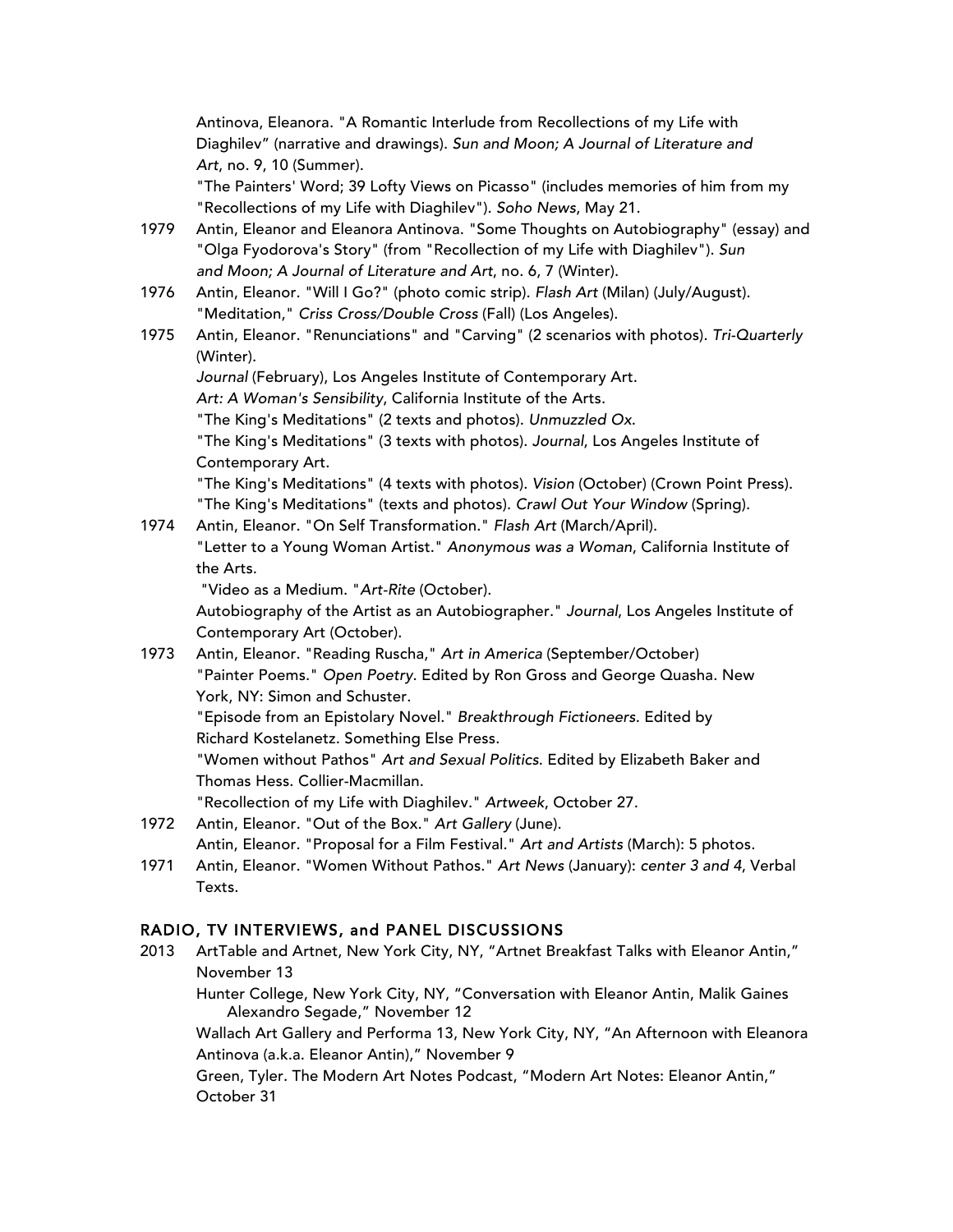Center for Jewish History, New York City, NY, The Man Without a World Film Screening with Introduction by Film Critic and Author J. Hoberman, February 24

- 2007 Getty Research Institution, Los Angeles, "Modern Art in Los Angeles: Feminist Art in Southern California, March 27
- 2004 NPR, San Diego, "The Lounge," May
- 2003 PBS, *Art:21—Art in the Twenty-First Century* (Season two)*.* 2000 CBS-TV, "Sunday Morning"
- 1998 Fox, Howard. *Eleanor Antin* KPBS Radio, San Diego, "These Days with Dan Irwin" *L.A. Weekly* Liberty Works Radio Network, "Ted Patterson Show" (nationally syndicated), July 23 NPR, "Todd Mundt Show," June 11. UCSD Cable Willis, Holly. *Art Week*, August
- 1992 Lopate, Lennie. WNYC, 15 minute radio interview Gross, Terry. NPR Fresh Air, 30 minute radio interview, September 18 Franklin, Joe. Channel 4, television interview, September 16. Kalish, John. NPR Morning Edition, 7 minute interview
- 1991 Probst, Danielle. *P-Form, A Performance Art Magazine* 22 (Summer). CBS Television, Channel 7, Boston, MA, 10 minute television interview. Monitor, TV, National, 10 minute television interview NPR, San Diego, 30 minute radio interview
	- Cowan, Rayna. KPFA, San Francisco, 30 minute radio interview. Meyerzove, Lee KPOO, San Francisco, 45 minute radio interview
- 1990 Saville, Jonathan. "I Live in My Art." *The Reader*
- 1989 Myers, Kip. KCRW (National Public Radio), Los Angeles, CA
- 1988 Apple Jacki. "Altered Egos: The Many Lives of Performance Artist Eleanor Antin." *LA Weekly*, February 26-March 3
- 1983 Iimura, Taka. Japanese Television
- 1982 Ratcliff*,* Carter*.* "Revolutions Per Minute," *Interview* (September) "The Antins on Art and Environment." Conversation between Eleanor Antin and David Antin*. Birdcage Review* 2 (Fall) "Present Concerns in Studio Teaching." *Art Journal* (Spring)
- 1981 McCambridge, Jan*.* "Ten from Academe." *High Performance* (Spring) Bowen, Nancy. *Profile -Eleanor Antin*, published by Video Data Bank, School of the Art Institute of Chicago, July, Vol. 1, No. 4 (in conjunction with the videotape on Eleanor Antin made by Lynn Blumenthal and Nancy Bowen for the Video Data Bank
- 1980 Portner, Dinah*.* "Interview with Eleanor Antin." *Journal; Southern California Art Magazine*, no. 26 (February/March): cover
- 1979 Munro, Eleanor. *Originals: American Women Artists*. New York City: NY: Simon and **Schuster**
- 1978 Rubenfein, Leo. *Art in America* (September/October)
- 1976 Stofflet, Mary*.* "Eleanor Antin interviewed by Mary Stofflet," *La Mamelle* (Winter).
- 1975 *MS Magazine* (July). Conversation between Antin, Chicago, Raven, Iskin, DeBrettville. *Art Talk*, New York City, NY: Scribners. Interview with Antin by Cindy Nemser, pp. 266- 301, 19 photos
- 1972 Nemser, Cindy. "100 BOOTS on the Lam." *Changes* (June)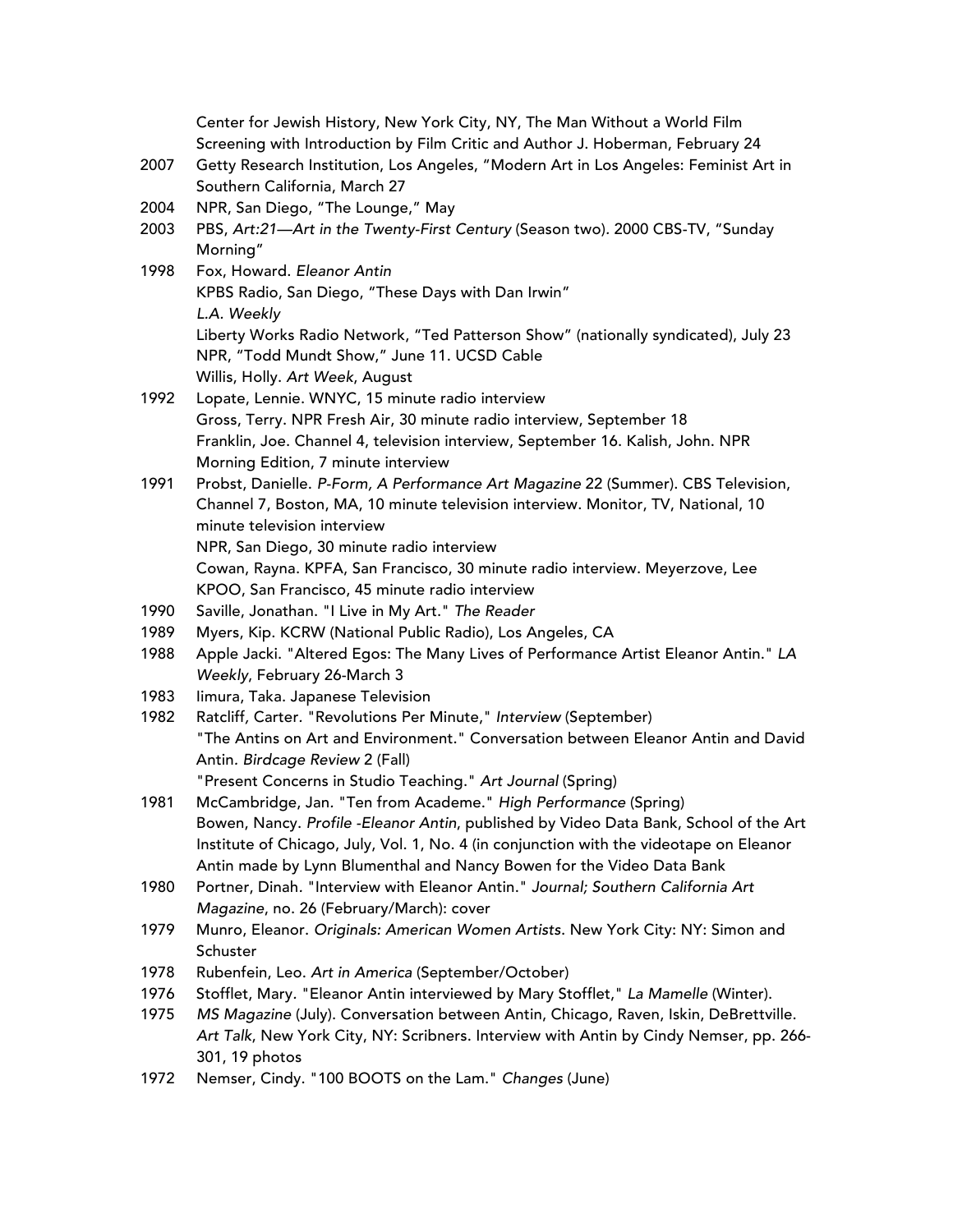PERIODICALS (\* indicates articles pertaining solely to the artist)

2013 Anspon, Catherine D. "The Coming of Seven to the Dallas Art Fair: Going Behind the Scenes." Paper City. April 4, 2013. http://www.papercitymag.com/Article/6248/The-Coming-of-Seven-to-the-Dallas- Art-Fair/ Cembalest, Robin. "Ten Tough Women Artists Who Stand Up to the Bad Boys." *ARTnews*. October 29, 2013. http://www.artnews.com/2013/10/29/ten-tough- womenartists-who-stand-up-to-the-bad-boys/ \*Clements, Alexis. "The Many Faces of Eleanor Antin." *Hyperallergic*. November 29, 2013. http://hyperallergic.com/95936/the-many-faces-of-eleanor-antin/ \*Connors, Thomas. "'State of Mind' Examines California Art." *Michigan Avenue*. October 1, 2013. http://michiganavemag.com/the-latest/pursuits/postings/state-ofmind- smart-museum-of-art#7IDs16CfZqRFR3DD.03 \*Green, Tyler. "The Modern Art Notes Podcast: Eleanor Antin." *Blouin Artinfo*. October 31, 2013. http://blogs.artinfo.com/modernartnotes/2013/10/the-modern-artnotes- podcast-eleanor-antin/ \*Hoberman, J., "Personae of Interest: Artist Eleanor Antin's memoirs of a Communist girlhood." *Bookforum* (December/January 2014): 49. Johnson, Ken. "Identity Puzzles From U.S. and Iran." *The New York City Times*. August 30, 2013. http://www.nytimes.com/2013/09/01/arts/design/identity-puzzles-from-usand-iran.html \*Leonard, George J., "Conversations with Stalin." *The San Francisco Humanities Review.* October 2013. http://www.sfhreview.com/82. Kelsey, Robin. "Playing Around Photography." *Aperture* 212 (Fall 2013): 35-40. Pechman, Ali. "It's an Art Mitzvah! "Jew York" Show Opens at Zach Feuer & Untitled." *Artspace*. June 21, 2013. http://www.artspace.com/magazine/interviews\_features/jew\_york\_new\_york http://www.artspace.com/magazine/interviews\_features/jew\_york\_new\_york \*Pincus, Robert L. "A Portrait of the Artist as Herself." *San Diego Magazine*. October 2013. http://www.sandiegomagazine.com/San-Diego-Magazine/October-2013/A-Portrait-of-the-Artist-as-Herself/ \*Reimer-Torn, Susan. "Squandered Gifts and Fathers in the Sky: Eleanor Antin's Performative Art." *The Jewish Week.* February 6, 2013. http://www.thejewishweek.com/blogs/well-versed/squandered-gifts-and-fathers- skyeleanor-antins-performative-art. Rose, Sean J. "Art – La Ligne." *Numero,* no. 141 (March 2013): 152 – 156. \*Rosenberg, Karen. "She Creates Herself in Multitudes." *The New York City Times,* Friday, September 6, 2013: C30. \* Staff. "Eleanor Antin bien dans ses 'boots', l'art postal à l'espace culturel Louis

Vuitton." *Le Point.fr.* February 17, 2013. http://www.lepoint.fr/culture/coups-decoeur/eleanor-antin-bien-dans-ses-boots-l-art-postal-a-l-espace-culturel-louis- vuitton-17-02-2013-1628312\_792.php#xtor=EPR-34.

\*Staff. "Multiple Occupancy: Eleanor Antin's 'Selves'." *Wall Street International*. August 28, 2013. http://www.wsimagazine.com/uk/diaries/agenda/arts/multipleoccupancy-eleanor-antin-s-selves\_20130828112636.html#.Uh5eiBu1EXc

Wagley, Catherine. "Five Artsy Things to Do in L.A. This Week, Including a Restaged Train Robbery." LA Weekly. May 29, 2013.

http://blogs.laweekly.com/arts/2013/05/eleanor\_antin\_stalin.php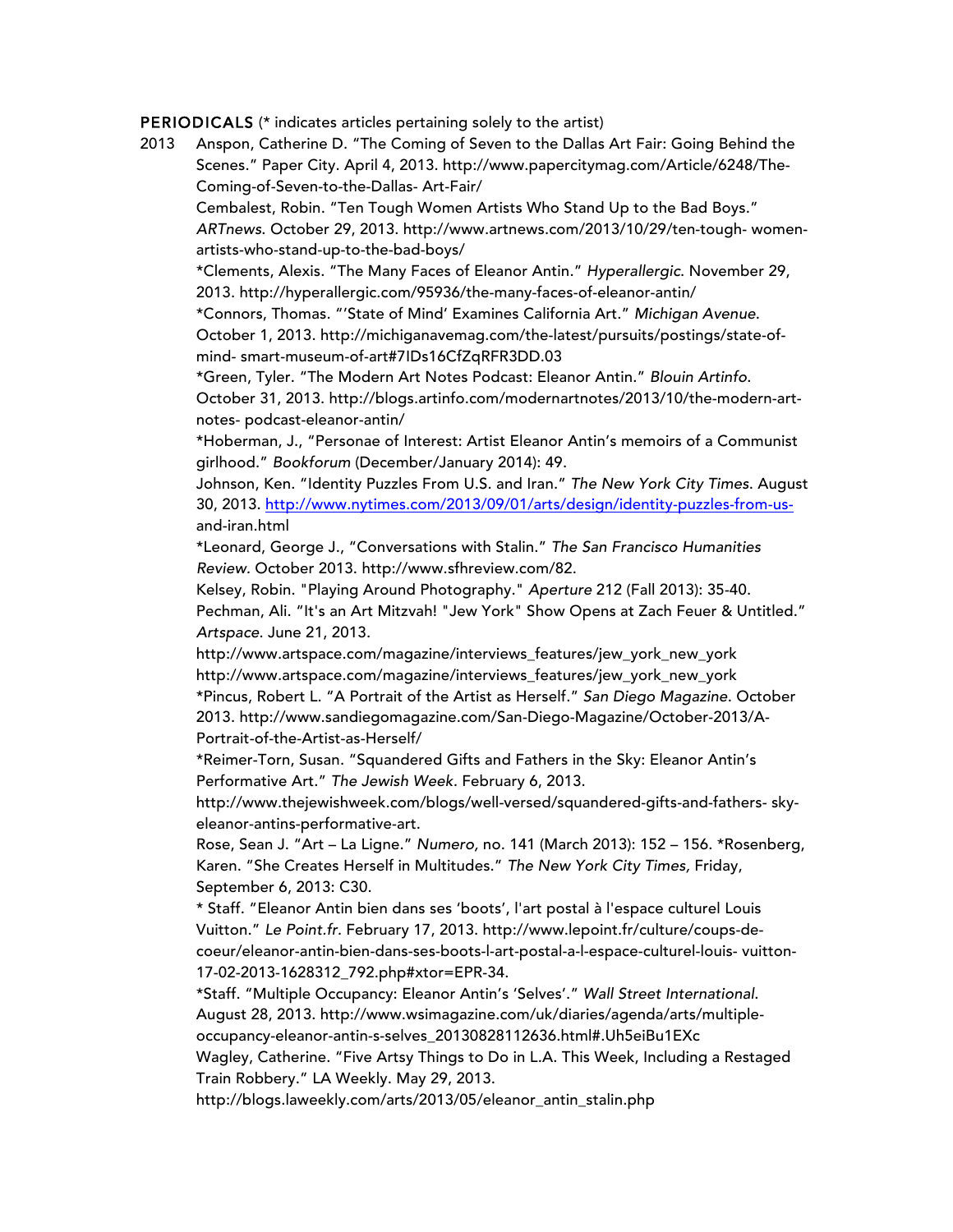2012 Baker, Kenneth. "'State of Mind' at Berkeley Art Museum." *SFGate.com*, March 7, 2012. http://www.sfgate.com/cgibin/article.cgi?f=/c/a/2012/03/06/DDRT1NGBNC.DTL \*Bloch, Judy. "Highway '71 Revisited : Judy Bloch on Eleanor Antin."*Blook BAM/PFA,* May 7, 2012. http://blook.bampfa.berkeley.edu/2012/05/highway-71-revisited-judybloch-on-eleanor-antin.html

Denson, G. Roger. "Did Men Invent Art to Become Women? Must Women Become Men to Make Great Art?" *HuffingtonPost.com*, January 20, 2012.

http://www.huffingtonpost.com/g-roger-denson/did-men-invent-art-tobec\_b\_1218788.html

\*Enuja. " Book (and art) Review: Eleanor Antin." *Conversational Advocacy: A surplus of opinions and analysis,* April 18, 2012. http://enuja.livejournal.com/38253.html Finkel, Jori. "PST: Performance and Public Art Festival a visual feast." *LosAngelesTimes*.*com*, January 18, 2012.

http://www.latimes.com/entertainment/news/la-et-pst-performance-artfestival20120118,0,6353549.story

Gaines, Malik. "City After Fifty Years' Living: L.A.'s Differences in Relation." *Art Journal,* 71, no. 1 (Spring 2012) pp. 88-105. http://artjournal.collegeart.org/?p=2887 Higgie, Jennifer. "Questions & Answers." *Frieze,* no. 149, (September 2012): 142-47. Heiferman, Marvin. "Think and Shoot." *Art in America*, no. 3, (March 2012): 132-139. *\**Johnson, Reed. "PST: Eleanor Antin revisits 'Before the Revolution.' *Los Angeles Times,* January 28, 2012. http://www.latimes.com/entertainment/news/la-et-eleanorantin-20120128,0,7120518.story

Knight, Christopher. "Art review: 'State of Mind: New California Art Circa 1970' at OCMA." *LATimesBlog.LATimes.com*, January 5, 2012.

http://latimesblogs.latimes.com/culturemonster/2012/01/art-review-state-of-mindocma.html

Landi, Ann. "Double Exposure." *ARTnews,* 111, no. 5, (May 2012): 79 - 85.

\*Messerli, Douglas. "Eleanor Antin, The Man without a World: Disappearing from History."

*InternationalCinemaReview.blogspot.com*, March 19, 2012.

http://internationalcinemareview.blogspot.com/2012/07/eleanor-antin-man- withoutworld\_17.html

\*"On Credit: on Eleanor Antin's 'Before the Revolution.'" *USTheater,* March 17, 2012. http://ustheater.blogspot.com/2012/03/on-credit-by-douglas-messerli- on.html Myers, Holly. "Performance in LA." *ArtReview*, no. 59, (May 2012): p. 63-69. Ollman,

Leah. "Art Review: 'Breaking in Two,' visions of motherhood at Arena 1." *latimesblogs.LATimes.com*, March 1, 2012.

http://latimesblogs.latimes.com/culturemonster/2012/03/art-review-breaking-in- twoarena-1-gallery.html

Otten, Liam. "Reperformance Symposium Sept. 13-15." *Washington University St. Louis: Newsroom,* August 22. 2012. http://news.wustl.edu/news/Pages/24125.aspx. \*Phillips, Glenn and Patrick Steffen. "Eleanor Antin and Judy Chicago: Proto Feminists at Work." *Flash Art*, May/June, 2012. pp. 62-66.

Soltes, John. "MOCA Review: 'Under the Big Black Sun' looks at California art in the 1970s." *HollywoodSoapbox*.*com*, February 5, 2012.

http://www.hollywoodsoapbox.com/?p=6516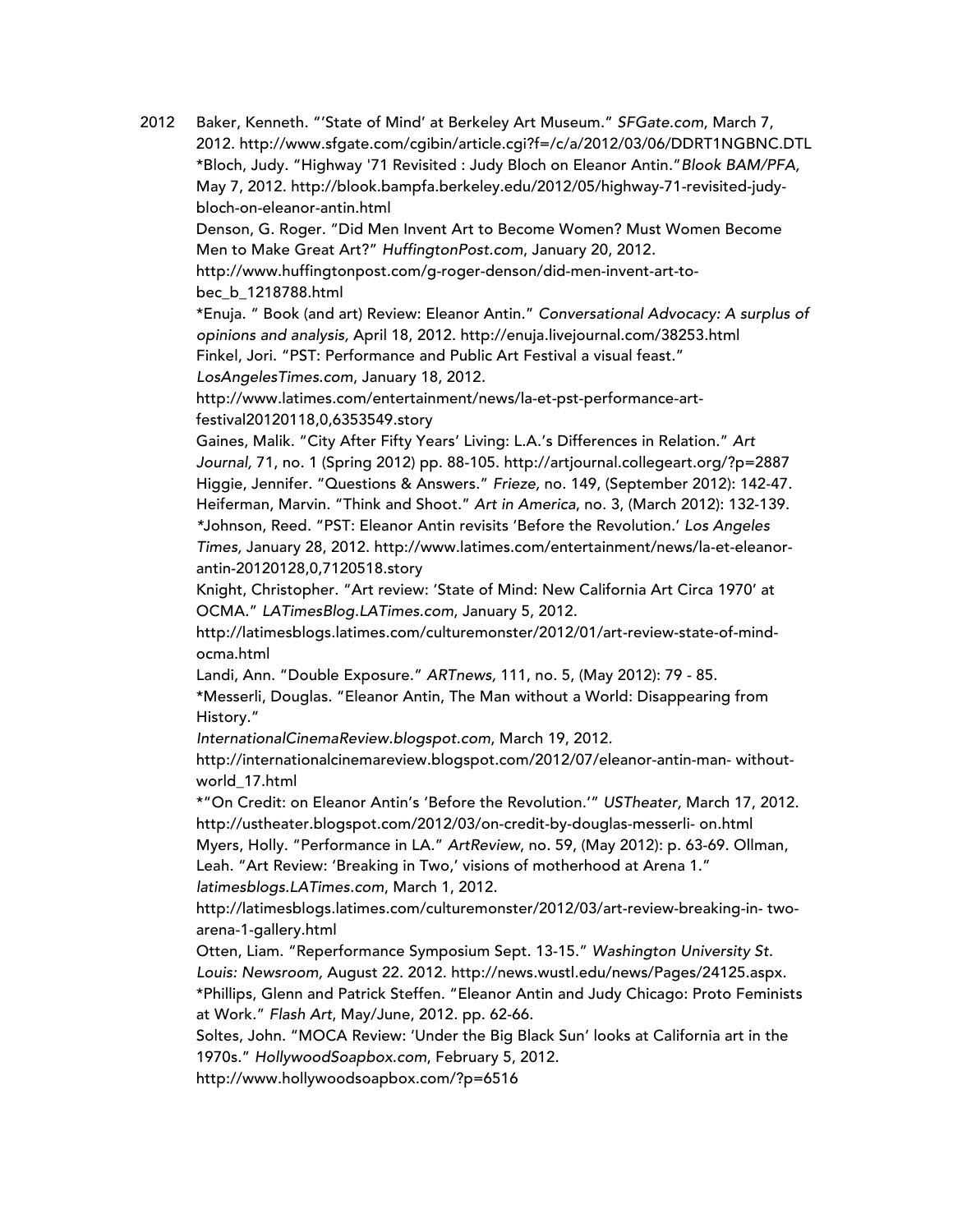Staff. "Ball of Artists: Los Angeles Flocks to Greystone Mansion for LAXART's Eye Popping Gala." *HuffingtonPost.com*, January 30, 2012.

http://www.huffingtonpost.com/2012/01/30/ball-of-artists-los-angeles\_n\_1242197.html Staff. "The Human Effect: Eleanor Antin." *Yowzer!Yowzer!: online journal,* April 30, 2012. http://www.yowzeryowzer.com/2012/04/human-effect-eleanor-antin.html Tumlir, Jan. "Under the Big Black Sun: California Art 1974-1981." *ArtForum* vol. 50, no. 6 (February 2012): 218.

Waxman, Lori. "'Light Years': What happens when you take a picture of nothing?" *ChicagoTribune.com*, January 18, 2012. http://articles.chicagotribune.com/2012- 01- 18/entertainment/ct-ent-0119-light-years-art-review-20120118\_1\_social- justice-lightyears-light-years

Woodward, Richard B. "Snapshot of a Movement." *online.WSJ.com*, January 17, 2012. http://online.wsj.com/article/SB10001424052970204879004577110541315183720.html ?mod=googlenews\_wsj

Young, Paul David. "The Suzanne Lacy Network." *Art in America*, no. 6 (June/July p. 116-125. 2012)

2011 Antin, Eleanor; John Baldessari; Thomas Demand & Jeff Koon. *"*In the Freewheeling World of the Mind: Eleanor Antin, John Baldessari, Thomas Demand & Jeff Koons on René Magritte." *TATE etc.,* no. 22 (summer 2011).

http://www.tate.org.uk/tateetc/issue22/renemagritte.htm

Bale, Miriam. "Performa 11: 'Not Funny' at Anthology Film Archives." *The L Magazine,* November 7, 2011.

http://www.thelmagazine.com/TheMeasure/archives/2011/11/07/performa-11 not-funny-at-anthology-film-archives

Cassil, Heather. "A Traditional Sculpture (Video)." TheHuffingtonPost.com, October 4, 2011. http://www.huffingtonpost.com/heather/a-traditional-

sculpture\_b\_983384.html#s374884

Gómez, Edward M. "Martha Wilson and the Well-Examined Female Self." *The Brooklyn Rail,* November 2011. http://www.brooklynrail.org/2011/11/artseen/marthawilson-and-the-well-examined-female-self

Hulbert, Dory. "Diving in: Alexia Mellor uses performance art to examine dreams and expectations." *The Taos News,* July 22, 2011.

http://taosnews.com/articles/2011/07/22/news/doc4e286441f274a636285594.txt Miranda, Carolina R. "L.A. Stories: Shining light on uncatalogued archives, misplaced works, and undocumented careers, more than 60 venues in Southern California present shows on the art of postwar Los Angeles." *ARTnews,* 110, no. 9 (October 2011): 50-52. Mizota, Sharon. "PST, A to Z: 'Los Angeles Goes Live' at LACE."

*LosAngelesTimes.com*, October 11, 2011.

http://latimesblogs.latimes.com/culturemonster/2011/10/pst-a- to-z-los-angeles-goeslive-at-lace.html.

Paterson, Carrie. "Southern California: Pacific Standard Time." *Flash Art*, XLIV, no. 279 (July - September 2011): 31-32.

Robbins, David. "The Three Stooges and Chris Burden: What Do They Have in Common?" LAWeekly.com, September 22, 2011. http://www.laweekly.com/2011-09- 22/art-books/the-three-stooges-and-chris- burden-what-do-they-have-in-common/.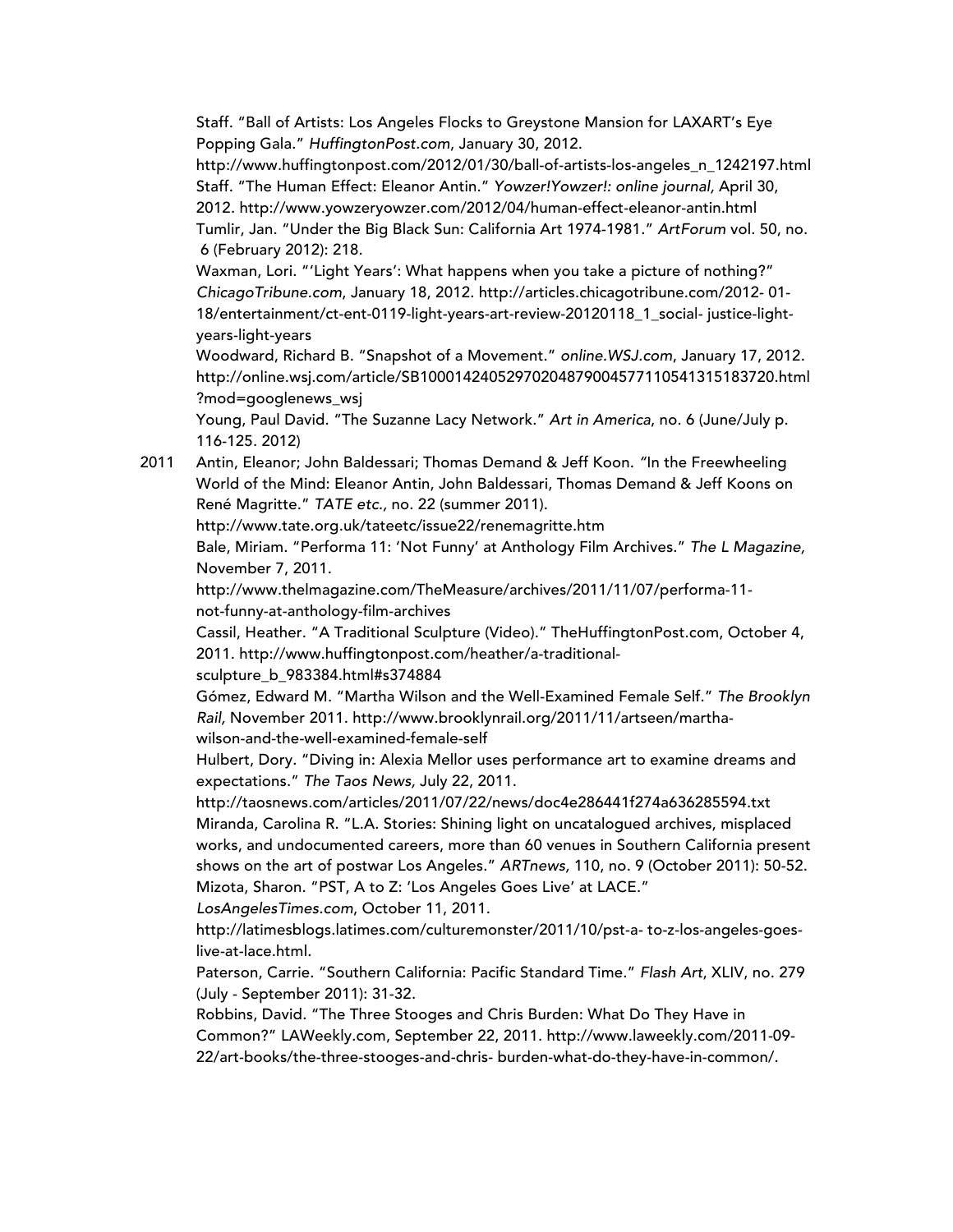Schad, Ed. "Driving Pacific Standard Time: How a Studio Becomes a Starbucks" *LAWeekly.com*, September 22, 2011. http://www.laweekly.com/2011-09-22/artbooks/driving-pacific-standard-time-how-a-studio-becomes-a-starbucks/. Staff. "Cindy Sherman: The Early Works 1975 – 1977 catalogue Raisonné and Exhibition Announced." *Artdaily.org,* November 26, 2011. http://www.artdaily.org/index.asp?int\_sec=11&int\_new=51756

Wagley, Catherine. "Is Pacific Standard Time Trying Too Hard?" *LAWeekly.com,* September 29, 2011.

http://blogs.laweekly.com/stylecouncil/2011/09/is\_pacific\_standard\_time\_tryin.ph p Wagley, Catherine. "Heather Cassils Gets Ripped for LACE Performance Art Show" *LAWeekly.com*, September 29, 2011. http://www.laweekly.com/2011-09-29/artbooks/heather-cassils-gets-ripped-for-lace-performance-art-show/2/. Wright, Karen. "California dreamers still make a splash." *TheIndependent.com*, December 19, 2011. http://www.independent.co.uk/arts- entertainment/art/features/california-dreamersstill-make-a-splash-6278913.html

2010 \*Ahn, Heekyung. "Eleanor Antin." *Monthly Art Magazine* no.308 (September 2010): 126 - 37.

Burton, Johanna. "Philadelphia 'Dance with Camera' Institute of Contemporary Art." *Artforum* XLVIII, no. 10 (Summer 2010): 358.

Duggan, Bob. "Tax Dollars at Work: PBS Promotes Art Online." *Big Think,* August 27, 2010. http://bigthink.com/ideas/23066

Gioni, Massimiliano, "Rum, Sodomy and the Lush: The Incredible Adventures of Paul McCarthy and His Motley Crew" *Flash Art* XLIII, no. 273 (July - September 2010): 84 - 87.

Spence, Rachel. "How women artists fought back in the '70s." *FT.com*, March 5, 2010, http://www.ft.com/cms/s/2/c181e85e-27e0-11df-9598-00144feabdc0.html.

Wood, Catherine. "Painting, Performance, Masquerade." *Flash Art* XLIII, no. 272 (May-June 2010): 85-88.

Wozny, Nancy. "More Than A Naked Snow Man: Dance With Camera Blurs The Line Between Artist And Lens." *Culturemap Houston,* September 1, 2010.

http://culturemap.com/newsdetail/09-01-10-more-than-a-naked-snow-man- dance-withcamera-blurs-the-line-between-moves-and-clicks/

2009 \*Ashery, Oreet. "Hairoism." The Moon, June 27, 2009, p. 8.

Bloom, Lisa E. "Tableaux Vivants, Dying Empires: Eleanor Antin's *The Last Days of Pompeii*, *Roman Allegories* and *Helen's Odyssey*." *n.paradoxa* 24 (June 2009): 13-21.

Epstein, Edward. "Dance with Camera." *Art Papers* 33, no. 6 (November/December 2009): 65.

Heller, Steven. "Signs and Portents." *The New York City Times Book Review,* Sunday, April 5, 2009, pp. 12-13.

Kraus, Lisa. "Dancing through the lens." *The Philadelphia Inquirer*, Tuesday, December 22, 2009.

\*Markle, Leslie. "Eleanor Antin." *Artus*, no. 26 (2009): 14-15.

McFadden, Jane. "Earthquakes, Photoworks, and Oz: Walter de Maria's Conceptual Art." *Art Journal* 68, no. 3 (Fall 2009): 68-87.

Ollman, Leah. "Crucible for new ideas." *Los Angeles Times* (Friday, March 27, 2009) p.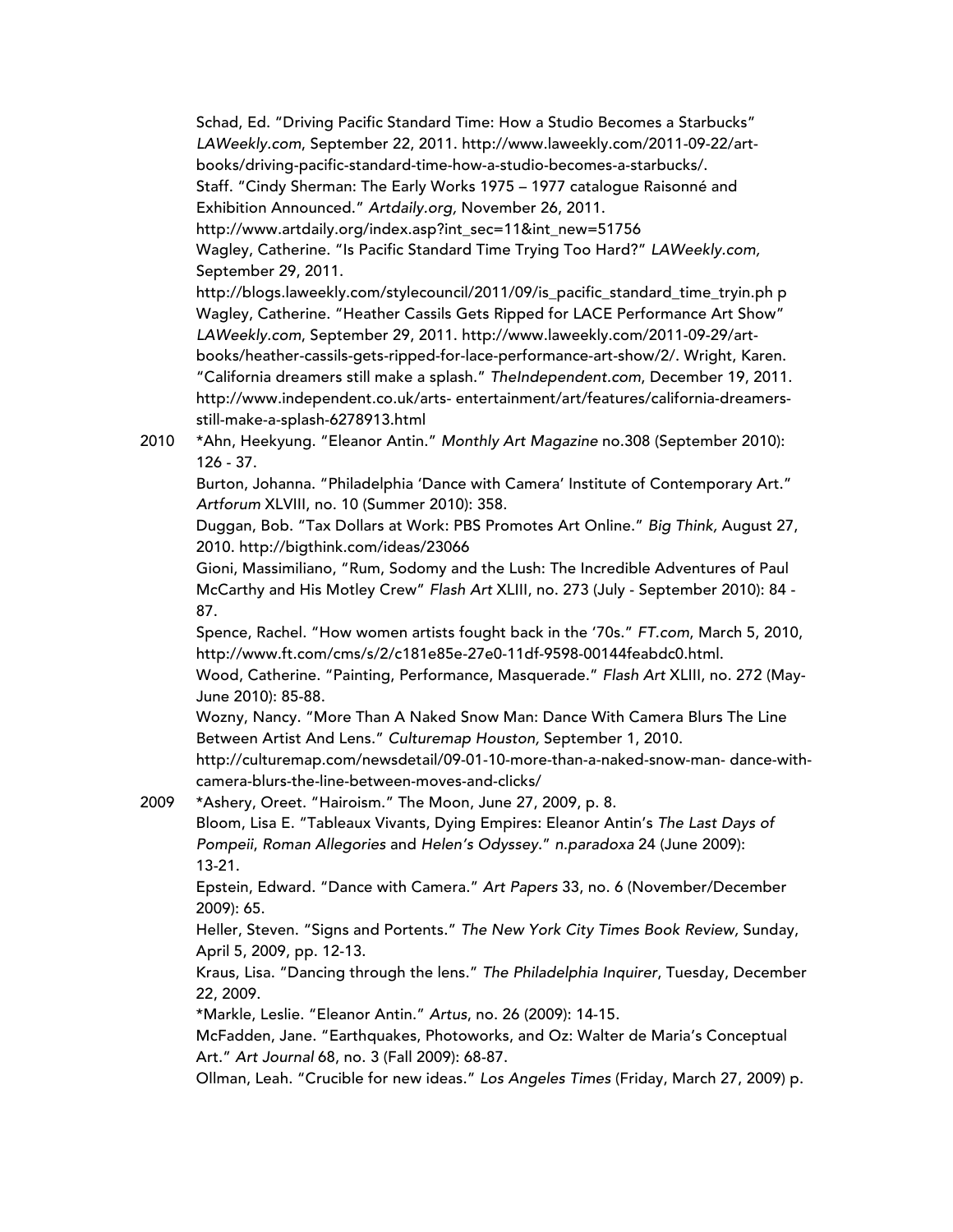D18.

Papazian, Ellen. "20 Ways of Looking at an Art-World Icon." *Bitch*, no. 45 (Winter 2009):30-35.

\*"Reclaiming the Past (on Eleanor Antin's Historical Takes)."

*GreenInteger.blogspot.com*, Monday, March 9, 2009.

Rogers, Kenneth. "Capital Implications: the Future of Labor in the Video Art of Juan Devis and Yoshua Okon." *Social Identities* 15, no. 3 (May 2009): 331-49.

2008 Valbonesi, Ilari. "Wearable Art, Overlapping Realities." *arte e critica 60* XVI, no. 60 (September - November 2009): 52 - 53. Velez, Fabio. "La Prosopopeya como desfiguacion (autobiografias, autorretratos)." *Exitbook*, no.11 (2009): 60-69.

Baum, Kelly. "Shapely Shapelessness: Ana Mendieta's *Untitled* (Glass on Body Imprints – Face), 1972." *Record* 67 (2008): 80-93.

"Biennials/Survey Shows." *Frieze* (January-February 2008): p. 122.

Beradini, Andrew. "California Video." *Art Review* 22 (May 2008): 137.

\* Burton, Johanna. "Eleanor Antin." *Artforum* XLVI, no. 10 (Summer 2008): 436. Cash, Stephanie and David Ebony. "Spring Art Fairs Flood NYC." *Art in America* 96, no. 5 (May 2008): 39.

\* Churner, Rachel. "Eleanor Antin." *Artforum* XLVI, no.9 (May 2008): 172.

Cotter, Holland. "Art in Review: Martha Wilson." *The New York City Times*, April 4, 2008, p. E29.

Finkel, Jori. "Happenings Are Happening Again." *The New York City Times*, April 13, 2008, p. 33.

Drohojowska-Philip. "Identity Theft." *ARTnews* 107, no. 1 (January 2008): 133.

\* H.S., "Eleanor Antin: the last dance of a prima ballerina." *The Art Newspaper*, March 28-29, 2008, p.9.

Genocchio, Benjamin. "A Walk on The Wild Side, and Then Some." *The New York City Times*, February 10, 2008.

Kantor, Jordan. "California Video." *Artforum* XLVI, no. 5 (January 2008): 135. Finkel, Jori. "Happenings Art Happening Again." *The New York City Times*, April 13, 2008, pg. 33.

\*Leffingwell, Edward. "Eleanor Antin." *Art in America* 96, no. 9 (October 2008): 189. "Medium cool." *Time Out New York City*, no. 646 (February 14-20, 2008): 74.

\*Miller, Wesley. "Eleanor Antin: Helen's Odyssey." *Art 21* blog, June 12, 2008,

http://blog.art21.org/2008/06/12/eleanor-antin-helens-odyssey/. \*Miller, Wesley. "Eleanor Antin: Inventing Histories." *Art 21* blog, July 10, 2008.

http://blog.art21.org/2008/07/10/eleanor-antin-inventing-histories/.

Myers, Holly. "Tapeheads: California Video*." ArtReview* 20 (March 2008): 38.

\*Nodelman, Sheldon. "Eleanor Antin." *Modern Painters* (November 2008): 96. O'Neill. "If I Can't Dance, I Don't Want to be Part of Your Revolution." *Art Monthly*, no. 313 (February 2008): 31-32.

\* O'Neill-Butler. "Eleanor Antin, 'Helen's Odyssey.'" *TimeOut New York City*, no. 649 (March 6 – 12, 2008): 62.

\*Pincus, Robert. "Eleanor Antin exhibition opens at Museum of Art." *The San Diego Union-Tribune*, July 20, 2008, p. E2.

\*"Making Art." *The San Diego Union-Tribune*, August 3, 2008, p. E1, E7. Princenthal, Nancy. "Martha Wilson." *Art in America* 96, no. 8 (September 2008): 162-163.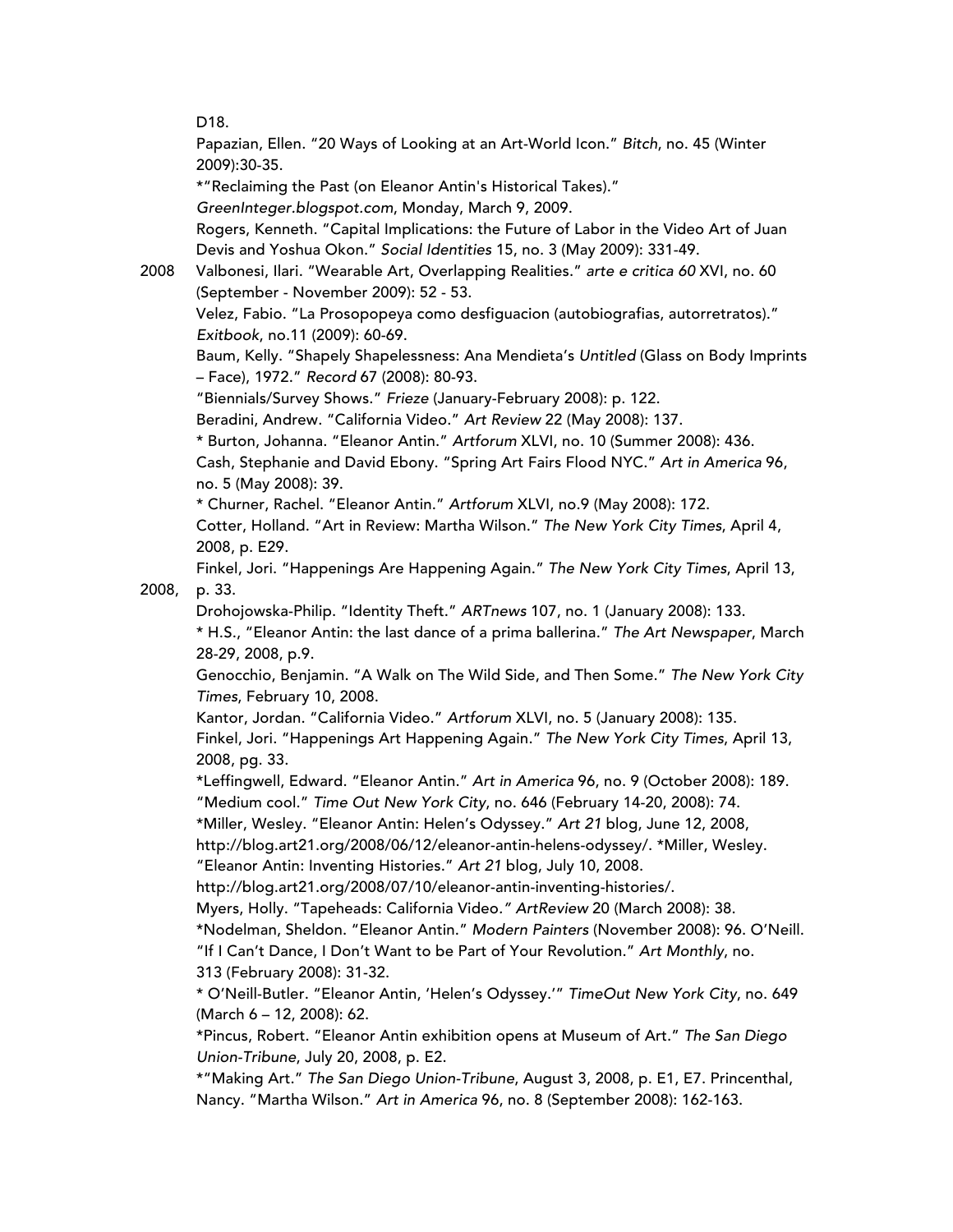Viegener, Matias. "She, Her, I, and Mine." *X-TRA* 10, No. 2 (Winter 2007): 26-31. Virno, Paolo. "Jokes and Innovative Action: For a Logic of Change." *Artforum* XLVI, no. 5 (January 2008): 251-63.

Saltz, Jerry. "The Venus of Long Island City." *New York City Magazine* (April 7, 2008): 78. Schuster, Aaron and Vivian Rebberg. "Brussels." *frieze* (January-February 2008): 156 - 63.

\*Sholis, Brian. "500 Words: Eleanor Antin." *Artforum.com*, July 29, 2008. http://artforum.com/words/id=2082.

Smith, Roberta. "Smooth and Safe at Pier 94." *The New York City Times*, March 28, 2008, pp. E29, E34.

Sneed, Gillian. "NY Art Fair Diaries." *Art Fairs International* (July/August 2008): 12-13. \*Stephens, AnnaMaria. "Outside Ignorance." *San Diego City Beat*, July 16, 2008, p. 20. \*Stephens, Anna Maria. "The Artist." *Riviera* (December 2008): 131.

Willis, Holly. "Allure of the Raw: California Video." *Modern Painters* (March 2008): 56 61.

2007 Chattopadhyay, Collette. "'Multiple Vantage' Points at the Los Angeles Municipal Art Gallery." *ArtWeek*, June 2007: p.17.

Cotter, Holland. "The Art of Feminism as It First Took Shape." *The New York City Times*, March 8, 2007, pp. E29, E33.

Cotter, Holland. "The Week Ahead: Art, June 10-16." *The New York City Times*, June 10, 2007, p. AR 4.

Cotter, Holland. "Quirks and Attitude to Burn." *The New York City Times*, June 8, 2007, pp. E31, E37.

Dambrot, Shana Nys. "Swing-Out Sisters: WACK! Art and the Feminist Revolution." *Art Review*, issue 10 (April 2007): 34.

\*"Eleanor Antin." *frieze*, issue 105 (March 2007): 204.

"Eleanor Antin." *The Bulletin* (February 1 - February 7, 2007).

Holte, Michael Ned. "On the Ground: Los Angeles." *Artforum* XLVI, no. 4 (December 2007): 288-91.

"Index of Artists." *Exit* 27 (2007): 164-65, 172.

"In scene gezet" *DM Magazine* (February 17, 2007): 50.

Johnson, Clare. "Traces of feminist art: Temporal complexity in the work of Eleanor Antin, Vanessa Beecroft and Elizabeth Manchester." *Feminist Theory* 7, no. 3 (December 2006): 309-331.

Kimmelman, Michael. "Passing Mile Markers, Snapping Pictures." *The New York City Times*,

May 18, 2007, pp. E27, E34.

\*Lebow, Alisa. "Strategic Sentimentality: Nostalgia and the Work of Eleanor Antin." *Camera Obscura* 66 22, no. 3 (2007): 129-67.

Lo, Melissa. "Magritte and Contemporary Art." *Flash Art* XL, no. 253 (March/April 2007): 120.

\* Lorent, Claude. "La femme qui se fait roi." *La Libre Belgique* (February 28, 2007): 15. Lovelace, Carey. "Greatest Hits and Ms's." *Art in America* 95 no. 6 (June-July 2007): 93.

\* McFadden, Sarah. "A touch of SoHo." *The Bulletin* (February 8, 2007): 27-28. Miller, Leigh Anne. "The Year in Feminist Art." *Art in America* 95, no. 3 (March 2007): 37.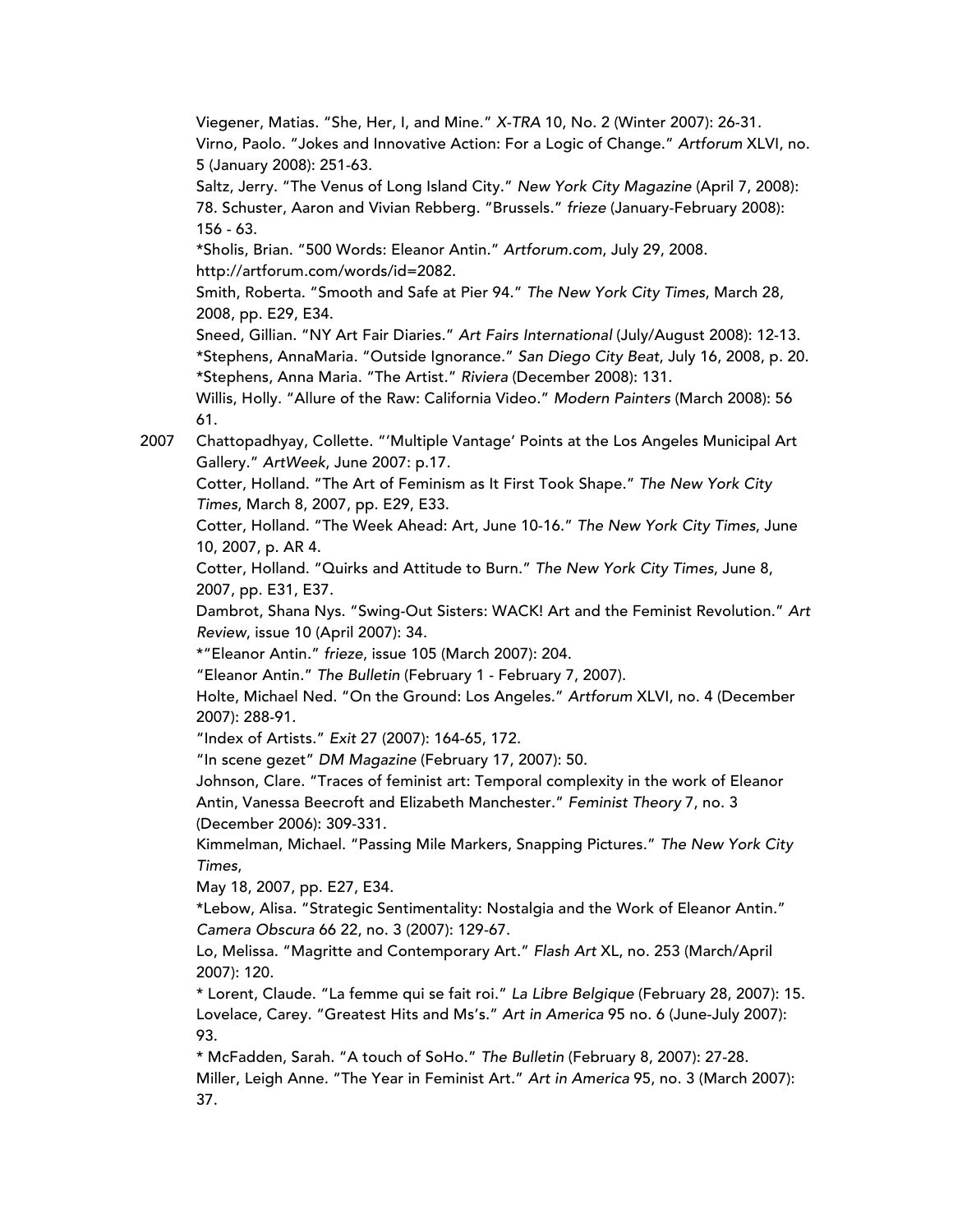Muhlstein, Cecilia and Nichola Feldman-Kiss. "Laboratory: Controlled, Clean, Pristine." *NYarts* 12, no. 1⁄2 (January/February 2007): 38. Myers, Holly. "The roles we play; it's 'identity Theft'." *LATimes.com*, June 8, 2007, http://www.latimes.com/entertainment/la-et-theft8jun08,1,292200.story. Princenthal, Nancy. "Feminism Unbound." *Art in America* 95 no. 6 (June-July 2007): 142-53, 221. "Provision: Sexual Personae." *Modern Painters* (May 2007): 29. \*Schuster, Aaron. "Eleanor Antin." *frieze*, issue 106 (April 2007): 159. Sconti, Marco. "Documenta 12." *Flash Art* XL, no. 255 (July-September 2007): 66-67. Smith, Cherise. "Re-member the Audience: Adrian Piper's Mythic Being Advertisements." *Art Journal* 66, no. 1 (Spring 2007): 46-58. Subotnick, Ali. "Best of 2007." *Artforum* XLVI, no. 4 (December 2007): 336-37. "Uniformes-Uniforms." *Exit* 27 (Madrid) (Fall 2007): 162, 165, 172. \* Valdez, Sarah. "In the Land of Make-Believe." *Art in America*, no. 10 (November 2007): 119-21. \* Vermeiren, Gerrit. "Eleanor Antin." *H art*, (February 15 – March 8 2007): 26. Viegener, Matias. "She, Her, I, and Mine." X-TRA 10, no. 2 (Winter 2007): 26-31. Yablonsky, Linda. "Squat Fuzz." *The Village Voice,* May 9-15, 2007, 53. Zraick, Karen. "Firebrand feminist fires up Tabla Rasa Gallery exhibit." *Brooklyn Graphic,* April 12, 2007, p. A10. 2006 Adams, Brooks. "The School of L.A." *Art in America*, no. 10 (November 2006): 160-67. "Agenda: Exhibitions" *Culture & Travel* 1, no. 2 (November/December 2006): 16. \*Darin, Jane. "An Interview with Eleanor Antin." *The Medium* VI, no. 3 (May 2006): 4-9. Gaines, Malik. "It Ain't Necessarily So: 'Only Skin Deep' and the Performance of Race in Images." *art US* 15 (November 2006): 40-47. Lovelace, Carey. "Bringing It All Back Home." *Artforum* XLV, no. 3 (November 2006): 61-62.

Newhall, Edith. "TOP 10 TRENDS: American Gothic." *ARTnews* 105*,* no. 2 (February 2006): 112-113.

Rees, Simon. "Los Angeles 1955-1985." *art US* 15 (November 2006): 4.

\* Zummer, Thomas. "Seeing Double: Eleanor Antin's *Roman Allegories*." PAJ no. 83 XXVIII, No. 2 (May 2006): 80-88.

\* Darin, Jane. "An Interview with Eleanor Antin." *The Medium* VI, no. 3 (May 2006): 4-9.

2005 \* Bischoff, Dan. "Arts notes." *The Star Ledger*, Saturday, February 19, 2005. Bonazzoli, Francesca. "L'arte si gusta a mezzanotte." *Corriere Della Sera*, April 27, 2005. Deitcher, David. "How Do We Want to be Governed?" *Artforum* XLIII, no. 8 (April 2005): 182, 215.

Elwes, Catherine. "A Polemical History of Video, in Brief." *Contemporary* 21, no. 71 (2005): 22-25.

\* Fels, Sophie. "Eleanor Antin, Roman Allegories." *Time Out New York City,* no. 493 (March 10-16, 2005): 76.

\* Glueck, Grace. "Eleanor Antin." *The New York City Times*, Friday, February 25, 2005, p. E36.

Godfrey, Mark. "Image Structures." *Artforum* XLIII, no. 6 (February 2005): 146-153. \* Hudson, Suzanne. *Artforum* XLIII, no. 9 (May 2005): 248-49.

Lange, Christy. "Bringin' it All Back Home." *frieze* no. 95 (November – December 2005): 92-97.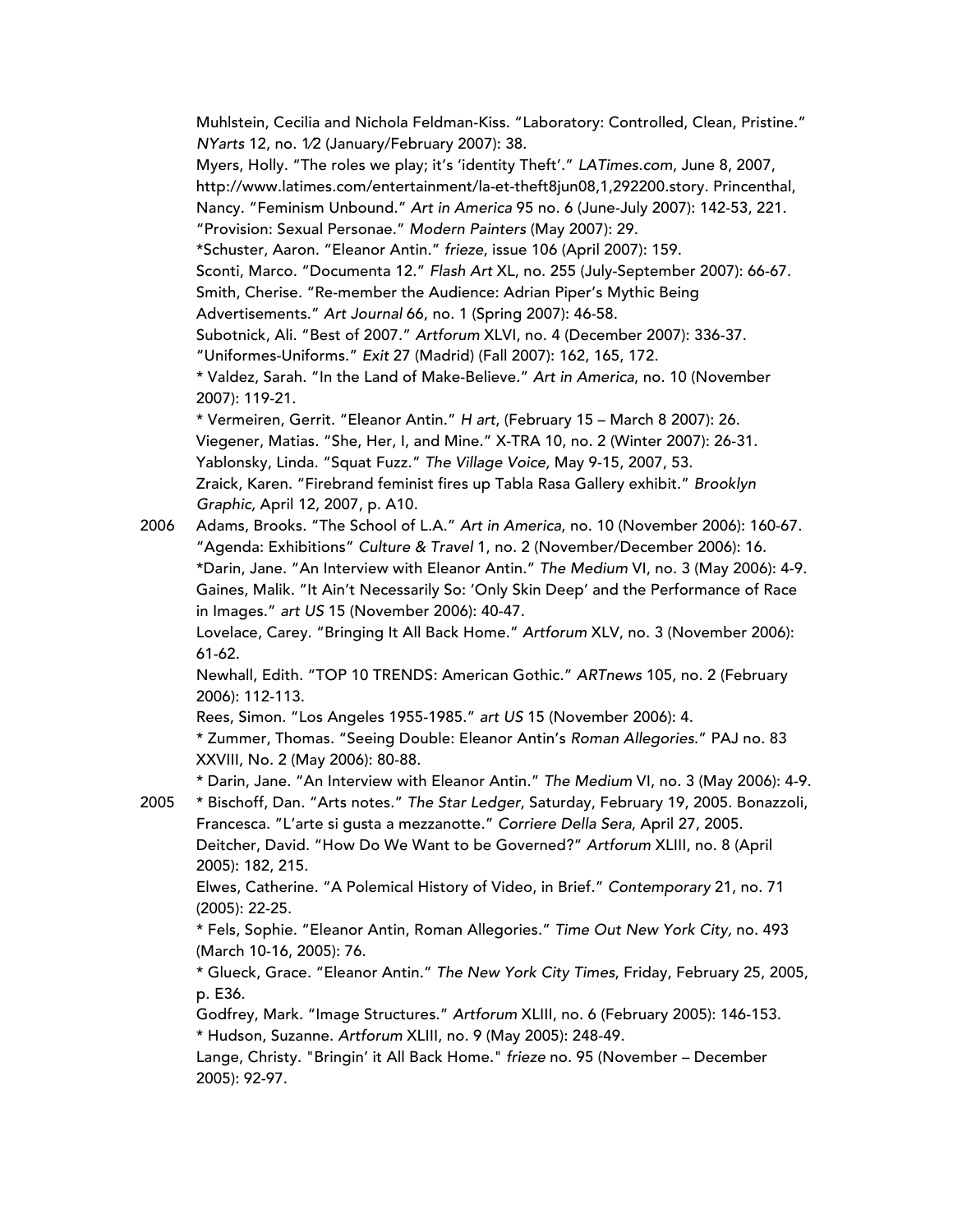Pellegrin, Julie. "Arbeitshaus: einatmen – ausatmen." *Art Press*, no. 315 (September 2005): 78-79.

Quattordio, Alessandra. "Miti Contemporanei." *Architectural Digest*, no. 291 (August 2005).

Savorelli, Alice. "Milan Spring." *Artnet.com*, June 2005,

http://www.artnet.com/magazine/reviews/savorelli/savorelli6-7-05.asp.

\* Scimé, Giuliana. "L'antica Roma falsa e ingénue di Eleanor Antin." *Correre Della Sera* (Milan), May 21, 22005, p. 59.

Smith, Roberta. "Wandering In a Forest of Poses." *The New York City Times*, Friday, September 2, 2005, p. E25, E27.

\* Vicente, Mercedes. "Eleanor Antin: Roman Allegories." *EXIT Express*, no. 10 (March 2005): 32.

\* Wacks, Debra. "Antin and Piper." *Art Journal* (Spring 2000):103 – 105.

2004 \* Bratten, Dawna. "Ashes to Ashes, Dust to Dust in 'Pompeii.' " *La Jolla Village News*, Thursday, June 3, 2004, p. A1, A4, B1.

Cooper, Bernard. "Too Much Info." *Los Angeles Magazine* (April 2004): 120-122.

Glueck, Grace. "The Art of Aging." *The New York City Times*, Friday, January 9, 2004, p. E43.

Glueck, Grace. "The Art of Aging." *The New York City Times*, Friday, January 16, 2004, p. E40.

\* Graham, Edward. "Ancient Pompeii Lives Again in UCSD Photography Exhibition." *La Jolla Light*. Thursday, May 27, 2004, p.20, 22.

Kimmelman, Michael. "Modernism Wasn't So American After All." *The New York City Times*, Friday, July 2, 2004, p. E27, 29.

Landi, Ann. "Divine Interventions." *ARTnews* 103, no. 5 (May 2004): 40.

Liu, Catherine. "Reviews: The Last Picture Show, Artists Using Photography, 1960 1982".

Aperture, no. 175 (Summer 2004): 10-12.

\* Pincus, Robert L. "Eleanor Antin's 'The Last Days of Pompeii' conveys a story – about us." *San Diego Union-Tribune*, Thursday, May 27, 2004.

http://www.signonsandiego.com/uniontrib/20040527/news\_lz1w27pompeii.html.

\_."Excavation Project: Eleanor Antin's 'The Last Days of Pompeii' Conveys a Story-About Us." *San Diego Union-Tribune*, May 27, 2004.

http://pqasb.pqarchiver.com/sandiego- sub/doc/644053361.html ?M AC=61f2f4ef82b 5712e6.

\* Quill, Patricia. "Eleanor Antin's The Last Days of Pompeii." *Décor & Style Magazine* (June 2004): 106-08.

Robbins, David. "Concrete Comedy." *Artforum* XLIII, no. 3 (November 2004): 204-09, 250.

Spicer, Jakki. "The Last Picture Show." *artUS* no. 1 (January/February 2004): 36-37. Smith, Roberta. "The Ever-Shifting Selves Of Cindy Sherman, Girlish Vamp to Clown." *The New York City Times,* Friday, May 28, 2004, p. E33.

2003 Atwell, Wendy Weil and Frances Colpitt. "Conversing on Criticism." *Artlies* 38 (Spring 2003): 24-27.

Cash, Stephanie and David Ebony. "Artworld." *Art in America*, no. 4 (April 2003): 158- 160.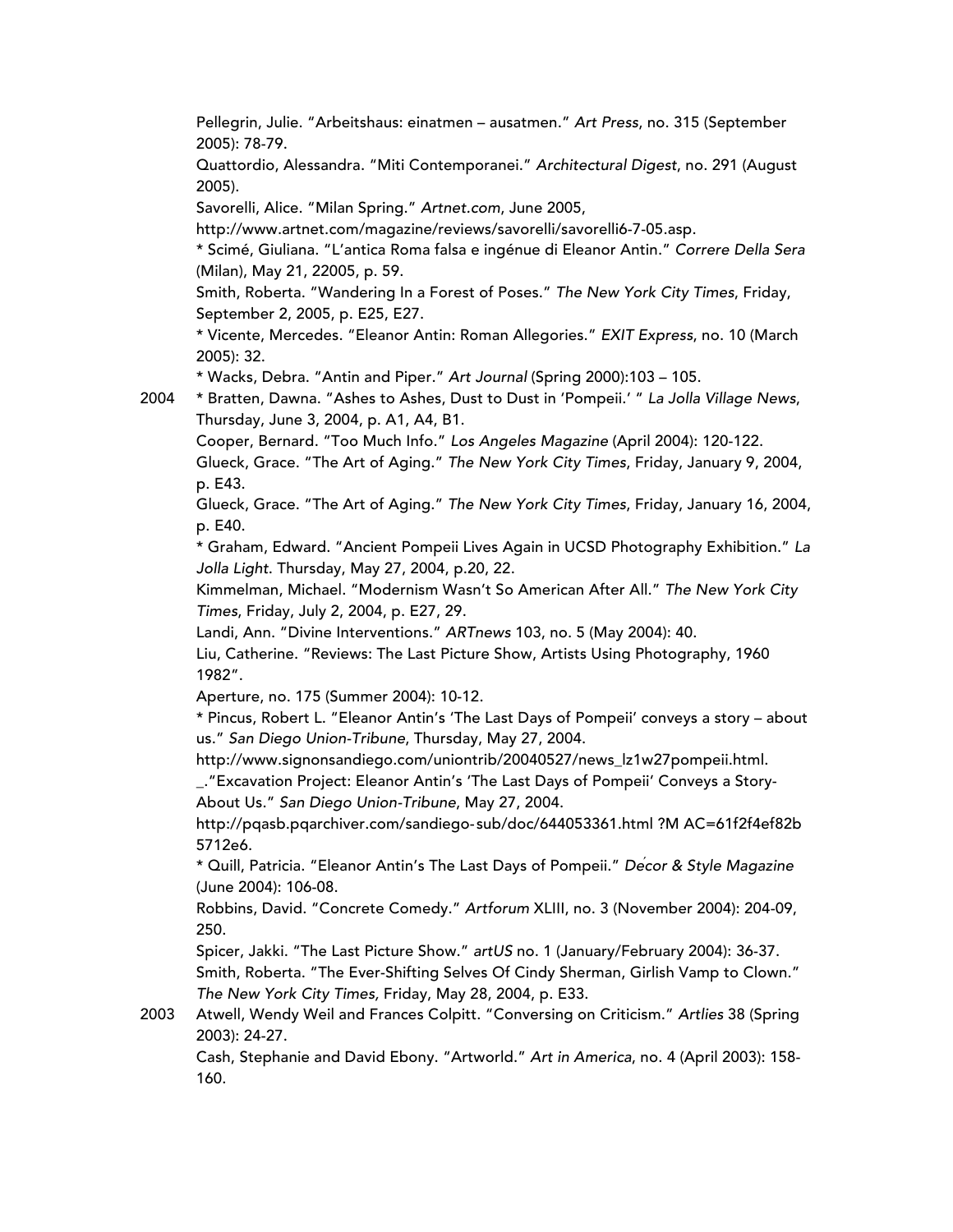Gopnik, Blake. "Redefining Art? They Managed." *The Washington Post*. http://www.washingtonpost.com/wp-dyn/articles/A42064-2003Oct17.html. Lovelace, Carey. "Feminism at 40." *Art in America,* no. 5 (May 2003): 67-73. Pincus, Robert. "Antin Tends to See 'funny sides of things'." *San Diego Union Tribune,* October 12, 2003. \* Sciaccaluga, Maurizio. "Linea diretta con la storia." *Arte* (Italy) (June 2003): 158-162. Scott, Andrea K. "Gloria." *Frieze* no. 72 (January/February 2003): 104-5. Van Siclen, Billy. "A delicate subject makes a strong statement." *The Providence Journal*, December 4-7, 2003, p. 32. Wacks, Debra. "Subversive Humor: The Performance Art of Hannah Wilke, Eleanor Antin and Adrian Piper." PHD Thesis. Yablonsky, Linda. "To Thine Own Selves Be True. *ARTnews* 102, no. 10 (November 2003): 138-143. 2002 "Anneè Olofsson." *tema celeste* 94 (November/ December 2002): 81. Atwell, Winifred Wingfield. "Representation of the Female Body in the Photoconceptual Art of Valie Export, Eleanor Antin and Cindy Sherman." Masters Thesis.

Cotter, Holland. "Two Nods to Feminism, Long Snubbed by Curators." *The New York City Times*, October 11, 2002, p. E 35.

\* "Crystalline Photos Evoke Ancient Roman Opulence." *Los Angeles Times*, September 20, 2002, p. F25.

Dailey, Meghan. "Gloria: Another Look at Feminist Art in the 1970s." *Artforum* (December 2002): 141-142.

\* Dannatt, Adrian. "Eleanor Antin: The Last Days of Pompeii." *The Art Newspaper, What's On*, March 2002, p. 3.

Duncan, Michael. "Report From Sydney: Self-Created Worlds." *Art in America*, no. 10 (October 2002): 60 – 65.

\* "Eleanor Antin." *The New York Cityer* (March 11, 2002): 18.

\* "Eleanor Antin." *Time Out New York City*, no. 333 (February 14-21, 2002): 66.

\* Faust, Lily. "Eleanor Antin." *The New York City Art World* 5, no. 8 (April 2002): 14-15.

\* Frank, Peter. "Art Pick of the Week." *LA Weekly*, September 27-October 3, 2002.

Goddard, Donald. "Another World: Twelve Bedroom Stories and Tableaux Vivants: Living Pictures and Attitudes in Photography, Video, and Film."

http://www.newyorkartworld.com/reviews/anotherworld.html.

Gomez, Edward M. "Power and Glory in Sisterhood." *The New York City Times*, October 13, 2002, pp. AR 35-36.

\* Heartney, Eleanor. "Eleanor Antin at Ronald Feldman." *Art in America*, no. 6 (June 2002): 128-29.

\* Laird, Tessa. "Eleanor Antin: The Last Days of Pompeii." *Art on Paper* 7, no. 3 (December 2002): 66.

Lebowitz, Cathy. "Cathy Lebowitz interviews Josefina Ayerza on Eleanor Antin." *lacan.com*, January 2003, http://lacan.com/antin.htm.

Levin, Kim. "Eleanor Antin." *The Village Voice*, March 5, 2002, p. 93.

"The Los Angeles Art Show." *ArtScene* 22, no. 2 (October 2002): 20.

Low, Lenny Ann. "Quirks of art." *smh.com.au*, May 10, 2002,

http://www.smh.com.au/articles/2002/05/09/1020914031534.html.

\* McGovern, Thomas. "Eleanor Antin at Craig Krull Gallery." *Artweek* (November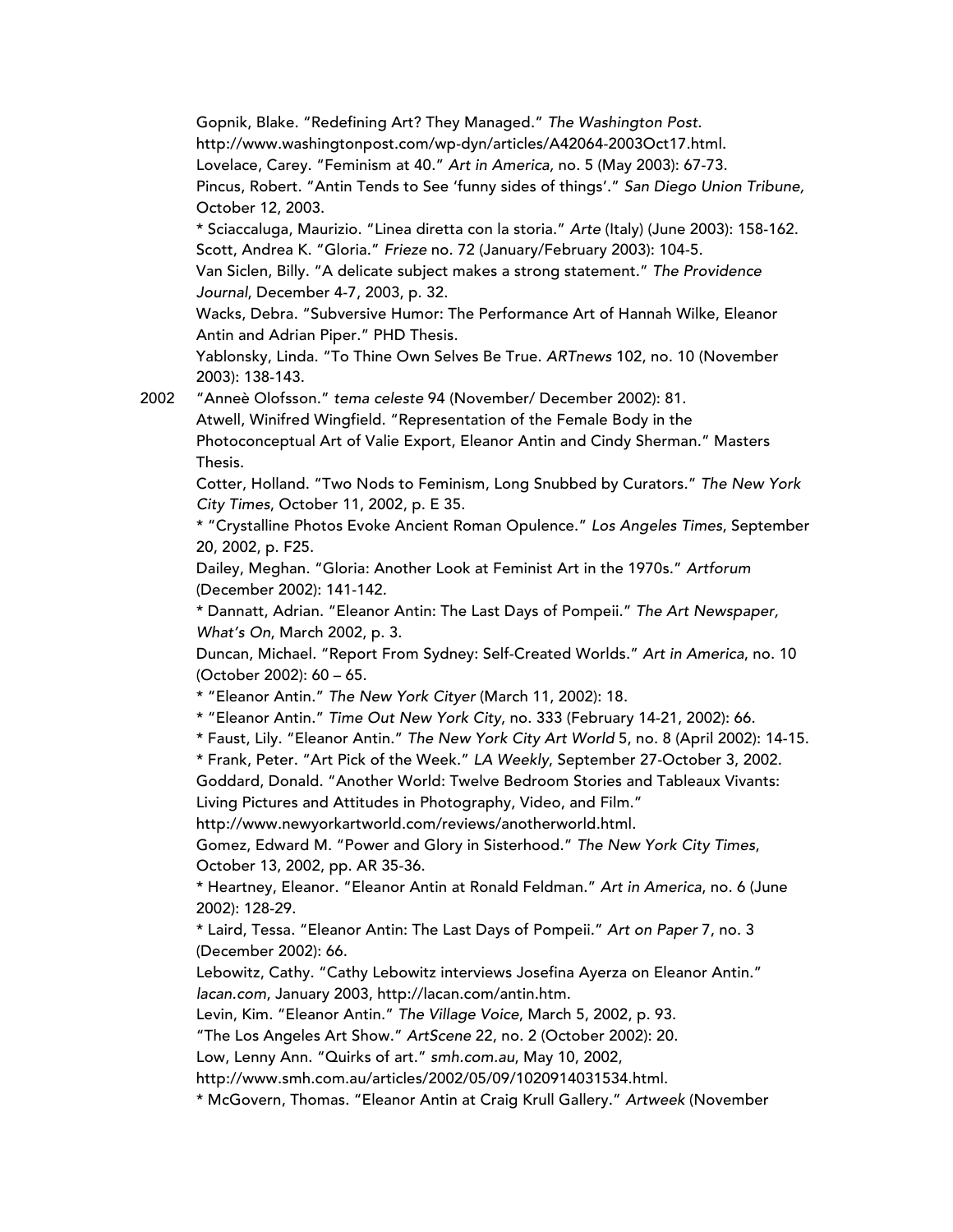2002): 22.

\* Muchnic, Suzanne. "Eleanor Antin." *ARTnews* 101, no. 10 (November 2002): 279. Smith, Roberta. "For a Paean to Heroic Women, a Place at History's Table." *The New York Times*, September 20, 2002, p. E34.

"The Los Angeles Art Show." *Art Scene* 22, no. 2 (October): 20.

\* Vismann, Cornelia. "Imperiale und Staatliche Differenzstrategien" *Texte zur Kunst* (September 2002): 45-51.

Weinreich, Regina. "Personal and Political." *The East Hampton Star,* 2002.

2001 Bussel, David. "it wasn't me." *i-D*, no. 209 (May 2001): 186.

"Eleanor Antin: Real Time Streaming, Read-Only Memory." *Metro*, September 28, 2001.

Freak, Dave. "Full Stream Ahead." *What's On*, (September 29-October 12, 2001). Frizzell, Deborah. "Bawdy Burlesque, Raucous Ribaldry." *NY Arts* 6, no. 4 (April 2001): 22-23.

Harrison, Helen A. "Smirk." *The New York City Times*, April 15, 2001, p. LI12. Leeb, Susanne. "Agentinnen in fremder Sache." *Texte zur Kunst* 11, no. 43 (September 2001).

Metzger, Rainer. "Double Life. Identitat und Transformation in der Zeitgenossischen Kunst." *Kunstforum* 156 (August – October 2001).

"New Season Offers Up Very Varied Line-Up." *L'ton Observer*, September 6, 2001.

Parks, Steve. "Some Laughing Matters." *Newsday*, March 21, 2001, pp. B2, B9.

\* Reardon, Valerie. "Eleanor Antin." *Art Monthly*, no. 246 (London) (May 2001): 39-41.

"Repeat Performance." *Flash Art* XXXIV, no. 221 (November-December 2001): 43.

\* Safe, Emma. "Eleanor Antin: Real Time Streaming." *Metro* (Great Brotain), October 9, 2001.

Schwabsky, Barry. "International Shorts." *Artforum*, (January 2001): 65-66. Soutter, Lucy. "Community vs. Context in the Reception of Eleanor Antin's Retrospective." *n.paradoxa*, February 14, 2001.

Wark, Jayne. "Conceptual Art and Feminism." *Woman's Art Journal* 22, no. 1 (Spring/Summer 2001): 44-50.

Wilson Lloyd, Ann. "Art under the Arch." *Art in America* 89, no. 7 (July 2001): 43-47, 112.

Daniel, Jeff. "Artist reboots her signature project for visit to riverfront." *St. Louis Post-Dispatch*, August 6, 2000.

\* "Eleanor Antin: A Retrospective." *Washington University Gallery of Art Bulletin* (St. Louis, MO), (Fall 2000): 2-5.

Knight, Christopher. "Happily, LACMALab Leaves Much to Imagination*." Los Angeles Times*, September 15, 2000, p. F1.

\* Ollman, Leah. "Getting Into Character." *Art in America*, no. 2 (February 2000): 90-95, 142.

\* Wachs, Debra. "Antin and Piper." *Art Journal* (Spring 2000):103-05.

Antin, Eleanor. "The Last Night of Rasputin." *Whitewalls* 41 (Winter 1999): 43-51.

\* Cheng, Scarlet. "Eleanor Antin." *ARTnews* 98, no. 9 (October 1999): 195-96.

\* "Eleanor Antin." *At the Museum* (LACMA), 37, no.5 (July/August 1999): 2-3.

\* Frank, Peter. "Caught in the Act." *L.A. Weekly*, June 18-24, 1999, pp. 47-48.

Furse, Jane. "Once Unforgettable, Now All But Forgotten." *New York City Times*, April 21, 1999, p. E13.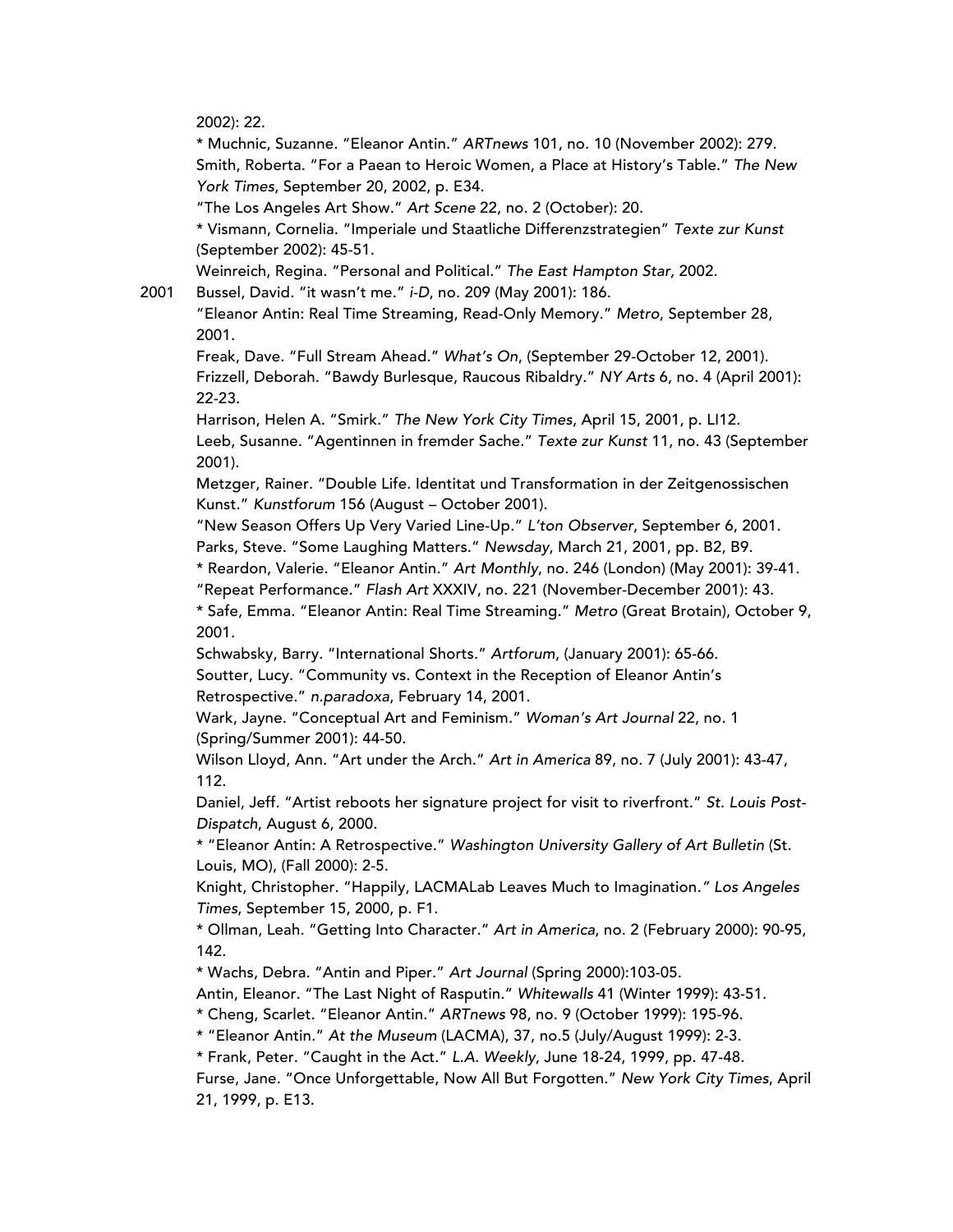2000 Daniel, Jeff. "Artist reboots her signature project for visit to riverfront." St. Louis Post-Dispatch, August 6, 2000.

\* "Eleanor Antin: A Retrospective." Washington University Gallery of Art Bulletin (St. Louis, MO), (Fall 2000): 2-5.

Knight, Christopher. "Happily, LACMALab Leaves Much to Imagination." Los Angeles Times, September 15, 2000, p. F1.

\* Ollman, Leah. "Getting Into Character." Art in America, no. 2 (February 2000): 90-95, 142.

- \* Wachs, Debra. "Antin and Piper." Art Journal (Spring 2000):103-05.
- 

1999 \* Goldberg, Vicki. "As a Feminist, a King; as a Ballerina, a Klutz." *New York City Times*, August 8, 1999, pp. AR33, AR35.

\* Knight, Christopher. "Picturing the Concept." *Los Angeles Times (Calendar)*, May 16 1999, pp. 7, 57.

"Life Suggests . . . 100 Boots." *Life* (July 1999): 34.

Luttwak, Edward. "Give War a Chance." *Harper's Magazine* 299 (November 1999): 21- 24, photo only.

Nathan, Jean. "For 82 Artists, Immortality Is Worth Rising Early." *The New York City Times*, September 26, 1996, p. 2.

\* Ollman, Leah. "Will the Real Eleanor Antin Stand Up? (and Take a Bow). *Los Angeles Times*, May 26, 1999, pp. F1, F6, F8.

Picker, Deborah. "Antin on Antin(ova)." *L.A. Weekly*, June 18-24, 1999, pp. 47-48. \* Pincus, Robert. "Inventing Antin." *San Diego Union-Tribune*, May 23, 1999, pp. E2, E10.

\* Wagner, Anne. "Eleanor Antin." *Artforum* 38, no. 2 (October 1999): 141-142.

\* Zellen, Jody. "Los Angeles-Eleanor Antin." *ArtPapers* 23, no. 6 (November/December 1999): 58.

1998 \* Bell, J. Bowyer. "Eleanor Antin, 'Portraits of 8 New York City Women, 1970' & Mierle Laderman Ukeles, 'Maintenance Art Works, 1969-1979'" *Review*, June 1, 1998, pp. 27- 28.

Bloom, Lisa. "Strategies of Feminist Artists and the Position of Ethnic Notions of 1970's USA: Judy Chicago and Eleanor Antin." *Rim* (Pacific Women's Studies Association Journal) 1, no. 7.

Einzig, Barbara. "Girls Rule, Boys Drool." *Artbyte*, 1 (December 1998- January 1999): 18-25.

\* "Eleanor Antin/Mierle Laderman Ukeles." *The New York Cityer*, June 15, 1998, p. 20. Halle, Howard. "Next Wave: Four Emerging Photographers." *On Paper* 2, no. 4 (March –April, 1998): 32-37.

Levin, Kim. "Eleanor Antin/Mierle Laderman Ukeles." *The Village Voice*, May 27, 1998. "Eleanor Antin/Mierle Laderman Ukeles." *The Village Voice*, June 16, 1998, p. 104.

M.M. "Our choice of New York City contemporary galleries." *The Art Newspaper*, no. 82 (June 1998): 57.

Molesworth, Helen. "Not For Sale." *frieze* no. 41 (June/July 1998): 91-92.

\* Schwendener, Martha. "Eleanor Antin, 'Portraits of 8 New York City Women, 1970' & Mierle Laderman Ukeles, 'Maintenance Art Works, 1969-1979'" *Time Out New York City*, June 4-11, 1998.

1997 "Whitney Museum of American Art: Eleanor Antin." *Time Out New York City* (January 9-16, 1997): 40.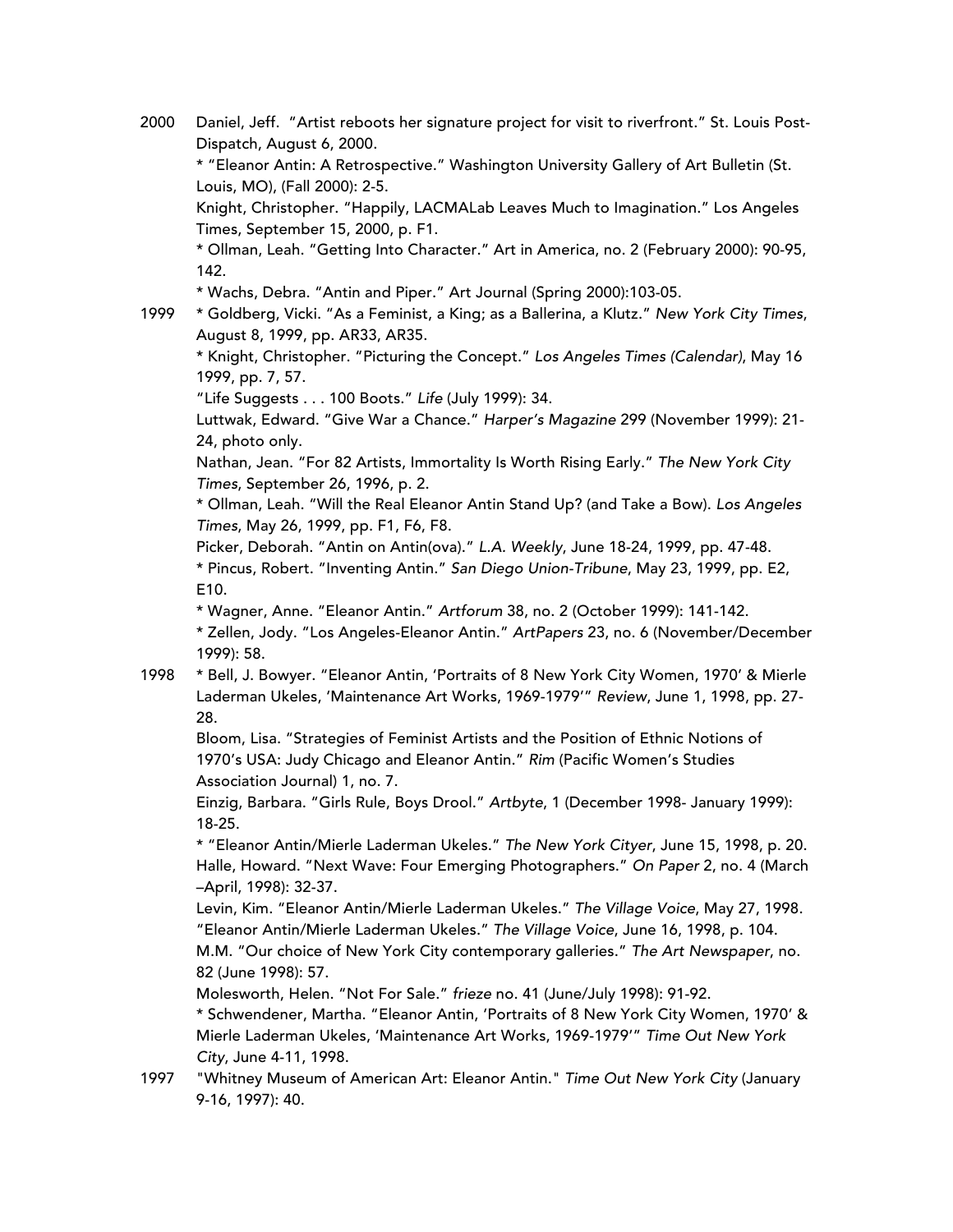- 1996 Joselit, David. "Object Lessons." *Art in America* 84, no. 2 (February 1996): 68-71, 107. Meyer, James. "Reconsidering the Object of Art, 1965-1975." *Artforum* XXXIV, no. 6 (February 1996): 79-80, 109. Muchnic, Suzanne. "Reconsidering the Object of Art: 1965-1975." *ARTnews* 95, no. 2 (February 1996): 141-42. Pagel, David and Libby Lumpkin. "Two Dissenting Views." *Art Issues*, no. 44 (September/October 1996): 19-25. Stapen, Nancy. "More Than Minimal: Feminism and Abstraction in the '70s." *ARTnews* 95, no. 8 (September 1996): 138. \* Zweig, Ellen. "Constructing Loss: Film and Presence in the Work of Eleanor Antin." *Millenium Film Journal* 29, (Fall 1996): 34-41.
- 1995 Antin, Eleanor. "Inventing the Past." *Performing Arts Journal* 49, no.1 (1995): 54-58. "'Boots' Postcard Series Gets Across Message." *Los Angeles Times*, Thursday, April 27, 1995, p. F7.

Cohen, Michael. "LACMA, Santa Monica and Lannan." *Flash Art* XXVIII, no. 184 (October 1995): 38-39.

\* Hirsch, Faye. "Eleanor Antin." *Flash Art* XXVIII, no. 183 (Summer 1995): contents page, 123.

Hoberman, J. "Artists Invent a New Jewish Tradition: Diasporama!" *The Village Voice* XL, no. 16, April 18, 1995, p. 29.

\* Johnson, Ken. "Eleanor Antin at Ronald Feldman." *Art in America* 84, no. 4 (April 1995):107-08.

\* Kandel, Susan. ";Boots' Postcard Series Gets Across Message." *Los Angeles Times,* Thursday, April 27, 1995, p. F7.

\* Karmel, Pepe. "Art in Review." *The New York City Times*, February 3, 1995, p. C27. Klawans, Stuart. "Museums." *Daily News*, Saturday, January 21, 1995.

Larson, Kay. "Art of the Modern Century - An Introduction: Chapter 30, The Body in Extremis: Performance Art." *Atelier*, no. 820 (August/September 1995): 59-66. Levin, Kim. "Art Galleries." *The Village Voice*, February 7, 1995, p. 8.

McKenna, Kristine. "It's Art, Because They Say It's Art." *Los Angeles Times*, Sunday, October 8, 1995, pp. 6, 7, 60.

"The Mix." *New York City Magazine* 28, no. 2 (January 9, 1995): 84.

\* Ollman, Leah. "Ever the 'Wicked Little Girl'." *Los Angeles Times / Calendar*, April 2, 1995, pp. 6, 92.

\* Pedersen, Victoria. "Gallery Go Round." *Paper* (February):111. "Performance Art Survey." *Flash Art* XXVIII, no. 183 (Summer 1995): 73. "Reviews." *Flash Art* XXVIII, no. 182 (May-June 1995): 126.

\* Skoller, Jeffrey. "The Man Without a World." *Film Quarterly* 49, no.1 (Fall 1995): 28- 32.

\* Wilson, William. "3 Windows on Antin's 'Ghost Story.'" *Los Angeles Times*, May 12, 995, F28.

\* Wooster, Ann-Sargent. "Eleanor Antin." *Cover* 9, no. 3 (April 1995): 51.

\* "Minetta Lane -- A Ghost Story." *P-Form* (Fall 1995).

—. "Endurance." *P-Form* (Fall 1995): 38-39.

1994 Apple, Jacki. "Performance Art is Dead. Long Live Performance Art!" *High Performance*, no. 66 (Summer 1994): 54-59.

Cotter, Holland. "1969: A Year Revisited." *The New York City Times,* July 15, 1994,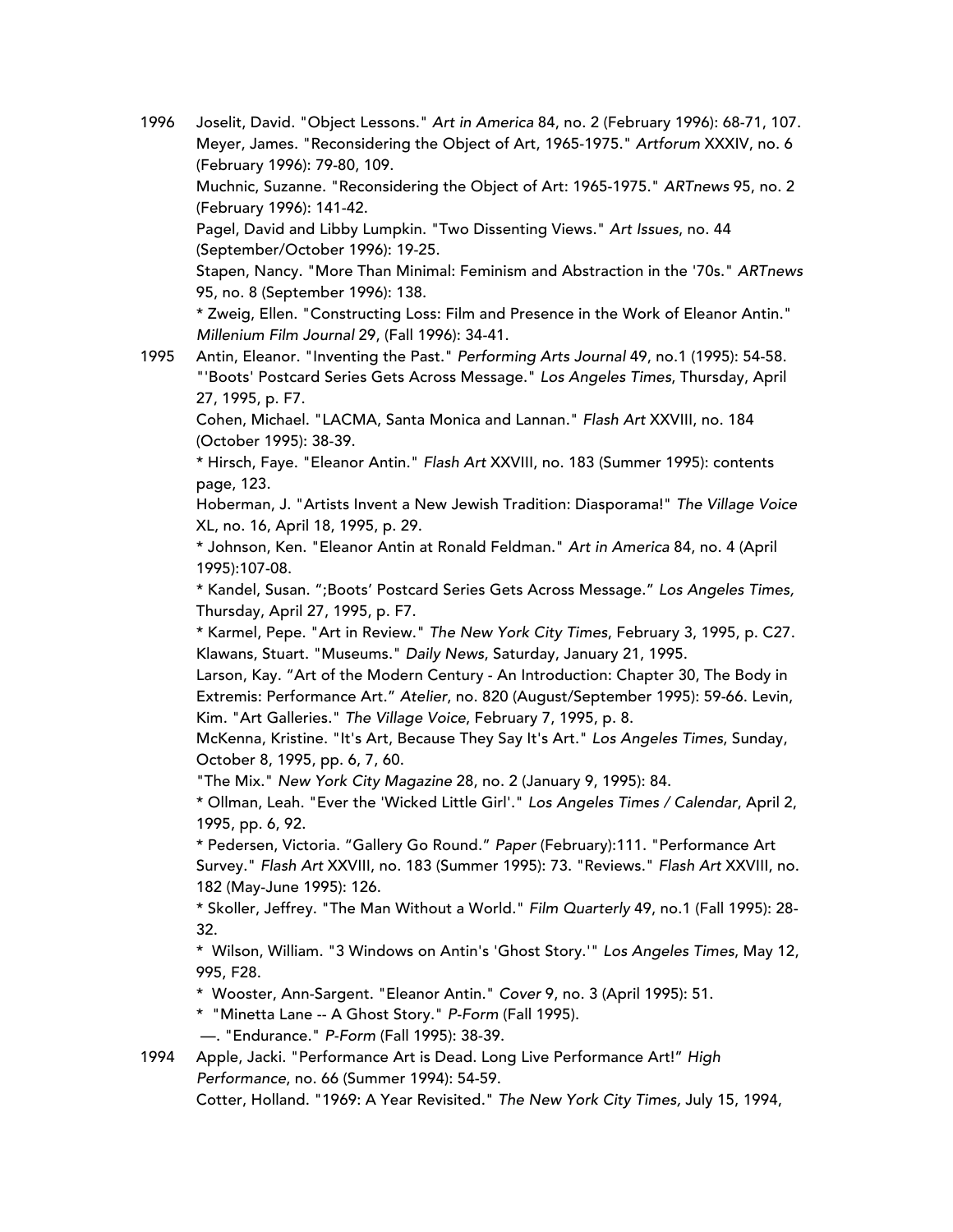p. C23. Durland, Steven. "Fine Art, Farm Art and Funding." *High Performance* (Spring): 29.

Giffels, David. "Now on Stage: Thomas Mulready and His Incredible Expanding Festival!" *Northern Ohio Live* (February 1994): 20-22.

Litt, Steven. "Performance art exhibition should be on your agenda." *The Plain Dealer* (Cleveland), March 20, 1994.

1993 "Goings on About Town." *The New York Cityer* (December 22, 1986): 8. Kimmelman, Michael. "A Museum Finds Its Time." *The New York City Times*, Sunday, June 13, 1993, Section 2: 1, 33.

—. "Making the Case for a Specialized Museum." *International Herald Tribune*, Saturday-Sunday, June 12-13, 1993, p. 7.

Larson, Kay. "The Ties That Bind." *New York City* 26, no. 27 (July 12, 1993): 62-63. Lipson, Karin. "A Museum Reborn." *New York City Newsday*, Friday, June 11, 1993, pp. 69, 85.

Saltz, Jerry. "Let Us Now Praise Artist's Artists." *Art & Auction* XV, no. 9 (April 1993): 74-79, 115.

Solomon, Deborah. "Mansion Site Enlarged, Renovated." *The Wall Street Journal*, June 11, 1993, p. A8.

1992 Bonetti, David. "Taking their battles to the gallery." *San Francisco Examiner*, August 14.

\* Brown, Georgia. "A World Apart." *The Village Voice*, September 15, p. 76. Buck, Joan Juliet. *Vogue* (September).

\* Carroll, Kathleen. "Silent `Man' is eloquent." *New York City Daily News*, September 9.

\* Dermody, Dennis. "Best of Film-Videocy." *Paper Magazine* (October): 22.

Erens, Patricia Brett. (article on Berlin Film Festival) *St. Louis Jewish Light*, March 11.

\* Elley, Derek. "The Man Without a World." *Variety*, March 23, 1992.

Eriksen, Peter. "Forbruger kulturen avler vold og magt."

Guthmann, Edward. "Modern-Day Silent Honors Yiddish Classic." *San Francisco Chronicle*, October 21.

Hjort, Oystein. "Malerierne fra voldens domaene." *Polidiken-Kunstrunden*, June 27. \* Hoberman, J. "It's Deja Vu All Over Again." *Premiere* 5, no. 11 (July): 3, 33.

\_\_."Voice Choices." *The Village Voice*, September 15, p. 76.

\* Holden, Stephen. "Ruse Serves Artificiality, Elaborately." *The New York City Times*, September 9, p. C18.

Insdorf, Annette. "Jewish Life Explored in Strange Feature." *San Francisco Chronicle*, October 18.

Irve, Bent. "Det normale vanvid." *A Jour Klip*, July 18.

Jonge, Ingrid Fischer. "Kvindens blik pa verdenen." *A Jour Klip*, July 29.

\* Kalish, Jon. "A Director's Silent View." *New York City Newsday*, September 9, Part II, pp. 49, 69.

Kresh, Paul. *Jewish Week*, September 4-10.

Krest, E.M. "Ghost Mine: Eleanor Antin Digs Into the Past." *Cover Magazine* (October). \* Leacock, Victoria. "Eleanor Antin: A Director of Invention." *Interview* (September): 36.

Lindboe, Ole. "Levende museum." *Politiken* (Juni 12).

\* Menell, Jeff. "The Man Without a World." *The Hollywood Reporter* (October).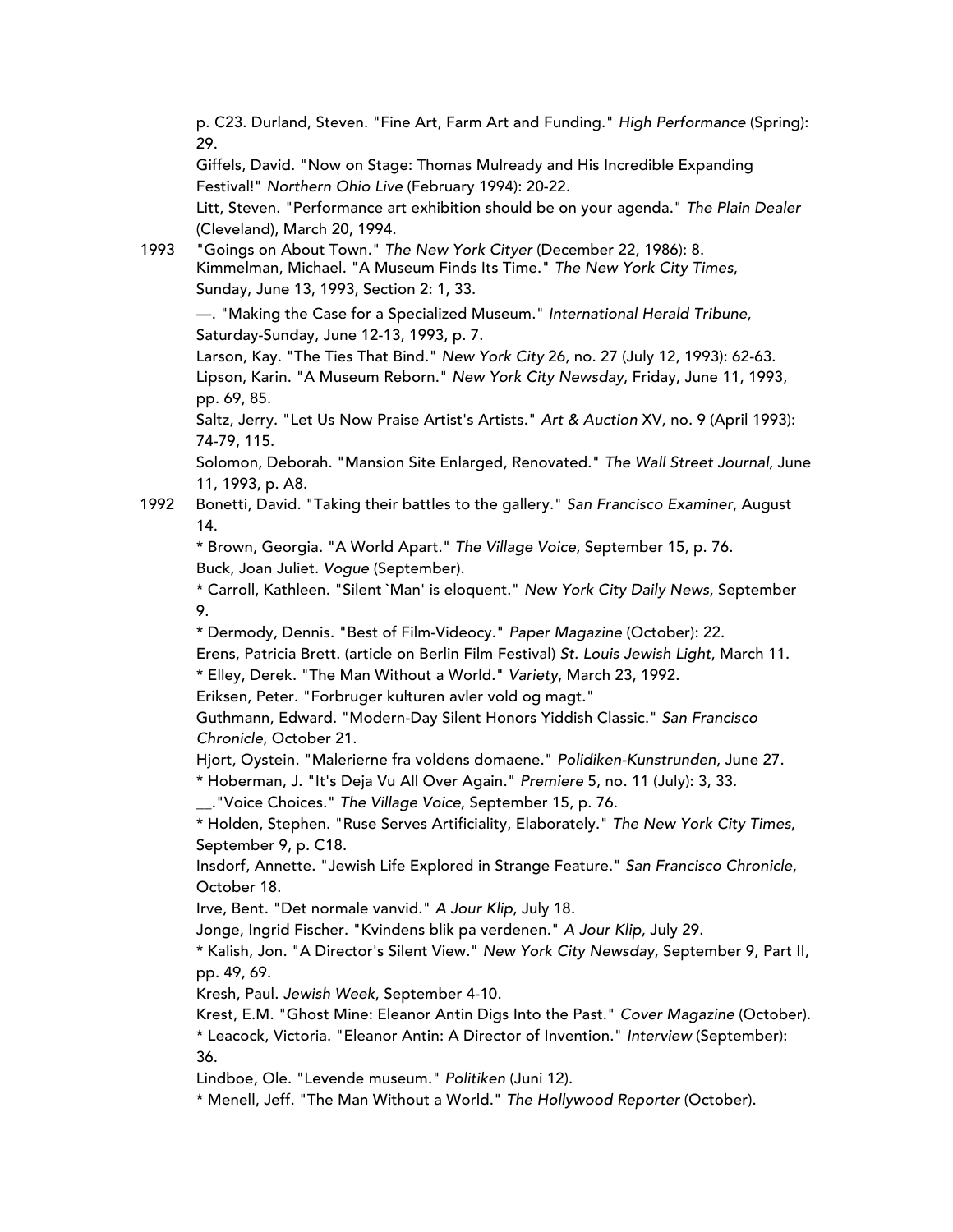"On the Edge." *Vogue* (September): 295, 298.

Pincus, Elizabeth. *San Francisco Weekly*, October 21.

Puig, Claudia. "Leading Women." *Los Angeles Times*, June 15.

\* Shandler, Jeffrey. "Postmodern Shtetl." *The Forward*, September 5, pp. 1, 10.

Smith, Russell. *Dallas Morning News*, April 26.

"Sommerens Udstillinger I Kunsthallen Brandts Klaedefabrik." *Brandts* (Summer). Strauss, Bob. *Los Angeles Daily News*, May 22.

\* Tallmer, Jerry. "Strange stuff in shtetl." *New York City Post*, September 10. Taylor, Ella. *L.A. Weekly*, May 22.

Turan, Kenneth. *Los Angeles Times*, May 20.

Warshawski, Morrie. "Silent Movie Mimics Classic Yiddish Film With Delightful Twists." *Northern California Jewish Bulletin*, October 16. Wuntch Philip. *Dallas Morning News*, May 3.

Bernstein, Stacey. "Mind and Mouth." *Art News* 90, no. 3 (March): 16.

Brass, Kevin. "Modern Silent Movie Re-creates Genre of the 20's." *Los Angeles Times*, June 8, pp. F1, F9.

Brown, Brenda. "Avant-Gardism and Landscape Architecture." *Landscape Journal* 10, no. 2 (Fall): 134-54.

Gilbert, Matthew. "Jewish Film Festival." *Boston Sunday Globe*, November 3.

\* Kalish, Jon. "Art, Exile and Anarchy in a Polish Village." *Forward* LXXXXV, July 26, pp. 10-11.

\* Lang, Mary. "Emphatic Gestures." *San Diego Reader*, June 6.

Mackey, Heather. "Genre-Jumping at Film Festival." *San Francisco Bay Guardian*, July 24.

Salm, Arthur. "UCSD prof's new 'silent' is fascination." *San Diego Tribune*, June 8. Samaras, Connie. "Look Who's Talking." *Artforum* XXX, no. 3 (November): 102-106. \* Susman, Gary. "A World Restored - The Boston Jewish Film Festival gets off to a

remarkable start." *The Boston Phoenix*, November 1, 1991, section 3.

Abell, Jeff. "The Object of Performance: The American Avant-Garde since 1970." *New Art Examiner* 17, no. 8 (April 1990): 59.

Anderson, Michael. "'Pharmacy' at Jane Kesner." *Art Issues* 12 (Summer).

1990 Cadet, Nancy. "Eleanor Antin: The Last Night of Rasputin." *High Performance*, no. 47 (Fall 1990).

Garza, Gerard. "Theater of the Mind." *Los Angeles Times*, March 1.

\* Lineberry, Heather. "The Last Night of Rasputin." *ARTSPACE* 14, no. 5 (July/August): 66-67.

\* Roberts, Prudence. "Eleanor Antin at Los Angeles Contemporary Exhibition." *Art Issues* 9 (February).

*Women & Performance: A Journal of Feminist Theory* 5, no. 1: 93-119. Young, Daniel. "A Feast for the Eyes." *Daily News*, December 16, pp. 16-17.

1989 \* Agalides, Sandra. "Rasputin Returns." *Artweek* (December 21): 12. Carr, Cindy. "Re-Visions of Excess." *Village Voice*, May 30, p. 91. Danto, Arthur. *The Nation*, June 5. Frank, Peter. "Performance Pick of the Week: Eleanor Antin, The Last Night of Rasputin." *LA Weekly*, November 17-23. \* Glueck, Grace. "In a Roguish Gallery: One Aging Black Ballerina." *The New York City Times* CXXXVIII, no. 47, May 12, p. C3.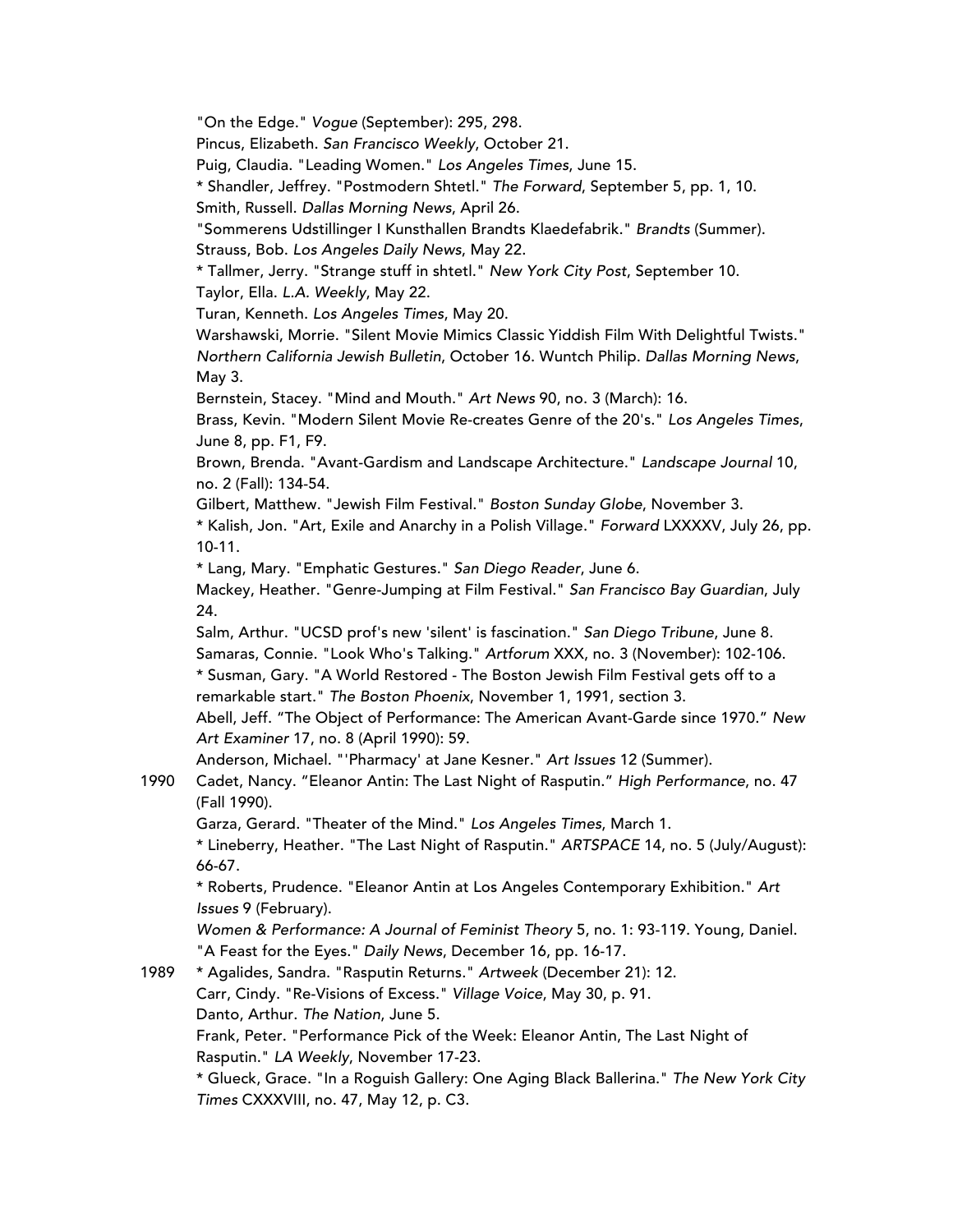Goldring, Nancy. "Identity: Representation of the Self." *Arts* (March): 85. Handy, Ellen. "Reading." *Arts* (May): 27.

"La Bienal de Cine y Video de Whitney Liege a Barcelona." *Espectaculos*, October 19. Leonard, George J. "Why Postmodernism is Female." *Los Angeles Times Book Review*, July 16.

Woodward, Richard. "Documenting an Outbreak of Self-Preservation." *The New York City Times,* January 22, pp. 31-35.

1988 \* Apple, Jacki. "Altered Egos." *L.A. Weekly* 10, no. 14 (February 26-March 3): 34-35 and cover.

\* —. "Dreaming of a Ballerina." *Artweek* 19, no. 15 (April 16): 1 and cover.

\* Freudenheim, Susan. "No laugh track needed for 'Loves'." *The Tribune* (San Diego), March 30, pp. C1-C2.

Graves, Brad. "University's Varied Styles Are Reflected in Art Show." *La Jolla Light*, June 2.

McColm, Del. "Four Galleries: Anti-War to Absurdist." *The Davis Enterprise Weekend*, August 4.

\* Ollman, Leah. "Artist Antin's Installations Span Time, Weaving Fictional Life Into Real History." *Los Angeles Times*, April 1, p. 29B.

—. "UCSD Faculty Displays Sanity in Its Diversity." *Los Angeles Times*, April 25.

—. "UC Women Artists Prove Their Worth." *Los Angeles Times*, June 3.

Perrine, Andrea and Robert. *San Diego Artists* (November).

Pincus, Robert. *San Diego Union*, April 14.

Raynor, Vivien. "'Self as Subject' Examined in Several Mediums in Katonah." *The New York Times,* February 7, p. C36.

1987 Agaladi, Sanda. *High Performance* 10, no. 3.

Carr, C. *The Village Voice*, February 3.

Demac, Nancy Churnin. *Los Angeles Times*, March 14.

Grundberg, Andy. "The 80's Seen Through a Postmodern Lens." *The New York City Times*, July 12, pp. C1 , C29.

Jones, Welton. "*San Diego Union*, March 7.

\* Kidder, Gayle. "Antin Pulls It All Together." *San Diego Union*, March 6.

Knaff, Deborah. "All-Women Show Highlights 'Diversity' of Works by USC Faculty." *The Press-Enterprise*, November 8.

\* Martin, Carol. "Eleanor Antin: Loves of a Ballerina." *High Performance* 10, No. 1.

\* —. "Eleanor Antin - Loves of a Ballerina." *High Performance* 37 (1987): 89.

1986 *Appearances* (Fall/Winter 1986), illustration: 39.

Kolm, Ron. "Duke Makes the Art Scene." *Appearances* (Fall/Winter 1986): 61.

Carr, C. "Skin Games." *Village Voice*, February 3.

Durland, Steven*. High Performance* 9, no. 2, #34.

Hoffman, Donald. "Crossing the Boundaries of Art." *Kansas City Star*, November 9. Levin, Kim*. Village Voice*, December 30.

McCoy, Ann. "Meditations on the Red Mass,. *BOMB*, no. XIV (Winter).

Odom, Michael. "Intimate/Intimate." *New Art Examiner* (June).

\* Sayre, Henry. "Antinova Dances Again." *Artweek*, May 31.

—. "In (the) Place of a Text (Eleanor Antin's El Desdichado)." *The Act* 1, no. 1 (Winter/Spring).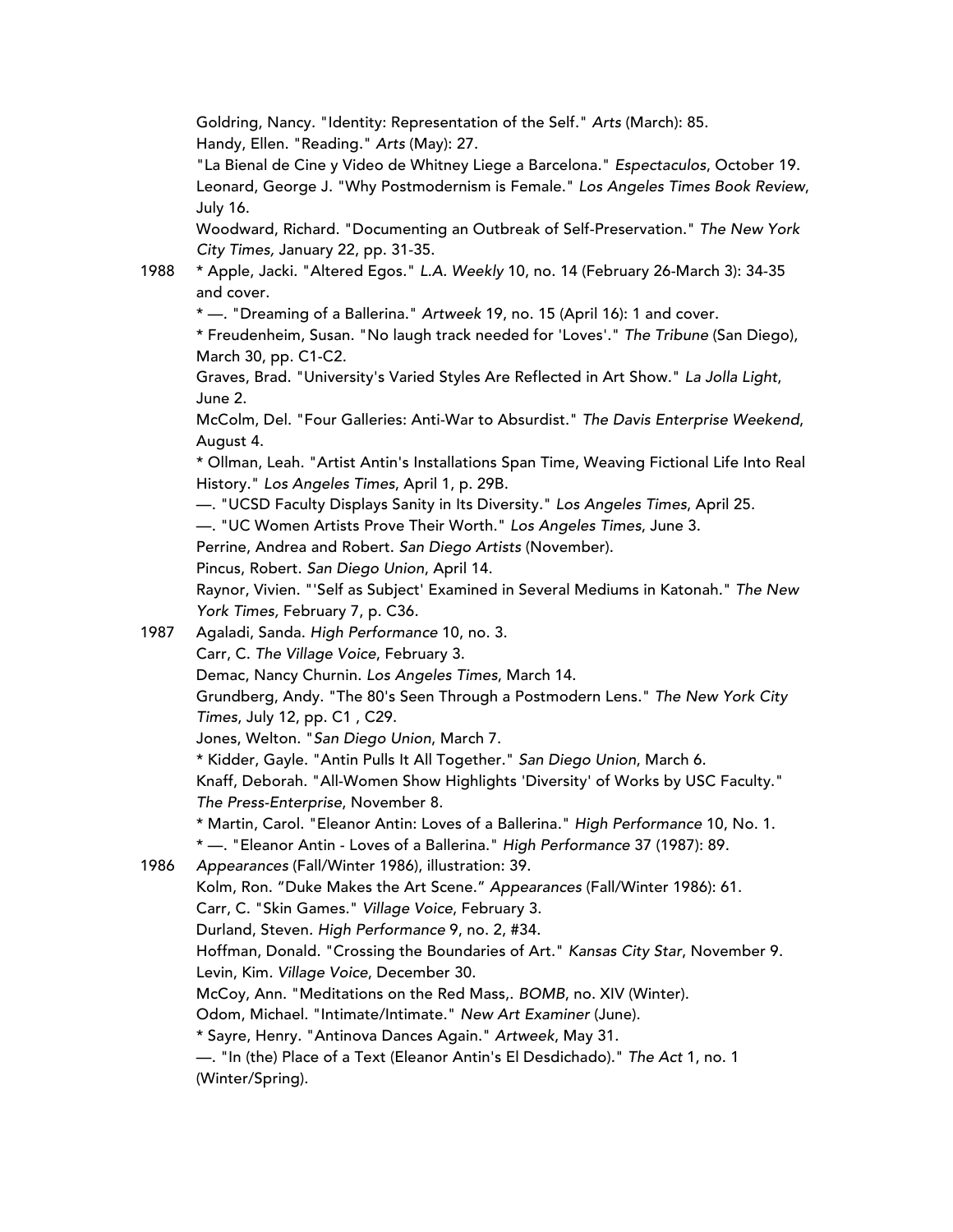*Video Tape Review*, Video Data Bank, School of the Art Institute of Chicago, listing and discussion of available videotapes of and by the artist.

Weiner, Bernard. *San Francisco Chronicle*, October 11.

Welsh, Annie Marie. *San Diego Union*, November 13.

\* Withers, Josephine. "Eleanor Antin: Allergy of the Soul." *Feminist Studies* 12, no. 1 (Spring): cover.

- 1985 Damsker, Matt. "Couple Rides Performance Art Wave." *Los Angeles Times*, June 8*.* "Life as Art: The Theatre of the Self." *Daily Record* (Wooster, Ohio), April 15. Smith, Roberta. "Endless Meaning at the Hirshhorn." *Artforum* (April 1985). Thorsen, Alice. "Hirshhorn's Content swamps issues." *New Art Examiner* (February 1985).
- 1984 Agalides, Sandra. "Antin/Antinova: The Self as Art Medium." *Michigan Quarterly Review* (Winter).

\* Brick, Howard. "Video Art as Home Entertainment Sense and Nonsense." *Home Entertainment* (December 1984).

\* Crary, Jonathan*. Arts Magazine* (November): 19.

\* Deak, Frantsek. "Eleanor Antin: Before the Revolution: Acting as an Art Paradigm." *Images and Issues* (January/February).

Goldberg, RosaLee*.* "Being Antinova." *American Book Review* (Fall 1984*).*

\* Jaffer, Frances*. HOW(ever)* 2, no. 1 (November).

\* McEvilley, Thomas*.* "El Desdichado (The Unlucky One." *Artforum* (April). Messerli, Douglas. "The Role of Voice in Nonmodernist Fiction." *Contemporary Literature* 25, no. 3.

Scwachman, Irene. *Journal of Photography in New England* (Spring).

\* Zelevansky, Lynn. *Art News* 83, no. 3 (March).

Zweig, Ellen. "Amazing Decade." *Poetics Journal*, no. 4 (May).

- 1983 \* Burnham, Linda*.* "It's Always Doomsday." *High Performance* 6, no. 4, issue 24.
	- \* Danielli, Fidel. *Images and Issues* (November/December).

\* Glueck, Grace*. The New York City Times*, December 2.

Hoffberg, Judith*. Umbrella* 6, no. 4 (September).

\* Irwin, Irwin. *Art Com* 6(1), no. 21. \_. *Art Com* 6(2), no. 22.

\* Muchnic, Suzanne. *Los Angeles Times*, July 22.

Podheiser, Linda. *New Video Soaps: 3 Feminist Variations* (paper presented at the UF & VA Conference to be published).

1982 Ballatore, Sandy. "Reverberations/Revelations (The Art Record)." *Images and Issues* 3 (September/October).

Crary, Jonathan. "War Games: Of Arms and Men." *Arts Magazine* (April).

Roth, Moira. "Art in the 1980s: A Turn of Events." *Studio International* (June).

Zelevansky, Lynn. "Is There Life After Performance?" *Flash Art* (December/January). Zimmer, William. *The Soho News*, March 16.

\* *The List (Independent Curators' Indispensable)*, sixth edition (1982).

1981 \* Casademont, Joan. "Eleanor Antin." *Artforum* (January): 73-74. \* Cavaliere, Barbara. *Arts Magazine* (February).

Davis, Douglas*.* "Post-Performance." *Artforum* (October).

Henry, Gerrit. *Art in America* (January).

Hicks, Emily*. Artweek*, June 6.

Kalil, Susie. *Artweek*, September 19.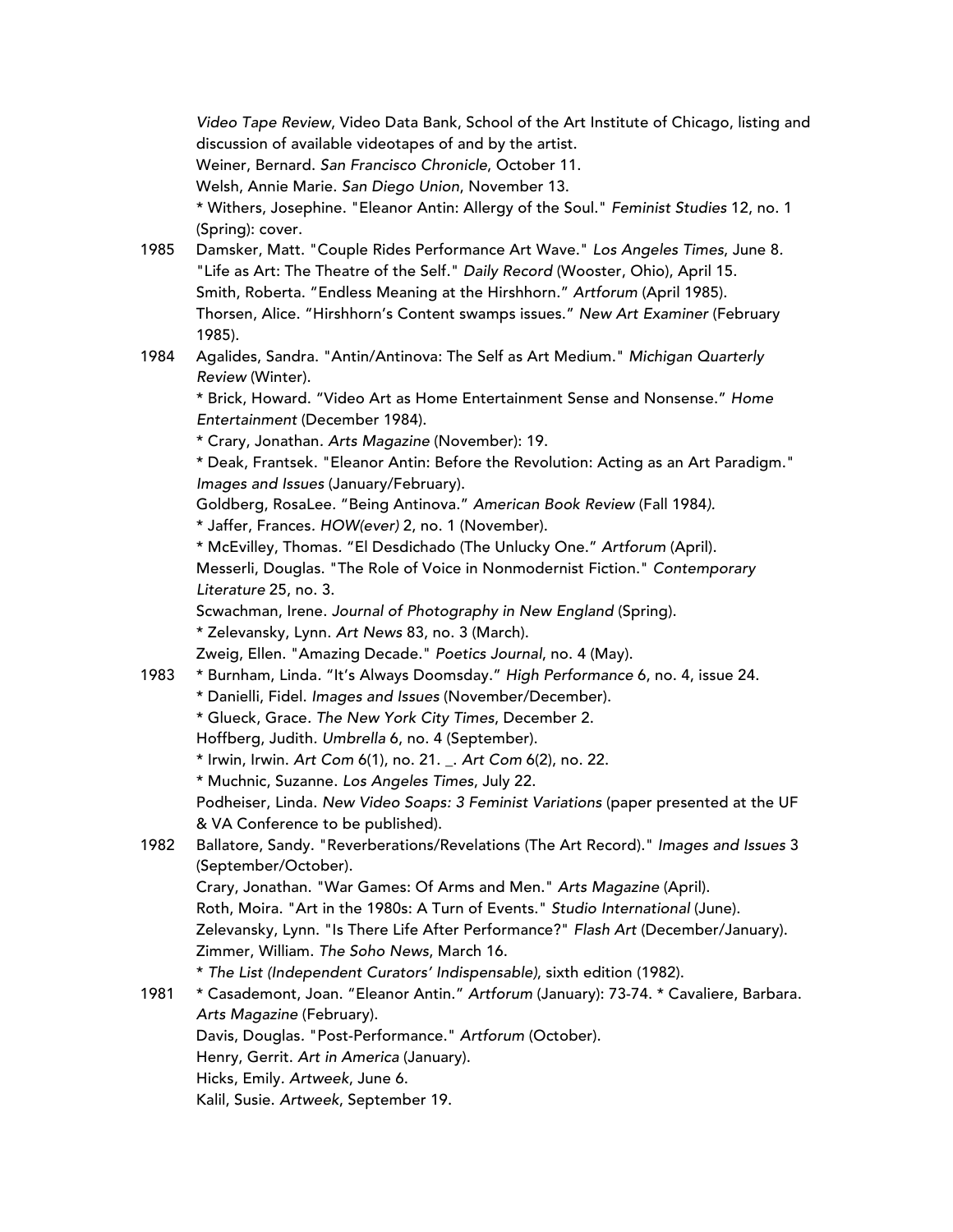\* Levin, Kim. *Flash Art* (February). \* McCambridge, Janet Frye. "Ten from Academe." *High Performance* 4, no. 1 (Spring). Perreault, John. "Masked Marvels." *Soho News* (October). Pincus-Witten, Robert. "Entries: Maximalism." *Arts Magazine* (February). Raven, Arlene. "Outsider Artist: Eleanor Antin." *Profile- Eleanor Antin* 1, no. 4 (July). 1980 Agalides, Sandra. "A Barbizon of Performance: What's Cooking? III." *Images and Issues* 1, no. 1 (Summer). Armstrong, Richard. *Artforum* (January 1980). Deak, Frantisek. "The Use of Character in Artist's Performance." *Dumb Ox* (Winter). Lacy, Suzanne. "Battle of New Orleans." *High Performance* 10. Larson, Kay. "For the first time women are leading not following." *Art News* (October). Messerli, Douglas. "Experiment and Traditional Forms in Contemporary Literature." *Sun and Moon; A Journal of Literature and Art*, no. 9/10 (Summer). Miller, Elise. "Performance Art." *San Diego Magazine* (September). \* Porter, Dinah. "Interview with Eleanor Antin." *Journal* Southern California Art Magazine, no. 26 (February/March 1980). Roth, Moira. "Visions and Re-Visions." *Artforum* (November). Spurlock, William. "Out of the Studio and Into the World: Social and Ecological Issues in Contemporary Art." *National Arts Guide* II, no. 2. 1979 \* Banes, Sally. "The Squirming Point." *The Soho Weekly News*, March 8, 1979. "Before the Revolution." *High Performance* 2, no. 4 (Winter 1979-80 \* Burnside, M. *Art News* (May). \* Cavaliere, Barbara. *Arts Magazine* (May). \* Clarke, John R. "Life/Art/Life, Quentin Crisp and Eleanor Antin: Notes on Performance in the Seventies." *Arts Magazine* (February). Davis, Douglas. "Post Post-Art II: Symbolismo, Come Home." *The Village Voice*, August 13, 1979. "Eleanora Antinova: 'Before the Revolution.'" *Village Voice*, March 12, 1979. Marranca, Bonnie. *Performance,* no. 1. Muchnic, Suzanne. "Antin's `Nurse' in Long Beach." *Los Angeles Times*, January 22. Pincus-Witten, Robert. "Entries; cutting edges." *Arts Magazine* (June). \* Raven, Arlene and Deborah Marrow. "Eleanor Antin: What's Your Story?" *Chrysalis*, no. 8 (Summer): cover, 43-51. \* Rickey, Carrie. *Artforum* (March). \* Russell, John. *The New York City Times*, March 9, 1979. 1978 de Vecchio, Maripicra. *Bolafiarte* (Italy) (May). Donahue, Virginia. *Philadelphia Enquirer*, April 30. \* Hoberman. J. *Village Voice*, May 15. Knight, Christopher. "History of Art." *LAICA Journal*. Marvel, Bill. *Dallas Times Herald*, February 19. Moore, Alan. *Artforum* (April). Moramarco, Sheila. *Los Angeles Times*, October 18. \* Rickey, Carrie. "From Balletomane to Balletomanic." *Soho Weekly News*, May 25. Robinson, Walter. *LAICA Journal* (June/July). Roth, Moira. "West Coast Performance." *Arts Magazine* (May). Rubenfein, Leo. *Art in America* (September/October). \* Sigurleifsdottur, Svolu. "Eleanor Antin." *Visir* (Iceland) (April).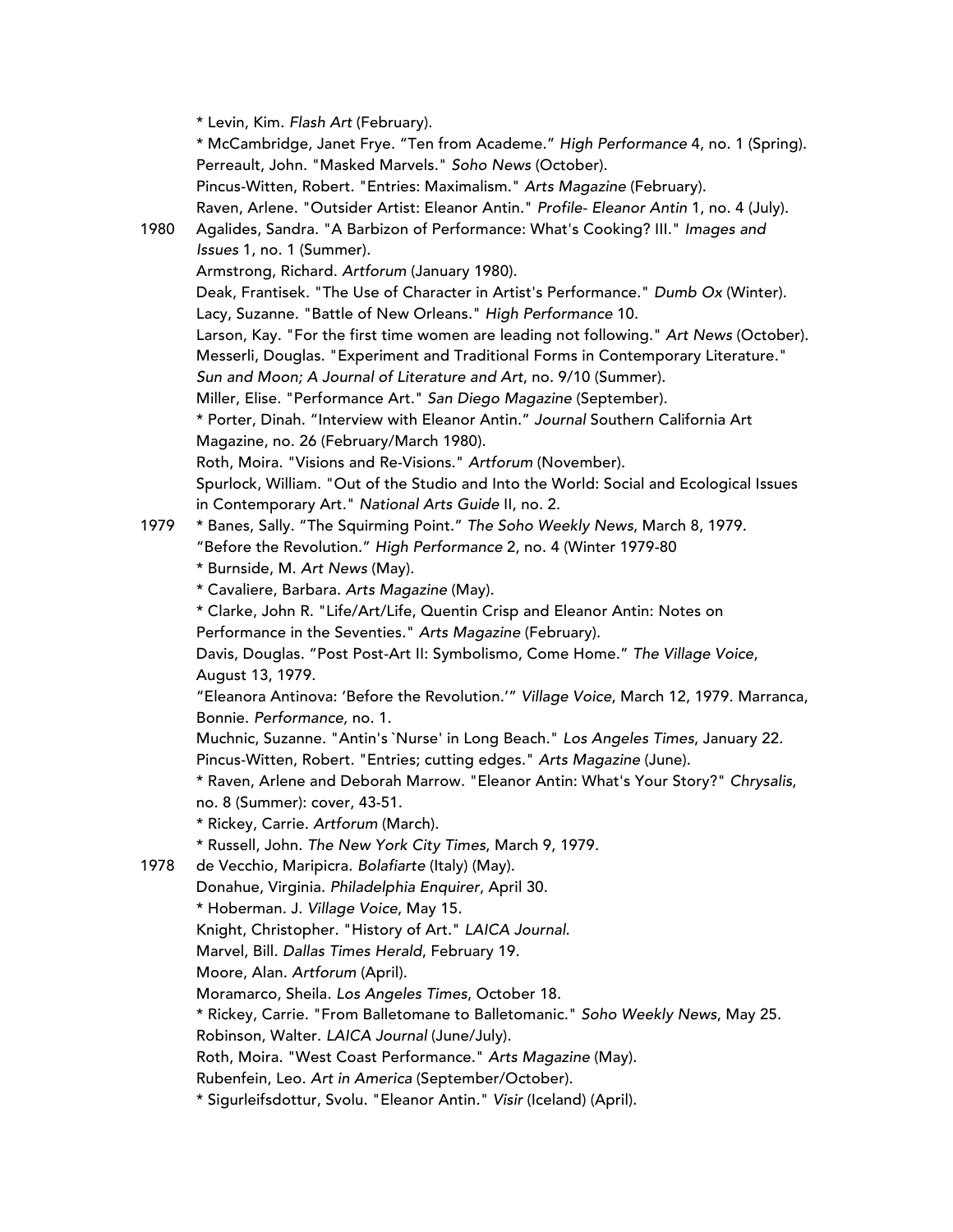1977 Agalides, Sandra. "Paragraphs." *LAICA Journal* (Fall). "The Angel of Mercy." *The Reader*. Cavaliere, Barbara. *Arts Magazine* (March). \* Crary, Jonathan. *Domus* (Fall 1977). \* Frackman, Noel. *Arts Magazine* (November). Hanson, Bernard. *Hartford Advocate*. Herschmann, Lynn. "California Oggi." *Data* (Milano) (August/September). Jennings, Jan. "Performance Art: What You See is What it is." *San Diego Evening Tribune*, February. Levin, Kim. "Video Arts in the Television Landscape." *LAICA Journal* (January/February). —. *Arts Magazine* (March). Moore, Sylvia. *Feminist Art Journal* (Spring). Perlberg, Deborah. *Artforum* (April). \* Perreault, John. "The Nurse and the Dandy." *The Soho News*, January 27. \* Russell, John. "Eleanor Antin's Historical Daydream." *The New York City Times*, Sunday, January 23. Sonsheim, Alan. *Wethersfield Post* (Hartford). 1976 Ballatore, Sandy. *Artweek* (February 7). \* Crary, Jonathan. "Eleanor Antin." *Arts Magazine* (March). Davis, Douglas. "The Size of Non-Size." *Artforum* (December). Foote, Nancy. "the Anti=Photographers." *Artforum (September).* Frank, Peter. "Auto-Art." *Art News* (September). \*"Eleanor Antin: Wishes, Lies and Dreams." *Soho Evening News*, February 19. Levin, Kim. "Narrative Landscape on the Continental Shelf." *Arts Magazine* (October). Marmer, Nancy. *Artforum* (April). Preisman, Fran. "University of California Faculty," *Artweek* (April 17). \* Stofflet, Mary*.* "Eleanor Antin interviewed by Mary Stofflet," *La Mamelle* (Winter). 1975 Andre, Michael. *Art News* (April). "Antin, Chicago, Raven, Iskin, DeBrettville." *MS* Magazine (July). Antin, David. "Television: Video's Frightful Parent," *Artforum* (December). \* Barracks, Barbara. "Pieces of Antin." *Unmuzzled Ox* 3, no. 2. Duncan, Carol. "When Greatness is a Box of Wheaties." *Artforum* (October). Frank, Peter. "Performances And/Or Publications." *Soho Evening News*, January 30. Frankenstein, Alfred. *San Francisco Chronicle*, November 8. \* Freeman, Judith. "The Floating Museum Brings Eleanor Antin to San Francisco." *City Magazine* (November 11). Goldin, Amy. "The Post Perceptual Portrait." *Art in America* (January/February). *Goya* (Spain) (July). Lippard, Lucy. "Transformation Art." *MS Magazine* (October): 34, 36, 38. Moore, Allan. *Artforum* (April). Nemser, Cindy. "4 Artists of Sensuality." *Arts Magazine* (March). —. *Changes* (March). Russell, John. *The New York City Times*, January 25. 1974 Albright, Thomas. "Art Photography is Out." *San Francisco Chronicle*, February 19.

Beringheli, Germano. "Dopo i concetti, la Vita." ("After Concepts, Life."). *Il Lavoro*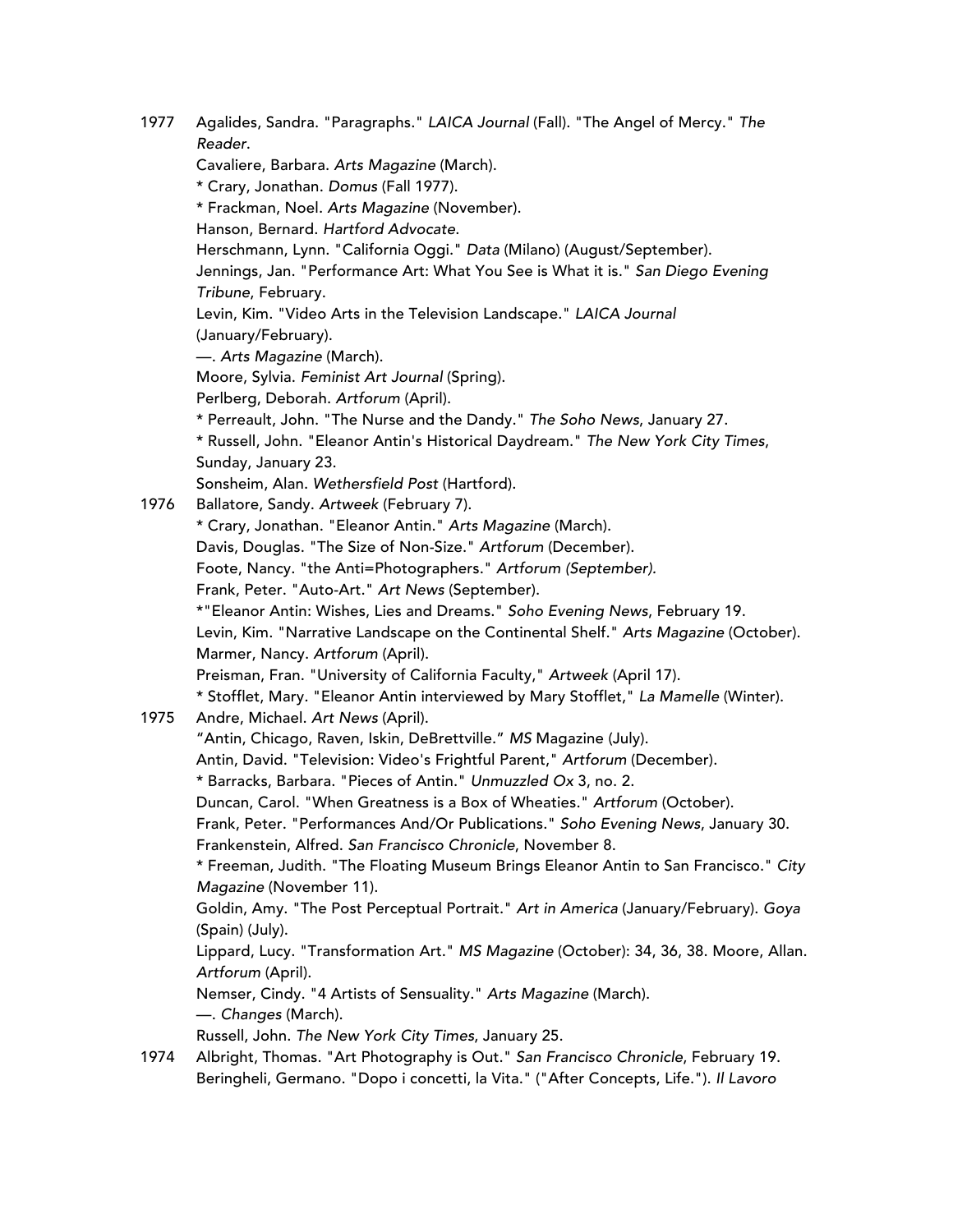(Genoa) (February).

Curran, Darryl. "Photography in Los Angeles." *Journal of the Los Angeles Institute of Contemporary Art* (June).

Kessler, Charles. *Art in America* (July/August).

1973 \* Bethany, Marilyn. "100 BOOTS Head East." *Saturday Review of the Arts* (March).

Bourdon, David*. Art International* (April).

Coleman, A.D. *Popular Photography* (October).

Frank, Peter. *Art News* (September).

\* Goldwasser, Noe. "From Boot Hill to the Bronx." *Crawdaddy* (September): 49-52 (11 photos).

\* Johnston, Laurie. "100 BOOTS to End Cross-Country March at Museum." *The New York Times*, May 16.

Kozloff, Max. "Junk Mail: An Affluent Art Movement." *The Art Journal* (Fall).

\* Loercher, Diana*.* "Tramp, Tramp, Tramp, the Boots are Marching." *Christian Science Monitor*, June 22, p. 11.

Martin, Richard. *Art and Artists* (October).

\* Marvel, Bill. "These Boots were made for Mailing." *National Observer*, June 30.

\* Perreault, John. "These Boots Were Made for Mailing." *Village Voice* XVIII, no. 23, June 7, p. 39.

Picard, Lil. "Die Ausfluge der Hundert Stiefel." *Der Welt*, July 25. Smith, Howard. " Scenes." *Village Voice*, January 4.

Wilson, William. *Los Angeles Times*, February 12.

—. *Los Angeles Times*, October.

Winer, Helene. *Los Angeles Times*, February 5. Wortz, Melinda Terbell. *Art News* (December).

1972 Forgey, Ben*. Washington Star*, December.

Gold, Barbara. "Portrait of the Artist as an Exhibitionist." *Baltimore Sun*, December 17. "Lucy Lippard Presents the Ideas of Eleanor Antin and Adrian Piper." *Art and Artists* (March): photos.

Morris, Michael. "Greetings from Image Bank." *Artscanada*.

Nix, Marilyn*. Artweek* (September).

Plagens, Peter. *Artforum* (November).

Richards, Paul*. Washington Post*, December.

Schiller, Anita. "Art as Library Science." *American Libraries* (February).

Wilson, William*. Los Angeles Times*, September 15.

- 1971 Baker, Elizabeth*.* "Los Angeles 1971," *Art News* (September). Henry, Gerritt*. Art International* (January/February.) Richards, Paul*.* "The Saga of 100 Empty Boots." *Washington Post*. Rubenstein, Harrris. "Joseph Kosuth." *ARTnews* (November).
- 1970 \* Alloway, Lawrence*.* "Eleanor Antin At Gain Ground." *The Nation,* February 23, p. 222. \* Artinomis. "Antin At Gain Ground." *Arts Magazine* (April). Goldin, Amy and Robert Kushner*.* "Conceptual Art as Opera." *Art News* (April). Henry, Gerritt. *Art News* (March).

\* Perreault, John. "Art." *The Village Voice*, December 10.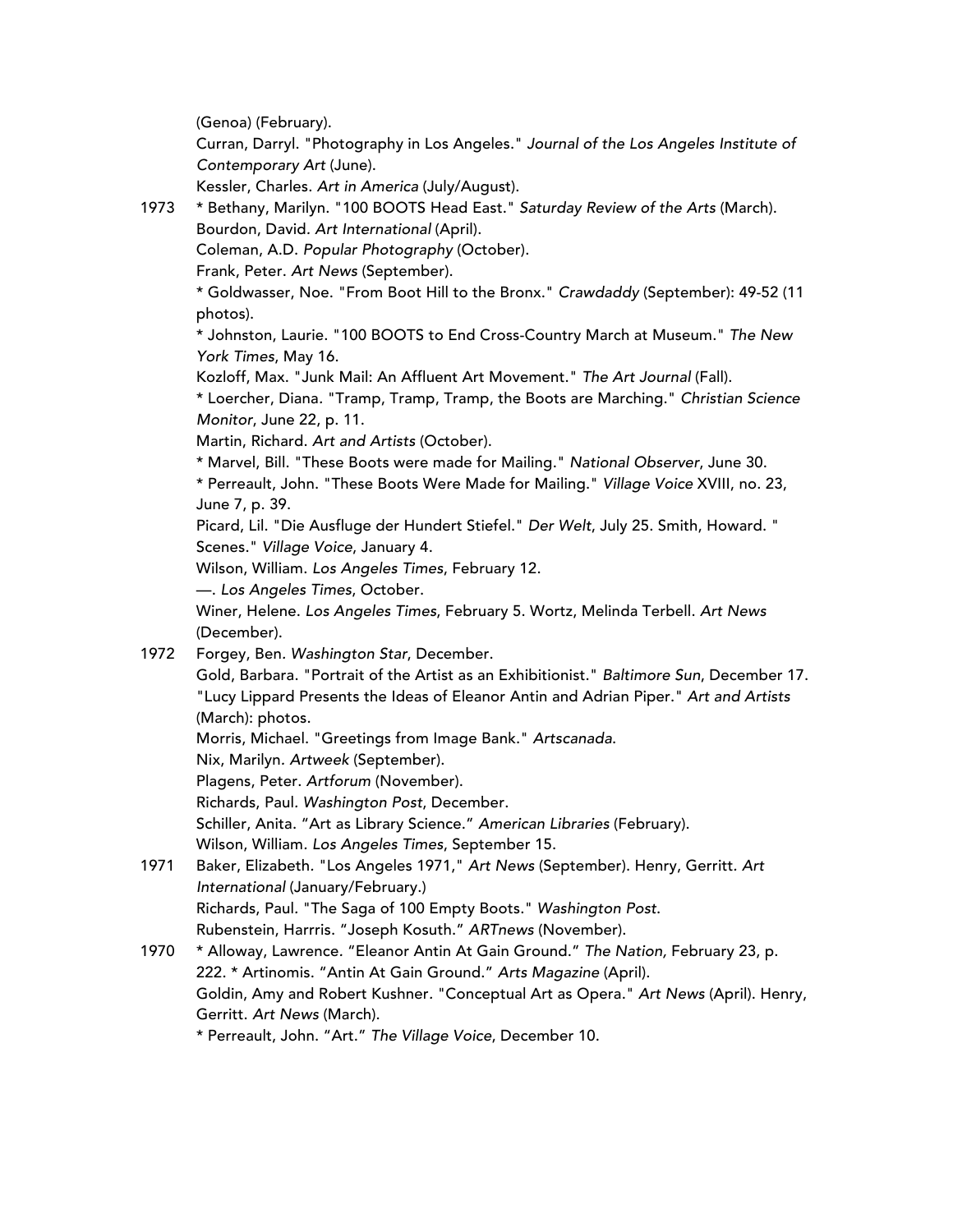## BOOKS & EXHIBITION CATALOGUES

*Art Metropole Le Top 1000.* Essay by AA Bronson. Canada, Ottawa: Musee des beaux-arts du Canada Ottawa, pp. 8, 52, 122, 2006.

*1989 Biennial Exhibition.* Essay by John Hanhardt. New York City, NY: The Whitney Museum of American Art, 1989.

*A Companion to Contemporary Art Since 1945.* Edited by Amelia Jones. Malden, MA, Blackwell Publishing Ltd., 2006.

*Acting the Part:Photography as Theatre.* Lori Pauli editor. London, England: Merrel Publishers, 2006.

*Altered Egos.* Santa Monica, CA: Santa Monica Museum of Art, 1994.

*Alternatives in Retrospect.* New York City, NY: The New Museum, 1981.

*The American Century: Art & Culture 1950-2000.* Essay by Lisa Phillips*.* New York City, NY:

Whitney Museum of American Art & W.W. Norton, 1999.

*American Narrative Story Art.* Houston, TX: Contemporary Art Museum, 1977.

*Androgyny in Art*. Essay by Gail Gelburd. Hempstead, NY: Emily Lowe Gallery, Hofstra University.

*Angel of Mercy*. Essays by Jonathan Crary and Kim Levin and short essay by Eleanor Antin. La Jolla, CA: La Jolla Museum of Contemporary Art.

*Antin, Eleanor*. Introduction by Henry Sayre. *100 Boots*. Philadelphia, PA: Running Press, 1999. *Archetypen: Zum Verhältnis von Gegenwartskunst und Antike*. Essay by Martin Hoch Leitner. Linz, Austria: Landes Musseen, 2003.

*Art and Feminism*. Edited by Helena Reckitt. Survey by Peggy Phelan. New York City, NY: Phaidon Press, 2001.

*Art and Photography*. Edited by David Campany. London, UK: Phaidon Press, 2003. *The Art Dealers*. Edited by Laura de Coppet and Alan Jones. New York City, NY: Clarkson N. Potter, Inc., 1984, pp. 219.

*The Artist's Body*. Edited by Tracy Warr. New York City, NY: Phaidon Press, 2000.

*The Art of Aging.* Edited by Jean Bloch Rosensaft and Tuvia Mendelson. Essays by Laura Kruger, Ayana Friedman, and Yitzhak Brick. New York City, NY: Hebrew Union College, 2003. *Art of the Twentieth Century.* Edited by Jason Gaiger and Paul Wood. New Haven, CT: Yale University Press, 2003, p. 194.

*Art:21 – Art in the Twenty-First Century* (Season two). New York City, NY: Harry N. Abrams, Inc., 2003.

*Art What Thou Eat*. Annandale-on-Hudson, NY: Edith C. Blum Institute, Bard College, 1991. *Art/Women/California 1950-2000*. Edited by Diana Burgess Fuller and Daniela Salvioni. Essays by Whitney Chadwick and Sandra S. Phillips. Los Angeles, California: University of California Press, 2002.

*At Home*. Essay by Arlene Raven. Long Beach, CA: Long Beach Museum, 1983.

Atkins, Robert. *Art Speak*. New York City, NY: Abbeville Press, 1990.

Baskind, Samantha. *Encyclopedia of Jewish American Artists*. Westport, CT: Greenwood Press, 2007, pp. 13-17, 74, 256.

Benezra, Neal et al. *Ed Ruscha*. Zurich, Switzerland: Scalo Verlag, 2000.

Bloom, Lisa E. *Jewish Identities in American Feminist Art.* New York City, NY: Routledge Taylor and Francis Group, 2006, p. 56-82.

Bonito Oliva, Achille*. Europe/America: The Different Avant-Gardes*. Milan, Italy: Deco Press, 1976.

Bowles, John P. *Adrian Piper: Race, Gender, and Embodiment.* Durham and London: Duke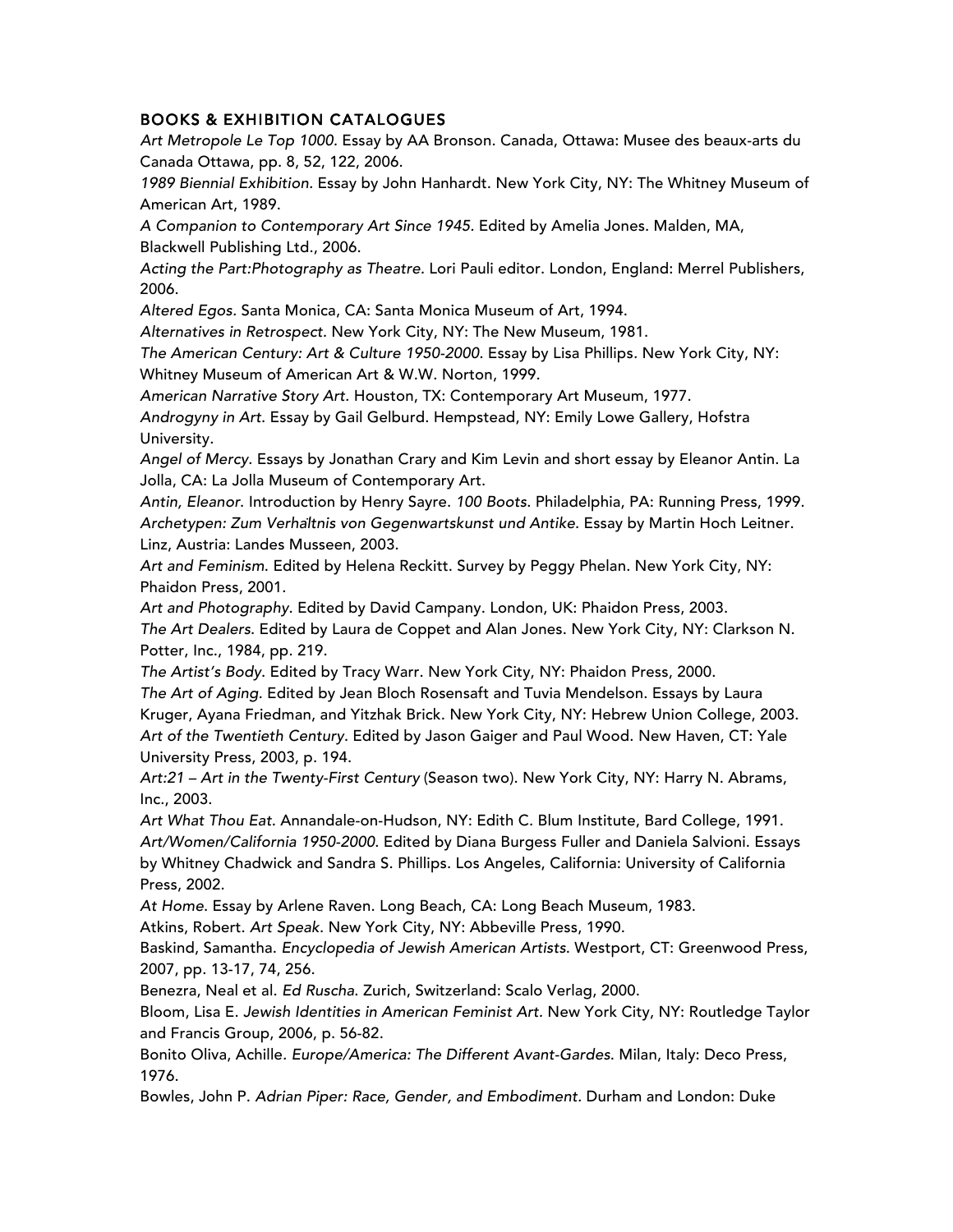University Press, 2011. pp:74, 98 – 100, 177.

Brawer, Catherine & Rosen, Randy. *Making Their Mark: Women Artists Move into the Mainstream, 1970-85*. New York City, NY: Abbeville Press, 1989.

Finke, Buria (cur.) *Breaking in Two: A Provocative Vision of Motherhood.* Santa Monica, CA: Arena1 Gallery. 2012. p.12.

Bright, Betty. *No Longer Innocent Book Art in America: 1960 – 1980*. New York City, NY: Granary Books, 2005.

Bright, Susan, *Auto Focus: The Self Portrait in Contemporary Photography*. High Holborn, United Kingdom: Thames & Hudson, 2010. p. 12.

*The Broad Contemporary Art Museum: at the Los Angeles County Museum of Art, 2008*. Los Angeles, CA: Los Angeles County Museum, 2008, p. 192.

Brown, Elizabeth. *The Living Object*. Akron, OH: Oberlin College, 1992.

Buskirk, Martha. *The Contingent Object of Contemporary Art*. Cambridge, Massachusetts: MIT Press, 2003.

Buszek, Maria Elena. *Pin-Up Grrrls: Feminism, Sexuality, Popular Culture.* Durham and London, England: Duke University Press, pp. 276, 285-288, 2006.

*California Video: Artists and Histories*. Edited by Glenn Phillips, Los Angeles, CA: Getty Publications, 2008, pp. 6, 22-25.

Carlson, Marvin. *Performance: A Critical Introduction.* Second Edition. New York City, NY: Routledge, 2004.

Chicago, Judy and Edward Lucie-Smith. *Women and Art: Contested Territory*. London, England: Weidenfeld & Nicolson, 1999.

Ching, Meiling. *In Other Los Angeleses: Multicentric Performance Art.* Los Angeles, California: University of California Press, 2002.

*Cindy Sherman.* Essay by Rochelle Steiner. London, England: Serpentine Gallery, 2003. *Cindy Sherman: A Retrospective*. Essays by Amanda Cruz and others. Los Angeles, CA: The Museum of Contemporary Art, 1997, p.4.

*Cindy Sherman: Working Girl.* Essays by Paul Ha and Catherine Morris. St. Louis, Missouri: Contemporary Art Museum St. Louis, 2005, p.10.

*Conceptual Art.* Edited by Peter Osborne. New York City, NY: Phaidon, 2002.

*Contemporary Art in Southern California*. Essay by Clark V. Poling. Atlanta, GA: High Museum of Art, 1980.

*Contemporary Artists*. Essay by Mary Stofflet. New York City: St. Martin's Press, 198, pp. 28- 29. *Correspondence Art*. Edited by Michael Crane and Mary Stofflet. San Francisco, CA: Contemporary Arts Press, 1984, pp. 32-34, 107.

*A Creative Legacy: A History of The National Endowment for the Arts Visual Artists' Fellowship Program 1966 – 1995*. Edited by Adele Westbrook. Essays by Nancy Princenthal and Jennifer Dowley. New York City, NY: Harry N. Abrams, Inc., 2001, p. 161.

*D'Après.* Essay by Prof. Peter Weiermair. Turin, Italy: 2003, pp. 2-3.

d'Harnoncourt, Anne. *8 Artists*. Philadelphia, PA*:* Philadelphia Museum of Art, 1988.

De Salvo, Donna. *Face Value: American Portraits.* Southampton, NY and Paris, France: The Parrish Art Museum and Flammarion, 1995, p. 24.

*Dialogue/Discourse/Research*. Essay by William Spurlock. Santa Barbara, CA: Santa Barbara Museum of Art, 1979.

*Dictionary of Women Artists, Volume 1 & 2.* Edited by Delia Gaze. Essay by Virgina B. Spivey. Chicago, IL: Fitzroy Dearborn Publishers, 1997, pp. 193-195.

Dimant, Elyssa. Minimalism and Fashion: Reduction in the Post-Modern Era. New York City,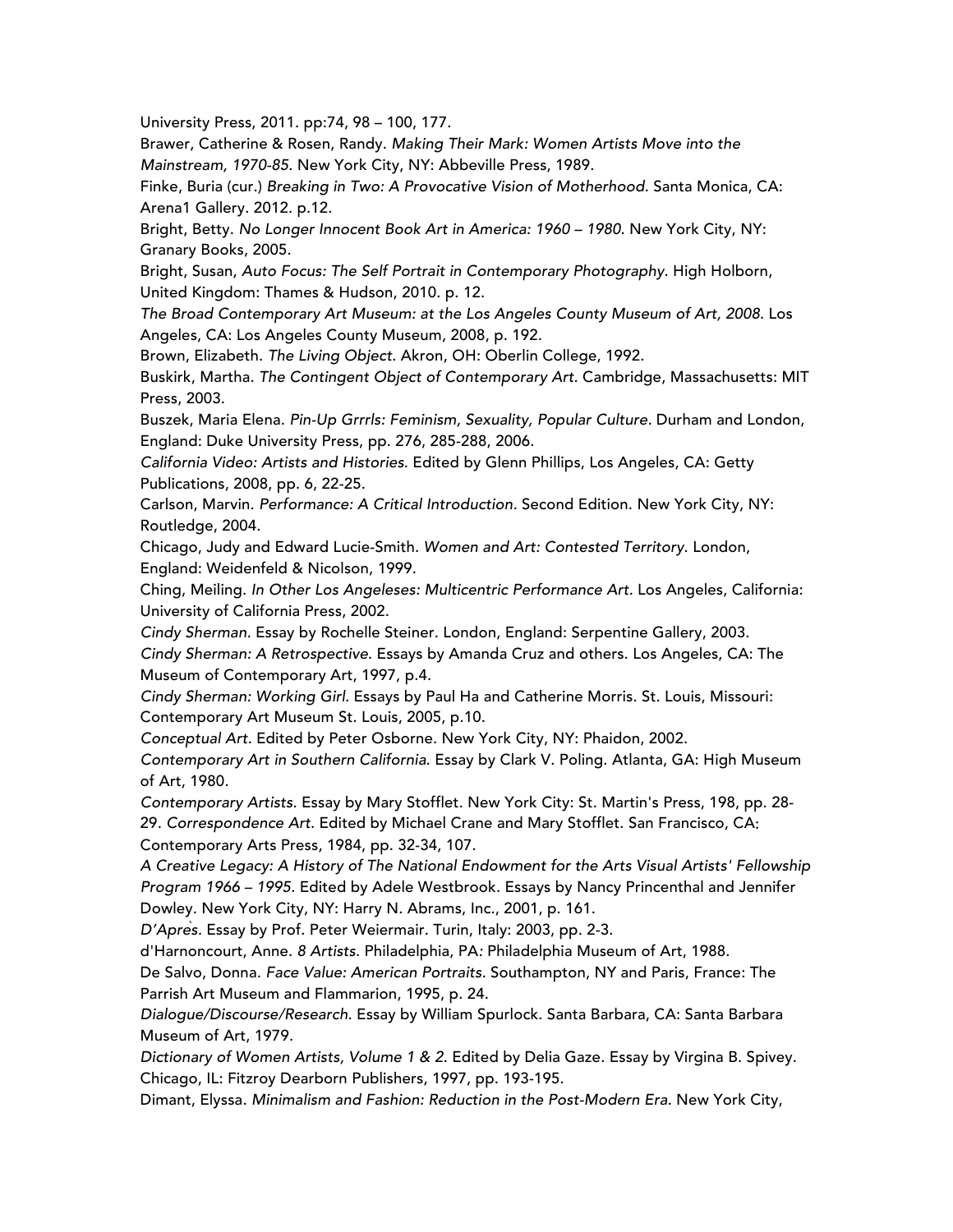NY: Collins Design, 2010.pp. 69.

Dimova, Dessislava. Bulgaria, 2009, pp. cover, 36-37.

*Directions*. Essay by Howard Fox. Washington, D.C.: Hirshhorn Museum and Sculpture Garden, 1979.

*Documenta Kassel 16/06* – *23/09 2007*. Preface by: Roger Buergel and Ruth Noack, 2007, pp. 64, 65, 102, 103, 331,356. (exhibition catalogue).

Doll, Nancy M. *Weatherspoon Art Museum: 70 Years of Collecting.* Greensboro:

Weatherspoon Art Museum, The University of North Carolina, 2011. pp. 132 - 134.

*Donna: Avanguardia Femminista Negli Anni '70, dalla Sammmlung Verbund di Vienna, Curated by Gabriele Schor (2010; reprint, Roma: Galleria nazionale d'arte moderna, 2010. Pp. 15, 60-69, 246, 250.*

*Double Life*: *Identity and Transformation in Contemporary Arts*. Essays by Sabine Breitwieser, Ruth Noack, and Yvonne Volkart. Vienna, Austria, 2001.

Dressler, Stephan and Christoph Zink. *Pschyrembel Wörterbuch Sexualität.* Berlin, Germany, 2003.

*Einatmen. Ausatmen.* Kulturstiftung des Bundes, Stoba Druck, Dresden, 2006. pp. 11, 36, 139, 144.

*Eleanor Antin*. Essays by Howard Fox and Lisa E. Bloom. Los Angeles, CA: Los Angeles County Museum of Art, 1999.

*Eleanor Antin*: *Real Time Streaming*. Essays by Rachel Thomas, Martha Rosler, Catherine Elwes. Introduction by Howard Fox. Warwick, England: Mead Gallery, 2001.

*Extra Art*: *A Survey of Artists' Ephemera*, *1960-1999*. Essays by Steven Leiber and Todd Alden. Santa Monica, CA: Smart Art Press, 2001.

*Feeling What No Longer Is,* Serra Sabuncuoglu *(2010; reprint, New York City: A.I.R Gallery)* Fineberg, Jonathan. *Art Since 1940: Strategies of Being*. Second Edition. New York City, NY: Harry Abrams, 2000.

*The First Generation: Women and Video, 1970-75*. Essay by Ann-Sargent Wooster. New York City, NY: Independent Curators, Inc., 1993.

Fogle, Douglas. *The Last Picture Show: Artists Using Photography.* Minneapolis, MN: Walker Art Center, 2003.

*From the Inside Out: Eight Contemporary Artists*. Essays by Susan Goodman and Arthur Danto. New York City, NY: The Jewish Museum, 1993.

From Work to Text: Dialogues on Practise and Criticism in Contemporary Art. Edited by Jürgen Bock. Lisboa, Portugal: Fundação Centro Cultural de Belém, 2002, pp. 164- 181.

*Gender Battle*. Santiago de Compostela, Spain: Centro Galego de Arte Contemporanea, 2007, pp. 163, 208, 209, 215.

*Ghosts*. Essay by Henry Sayre. Winston-Salem, NC: Southeastern Center for Contemporary Art, 1996.

Glicksman, Hal*. Los Angeles in the Seventies.* Fort Worth, TX: Fort Worth Art Museum, 1978. *Global Feminisms: New Directions in Contemporary Art.* Edited by Maura Reilly and Lina Nochlin. Merrell Publishers: London, England and New York City, NY in conjunction with Brooklyn Museum: New York City, NY. p. 47. *Gloria*. New York City, NY: White Columns, 2002.

Goldberg, RoseLee. *Performance: Live Art Since 1960*. New York City, NY: Harry N. Abrams, Inc., p. 133.

Goldberg, Vicki. *Light Matters: Writings on Photography.* New York City, NY: Aperture Foundation, 2005.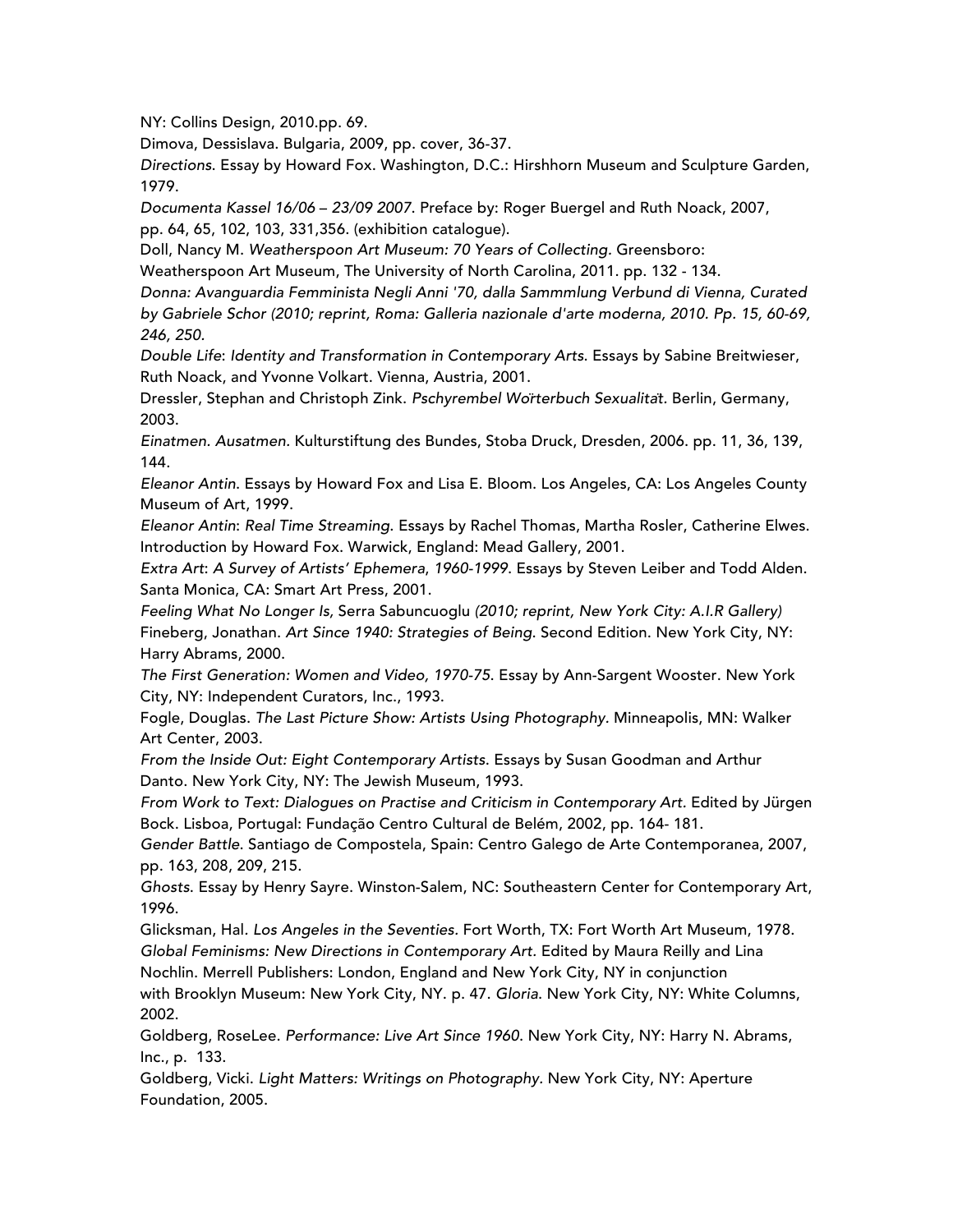Goldstein, Ann and Anne Rorimer. *Reconsidering the Object of Art: 1965-1975.* Essays by Lucy R. Lippard, Stephen Melville, and Jeff Wall. Los Angeles, CA and Cambridge, MA: The Museum of Contemporary Art and The MIT Press, 1995.

Gruber, Bettina and Maria Vedder. *KUNST und Video, Internationale Entwicklung und Kunstler*. Koln, Germany: DuMont Buchverlag, 1983, pp. 77-78.

Hammer, Martin. *The Naked Portrait,* Edinburgh, Scotland: National Galleries of Scotland, 2007, p. 94.

Harris, Jonathan. *Identity Theft: The Cultural Colonization of Contemporary Art*. Liverpool, England: Liverpool University Press, 2008, pp. 249, 251, 253.

Heartney, Eleanor. *Art & Today*. New York City, NY: Phaidon Press Inc., 2008, p. 126.

Heiser, Jörg. *Plötzlich Diese Übersicht: Was Gute Zeitgenössische Kunst Ausmacht*. Berlin, Germany: Ullstein Buchverlage GmbH, 2007, pp. 62-64, 66.

*held together with water \* Art from the Sammlung Verbund*. Edited by Gabriele Schor, Istanbul, Turkey: Istanbul Museum of Modern Art, 2008, p.45.

Heller, Nancy G. *Women Artists, An Illustrated History*. New York City, NY: Abbeville Press, 1987. Himmelstein, Hal*. On the Small Screen*. New York City: Praeger Press, 1981, pp. 123-24. Hoberman, J. *Bridge of Light: Yiddish Film Between Two Worlds,* Hanover, New Hampshire: Dartmouth College Press, 2010. p 358-359.

Hoffman, Jens and Stacen Berg. *Paul McCarthy's Lowlife Slowlife: Tidebox Tidebook*, San Francisco: California College of the Arts, 2010. pp. 412-413.

*How do we want to be governed? (Figure and Ground)*. Miami, FL: Miami Art Central, 2004, pp. 20-21.

Hoy, Anne. *Staged, Altered and Appropriated Photographs*. New York City, NY: Abbeville Press, 1987.

*Independent Video, Alternative Media*. Chicago, IL: The School of the Art Institute of Chicago, 1994.

*Interfaces: Women/Autobiography/Image/Performance*. Edited by Sidonie Smith and Julia Watson. Ann Arbor, Michigan: The University of Michigan Press, 2002. *Jewish Identity in Modern Art History.* Edited by Catherine M. Soussloff. Berkeley and Los Angeles, California: University of California Press, 1999, pp. 148-60.

*Jewish Women in America: An Historical Encyclopedia, Volume I and II*. Edited by Paula E. Hyman and Deborah Dash Moore. New York City, NY: Routledge, 1998.

Johnson, Ellen. *Disappearing Object*, 1988.

Jones, Kellie. *EyeMinded: Living and Writing Contemporary Art.* Durham, NC: Duke University Press, 2011. pp. 90, 118, 395.

Kelley, Mike. *Foul Perfection: Essays and Criticism*. Cambridge, MA: MIT Press, 2003. Kim, Joo Hyoun. *Women in Front of Mirror: Feminist Aesthetics and Beautification*. Seoul, South Korea: Chaeksesang, 2009, p. 141.

*Knocking on the Door: Experience, Myth, Found Out, Pink, Cyborg, Imperfect Structure*, eon-Dong Joung, Korea, 2007, pp. 126-129, 153, 175.

Kocur, Zoya, ed. *Global Visual Cultures: An Anthology.* Malden, MA: Wiley-Blackwell, 2011. pp. 60-61.

Krane, Susan. *Lynda Benglis: Dual Natures*. Atlanta, GA: High Museum of Art, 1991.

*Le Immagini Affamate. Donne e cibo nell'arte. Dalla natura morta ai disordini alimentary*.

Aoste, Italy: Regione Autonoma Valle d'Aosta, 2005, pp. 140-141.

Levin, Kim. *Beyond Modernism: Essays on Art from the 70s and 80s*. New York City, NY: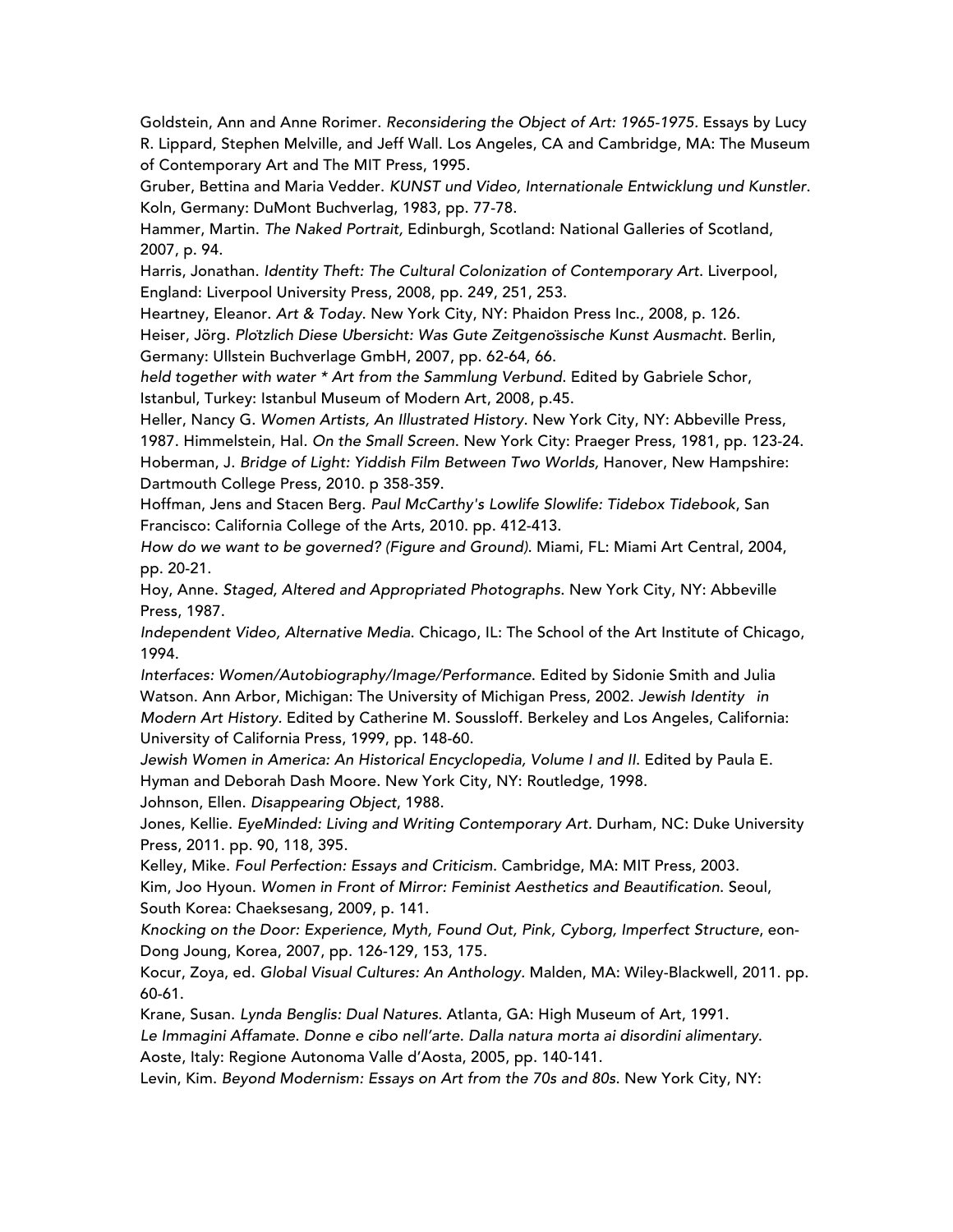Harper & Row, Publishers, 1988, pp. 106-115.

Lewallen, Constance M. and Karen Moss, *State of Mind: New California Art circa 1970*. Los Angeles, CA: University of California Press and The Getty Foundation, 2011, pp. 280. Lippard, Lucy. *From the Center*. New York City, NY: E.P. Dutton & Co., 1976, pp. 19, 20, 91, 105, 106, 128-30.

*Six Years: The Dematerialization of the Art Object from 1966-72*. New York City, NY: Praeger, 1973. *The Pink Glass Swan: Selected Feminist Essays on Art*. New York City, NY: The New Press, 1995. Loeffler, Carl and Darlene Tong*. Performance Anthology: Source Book for a Decade of California Performance Art*. San Francisco, CA: Contemporary Arts Press, 1980. *Long Shot: It's The Jews!* Hoboken, NJ: Long Shot Productions, Vol. 17, 1995.

*Los Angeles 1955-1985,* Paris, France: Editions du Panama, Paris, Ếditions du Centre Pompidou, Paris, 2006.

*Love Gasoline.* Toronto, Canada: Mercer Union, 2001.

*Made in California: Art, Image, and Identity 1900-2000*. Los Angeles, CA: University of California Press, 2000.

*Marcoci, Roxana. The Original Copy: Photography of Sculpture, 1839 to Today. New York City:* The Museum of Modern Art, 2010, pp. 18, 220, 238.

*Martian Encyclopaedia of Terrestrial Life*: *Volume VIII*. London, United Kingdom: Barbican Art Gallery, 2008, p. 66.

*Mary Cassatt, Alice Neel, Karen Kilimnik: Painted Faces.* Essay by Mira Schor. Philadelphia, PA: Moore College of Art and Design, 2002.

Modrak, Rebekah and Bill Anthes. *Reframing Photography: Theory and Practice.* Oxfordshire, UK: Routledge: Taylor and Francis Group, 2011. pp. 344 - 346

*Mask or Mirror: {A Play of Portraits}*. Worcester, Massachusetts: Worcester Art Museum, 2002. *Matrix*. Vienna, Austria: Kulturabteilung der Stadt Wien, 2008, p. 62.

*Matrix 34*. Essay by Andrea Keller. Hartford, CT: Wadsworth Atheneum, 1977.

*The Maximal Implications of The Minimal Line.* Essays by Donald Kuspit and Phyllis Tuchman. Annandale-on-Hudson, NY: The Edith C. Blum Art Institute, 1985.

McEvilley, Thomas. *The Triumph of Anti-Art: Conceptual and Performance Art in the Formation of Post Modernism*. Kingston, New York City: McPherson and Company, 2005.

*Missing Link: Menschen- Bilder in der Fotograpfie.* Essay by Christoph Doswald. Bern: KunstMusuem Bern, 1999.

Molesworth, Helen. *Work Ethic*. Essays by Helen Molesworth, Darsie Alexander, Chris Gilbert, and Miwon Kwon. University Park, PA: The Pennsylvania State University Press, 2003.

Morineau, Camille, *Elles@centrepompidou: Artistes femmes dans la collection du miusee national d'art moderne, centre de creation industrielle*. Paris: Centre Pompidou, 2009. pp. 67. Mortenson, Jorn ed. *Visual Art in the Oslo Opera House*. Oslo: Press Publishing, 2011. pp. 141. *Multiple Vantage Points: Southern California Women Artists, 1980-2006,* Essay by Suvan Geer, Los Angeles, CA: Southern California Women's Caucus for Art and Southern California Council of the National Museum of Women in the Arts, 2007, pp. 18, 19.

Munro, Eleanor. *Originals: American Women Artists*. New York City, NY: Simon and Schuster, 1979, pp. 41-30.

*Narrative Realism.* Newport, RI: The Art Association of Newport, 1979. p. 18.

*Neviditelná žena.* Edited by Martina Pachmanová. Rybná, Prague: One Woman Press, 2002. *No Title: The Collection of Sol Lewitt*. Essay by Petrea Hoving. Middletown, CT: Wesleyan University.

O'Bryan, C. Jill. *Carnal Art: Orlan's Refacing.* Minneapolis, MN: University of Minnesota Press,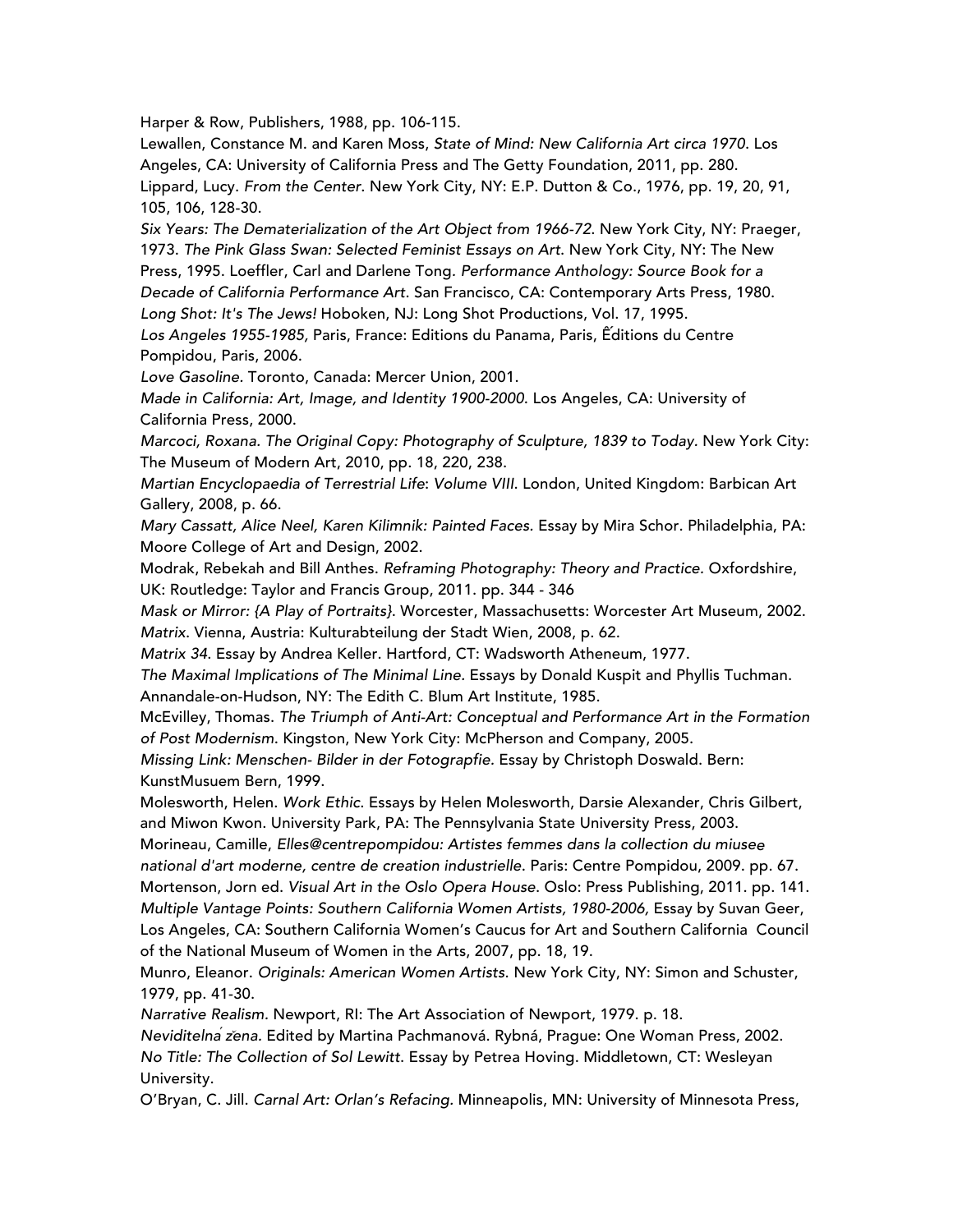2005.

*Outside the Frame: Performance and the Object: A Survey History of Performance Art in the USA Since 1950*. Cleveland, OH: Cleveland Center for Contemporary Art, 1994.

Pearson, Lisa, ed. *It Is Almost That: A Collection of Image + Text Work by Women Artists & Writers*. Los Angeles: Siglio Press, 2011. p.183 - 191.

*Persona.* Short essay by Eleanor Antin. New York City, NY: The New Museum, 1981. *(photo) (photo) 2...(photo) n: Sequenced Photographs*. Essay by David Bourdon. College Park: University of Maryland Art Gallery, 1975.

*Petronius*: *A Handbook*. Edited by Jonathan Prag and Ian Repath. Sussex, United Kingdom: Wiley-Blackwell, 2009, cover.

Phelan, Peggy (ed.). *Live Art in LA: Performance in Southern California, 1970 – 1983*. New York City: NY Routledge, 2012. pp. 3, 4, 58, 63, 67, 111, 184.

Phillips, Lisa. *The American Century: Art & Culture 1950-2000.* New York City, NY: Whitney Museum of American Art & W.W. Norton, 1999, p. 246.

*Picturing Ourselves: Behind the Mask of Portraiture*. Worcester, MA: 2002.

Pincus-Witten, Robert*. ENTRIES (Maximalism): Art at the Turn of the Decade*. New York City: Out of London Press, 1984, pp. 28-30.

*Power of Feminist Art*, Edited by Norma Broude and Mary D. Garrard. New York City, NY: Harry N. Abrams, Inc., 1994.

*The Practice of 32 Foreign Artists*, New Prominent Image Art, 2007, pp. 69-73.

Ratcliff, Carter. *Out of the Box: The Reinvention of Art, 1965-1975*. New York City, NY: Allworth Press, 2000.

Raven, Arlene. *Crossing Over: Feminism and Art of Social Concern.* Ann Arbor, MI*:* UMI Research Press, Ann Arbor, 1987, pp. 134-43.

*Reenactment/Rapprochement*. Essay by John Perreault. Chester Springs, PA: Chester Springs Studio, 2000.

Respini, Eva. *Cindy Sherman.* New York City, NY: Museum of Modern Art, 2012. p. 17. *Revising Romance: New Feminist Video*. Essay by Linda Podheiser. American Federation of Art, 1984.

Robbins, David. C*oncrete Comedy: An Alternative History of Twentieth-Century Comedy.* Albrethsen, Pernille. Denmark: Pork Salad Press, 2011. pp. 351.

*Role Models: Feminine Identity in Contemporary American Photography*. Washington, D.C.: National Museum of Women in the Arts, 2008, pp. 17, 37, 56-61.

Rorimer, Anne. *New Art in the 60s and 70s Redefining Reality*. London, England: Thames & Hudson Ltd, 2001, pp. 115, 116-119.

Roth, Moira. *The Amazing Decade, Women and Performance Art in America, 1970-80*. Los Angeles, CA: Astro Artz Press, 1983.

Rubenstein, Charlotte Streifer. *American Women Artists*. New York City, NY: G.K. Hall and Avon Books, 1982, pp. 434-35.

Sayre, Henry M. *The Object of Performance, The American Avant-Garde since 1970*. Chicago, IL: The University of Chicago Press, 1989.

Sayre, Henry. *A World of Art*. Upper Saddle River, NJ: Prentince Hall, 1999.

Sayre, Henry M. *A World of Art.* Upper Saddle River, NJ: Prentice Hall, 2007, pp. 323, 333.

Schimmel, Paul and Lisa Gabrielle Mark, *Under the Big Black Sun: California Art 1974 – 1981,*

Los Angeles, CA: The Museum of Contemporary Art, Los Angeles, 2011. pp 25, 105.

Schor, Gabriele, *Cindy Sherman: Das Fruhwek 1975 – 1977*. Vienna, Austria: Hatje Cantz/Sammlung Verbund, 2012. p. 375.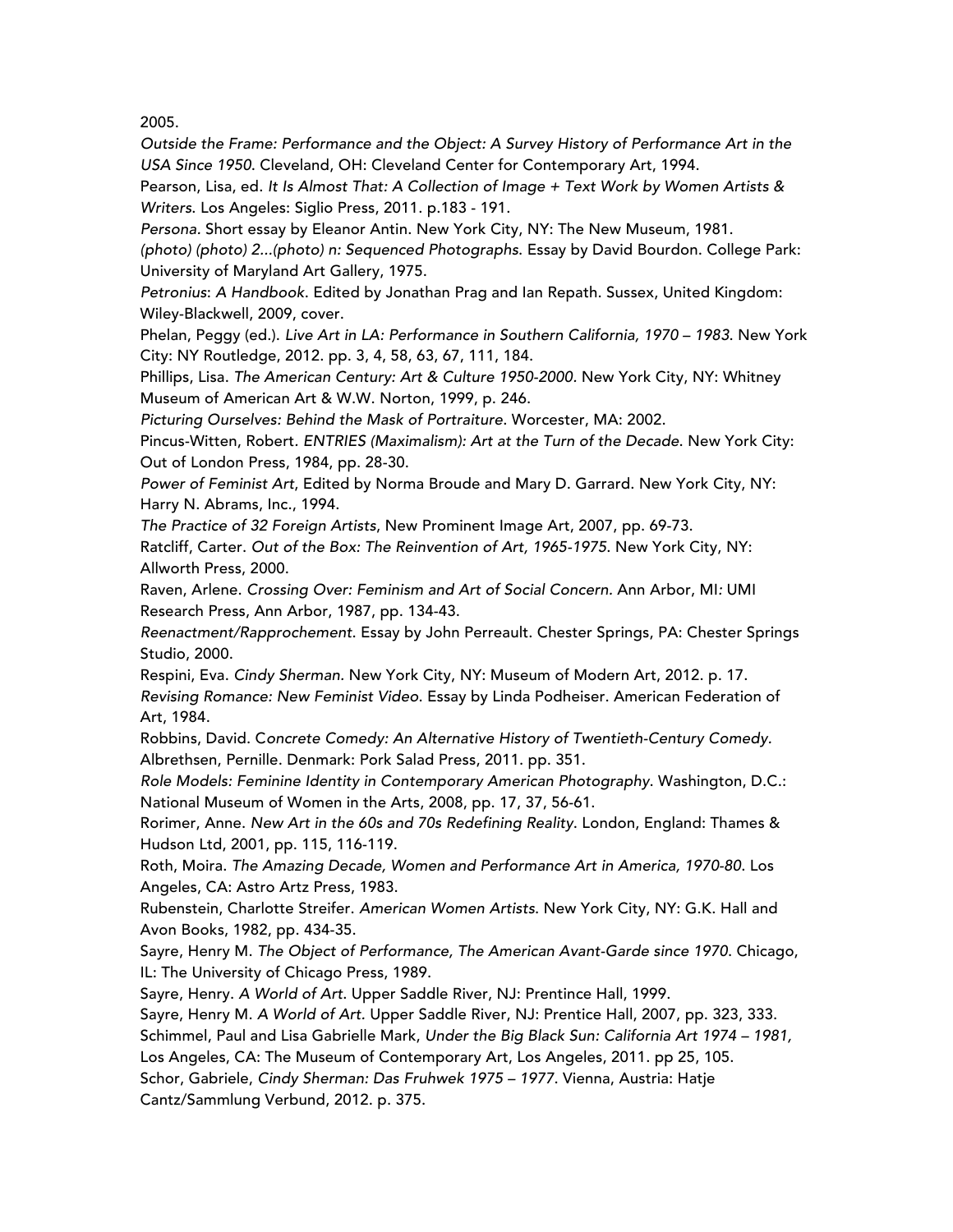Selz, Peter. Essay by Susan Landauer. *Art of Engagement: Visual Politics in California and* Beyond. Berkeley, CA; Los Angeles, CA; London, England: University of California Press, San Jose Museum of Art, San Jose, CA, 2006.

*Sense and Sensibility: Women Artists and Minimalism in the Nineties.* Essay by Lynn Zelavansky. New York City, NY: The Museum of Modern Art, 1994, p. 10.

The Sense of the Self: From Self-Portrait to Autobiography. Essays by Ira Licht, Nina Sundell and Richard King. New York City, NY: Independent Curators Incorporated, 1978.

Skoller, Jeffrey. *Shadows, Specters, Shards: Making History in Avant-Garde Film*. Minneapolis, MN: University of Minnesota Press, 2005.

Solana, Guillermo. *Heroinas*. Madrid: Museo Thyssen-Bornemisza,Fondacion Caja Madrid, 2011. pp.211.

*Southland Video Anthology*. Essay by David Ross. Long Beach, CA: Long Beach Museum of Art, 1976.

Smith, Cherise. "Enacting Others: Politics of Identity in Eleanor Antin, Nikki S. Lee, Adrian Piper, and Anna Deavere Smith." Durham & London, England: Duke University Press, 2011. p 79-133.

Steiner, Barbara and Jun Yang. *Autobiography*. London, England: Thames and Hudson, 2004. Stiles, Kristine and Peter Selz. *Theories and Documents of Contemporary Art*. Berkeley and Los Angeles, CA and London, England: University of California Press, 1996.

Stooss, Toni and Birgit Jooss, *Role Models - Role Playing*. Salzburg: Museum der Moderne Monchsberg, 2011.pp. 183, 231 – 232.

*Sunshine & Noir: Art in L.A. 1960-1997.* Humlebaek, Denmark: Louisiana Museum of Modern Art, 1997.

*Tableaux Vivants – The Art of 'Living Pictures' in Photography, Film, and Video.* Vienna, Austria: Kunsthalle Wein, 2002, cover, pp. 118 – 123.

*Tempus Fugit: Time Flies*. Edited by Jan Schall. Kansas City, MO: Nelson-Atkins Museum of Art, 2000.

*Things We Don't Understand.* Essays by Roger Buergel, Ruth Noack, and Kaja Silverman. Wein, Austria: Generali Foundation, 1999.

Thompson, Margo H. "Sex and Sensibilities: The Aesthetic and Political Struggles over Women's Representations of the Female Body, 1966-1980." Diss. Northwestern University, 1998. Ann Arbor: UMI 1999, p. 332.

*Time*. Short passage by Eleanor Antin. Philadelphia, PA: Philadelphia College of Art, 1977. Townsend, Chris. *RAPTURE: Art's Seduction by Fashion Since 1970*. London, England: Thames & Hudson Ltd, 2002, p. 29.

*Typical. Clichés of Jews and Others.* Berlin, Germany: Stiftung Judisches Museum Berlin, 2008. *UC Irvine, 1965-75*. Short essay by Eleanor Antin. Irvine, CA: The University of California, Irvine. *Upstarts and Matriarchs: Jewish Women Artists and the Transformation of American Art.*  Essays by Gail Levin and Elissa Authur. Denver, CO: Mizel Center for Arts and Culture, 2005. *Video Art*. Edited by Ira Schneider and Beryl Korot. New York City, NY: Harcourt, Brace, Jovanovitch, 1976.

*Vraiment feminisme et art*. Essays by Laura Cottingham, Francoise Collin, and Armelle Leturcq. Grenoble, France: MAGASIN - Centre National d'Art Contemporain de Grenoble, 1997.

*WACK! Art and the Feminist Revolution,* Museum of Contemporary Art Los Angeles, 2007, (exhibition catalogue), pp. 132, 148, 214, 215, 500.

*Walk Ways*. Essay by Stuart Horodner, curator. New York City, NY: Independent Curators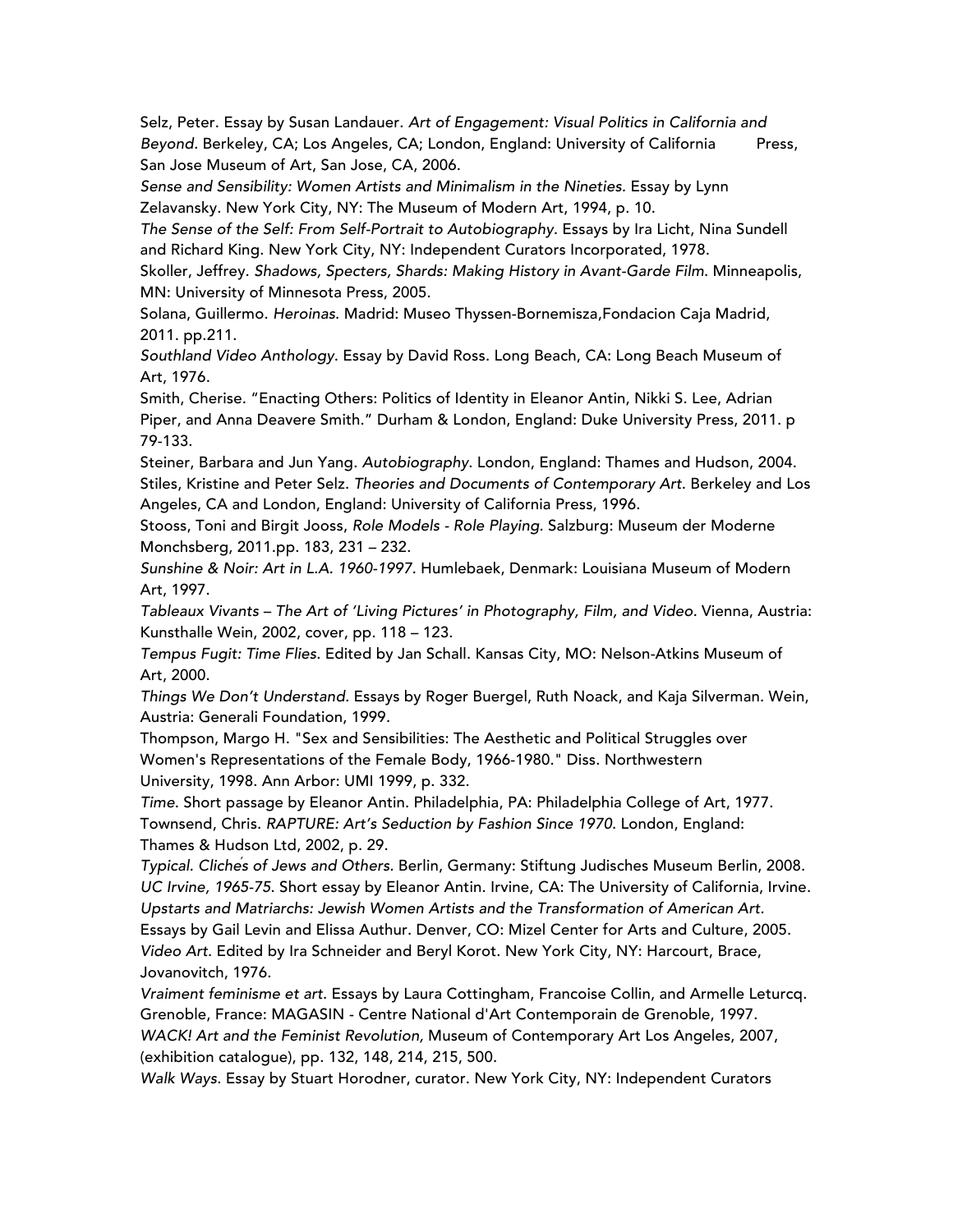International, 2002.

Wark, Jayne. *Radical Gestures: Feminism and Performance in North America*. Quebec, Canada: McGill-Queen's University Press, 2006, pp. 92-3, 128-132, 138-139, 182.

*(The World May Be) Fantastic: 2002 Biennale of Sydney.* Edited by Ewen McDonald. Essay by Howard Fox. Melbourne, Australia: Biennale of Sydney Ltd, 2002, p. 33-36.

Kunstverein Munchen and Innsbruck, Austria: Galerie im Taxispalais, 2000.

*Zur Vorstellung des Terrors Die RAF*. Göttingen, Germany: Steidl Verlag and Berlin, Germany: KW Institute for Contemporary Art, 2005.

## AWARDS & DISTINCTIONS

Anonymous Was a Woman Foundation, New York City, NY, 2011 School of the Art Institute of Chicago, Honorary Doctorate, 2009 CAA, Lifetime Achievement Award, 2006 Women's Caucus for Art, "Honor Awards for Lifetime Achievement in the Visual Arts," 2006. AICA (International Art Critics Association), "Best Show of a Mid-Career Artist, 2001-2002," First Place AICA (International Art Critics Association),"Best Museum Exhibition Outside New York City, 1998- 99," Second Place and "Best Exhibition Catalogue, 1998-99", Second Place. National Foundation for Jewish Culture, Media Achievement Award, 1998. Guggenheim Foundation Fellowship, 1997. UCSD Chancellor's Associates Award for Excellence in Art, 1996. Dorothy Arzner Special Recognition for film direction, *Man Without a World*, 16th Annual Crystal Awards, Women in Film, Beverly Hills, CA, 1992 VESTA Award for performance presented by the Women's Building, Los Angeles, CA, 1984 Pushcart Prize VI: Best of the Small Presses for *A Romantic Interlude*, Sun & Moon Press, 1981-82 NEA Individual Artist Grant, 1979

## COLLECTIONS

Art Institute of Chicago, Chicago, IL Centre Pompidou, Paris, France Deutches Post Museum, Frankfort, Germany Fonds National d'Art Contemporain, Paris, France Jewish Museum, New York City, NY Long Beach Museum of Art, Long Beach, CA Los Angeles County Museum of Art, Los Angeles, CA Palmer Museum of Art, Pennsylvania State University, University Park, PA Museu d'Art Contemporani de Barcelona, Barcelona, Spain Museion, Museum of Contemporary Art, Bolzano, Italy Museum of Modern Art, New York City, NY Museum of Contemporary Art in San Diego, CA Orange County Museum of Art, Newport Beach, CA San Diego Museum of Art, CA San Francisco Museum of Modern Art, San Francisco, CA Verbund Collection, Vienna, Austria Wadsworth Atheneum, Hartford, CT Walker Art Center, Minneapolis, MN